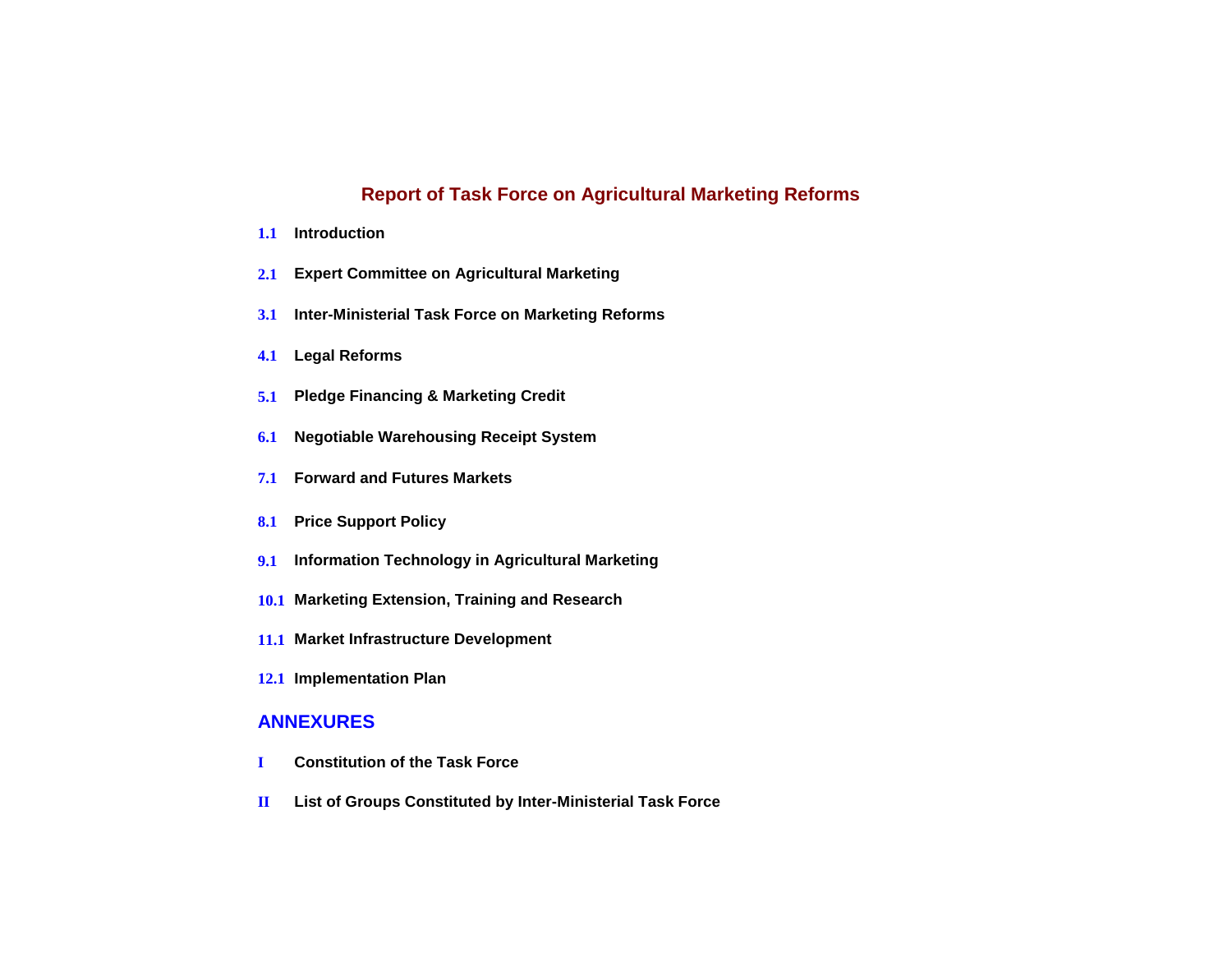- **III Incidence of Market Charges and Taxation in different States**
- **IV Control Orders issued by various State Governments**
- **V List of Essential Commodities existing in EC Act, 1995**

.

# **Report of Task Force On Agricultural Marketing Reforms**

1.1 Introduction: The agricultural produce sector has been one of the most important components of Indian economy. Considerable progress has since been achieved in scaling new heights in the production of foodgrains, commercial crops like cotton, sugarcane, tea etc., fruits, vegetables and milk. The increasing trend of agricultural production has brought, in its wake, new challenges in terms of finding market for the marketed surplus. There is also pressure from all segments of agricultural economy to respond to the challenges and opportunities that the global markets offer in the liberalized trade regime. To benefit the farming community from the new global market access opportunities, the internal agricultural marketing system in the country also needs to be integrated and strengthened. In particular the market system has to be revitalized to a) provide incentives to farmer to produce more; b) convey the changing needs of the consumers to the producers to enable production planning; c) foster true competition among the market players and d) to enhance the share of farmers in the ultimate price of his agricultural produce.

2.1 Expert Committee on Agricultural Marketing: In this context, Government of India in the Ministry of Agriculture appointed an Expert Committee on 19<sup>th</sup> December, 2000 to review the present system of agricultural marketing in the country and to recommend measures to make the system more efficient and competitive. The Committee in its Report dated 29<sup>th</sup> June 2001, has suggested various legislative reforms as well as the reorientation of the policies and programs for development and strengthening of agricultural marketing in the country.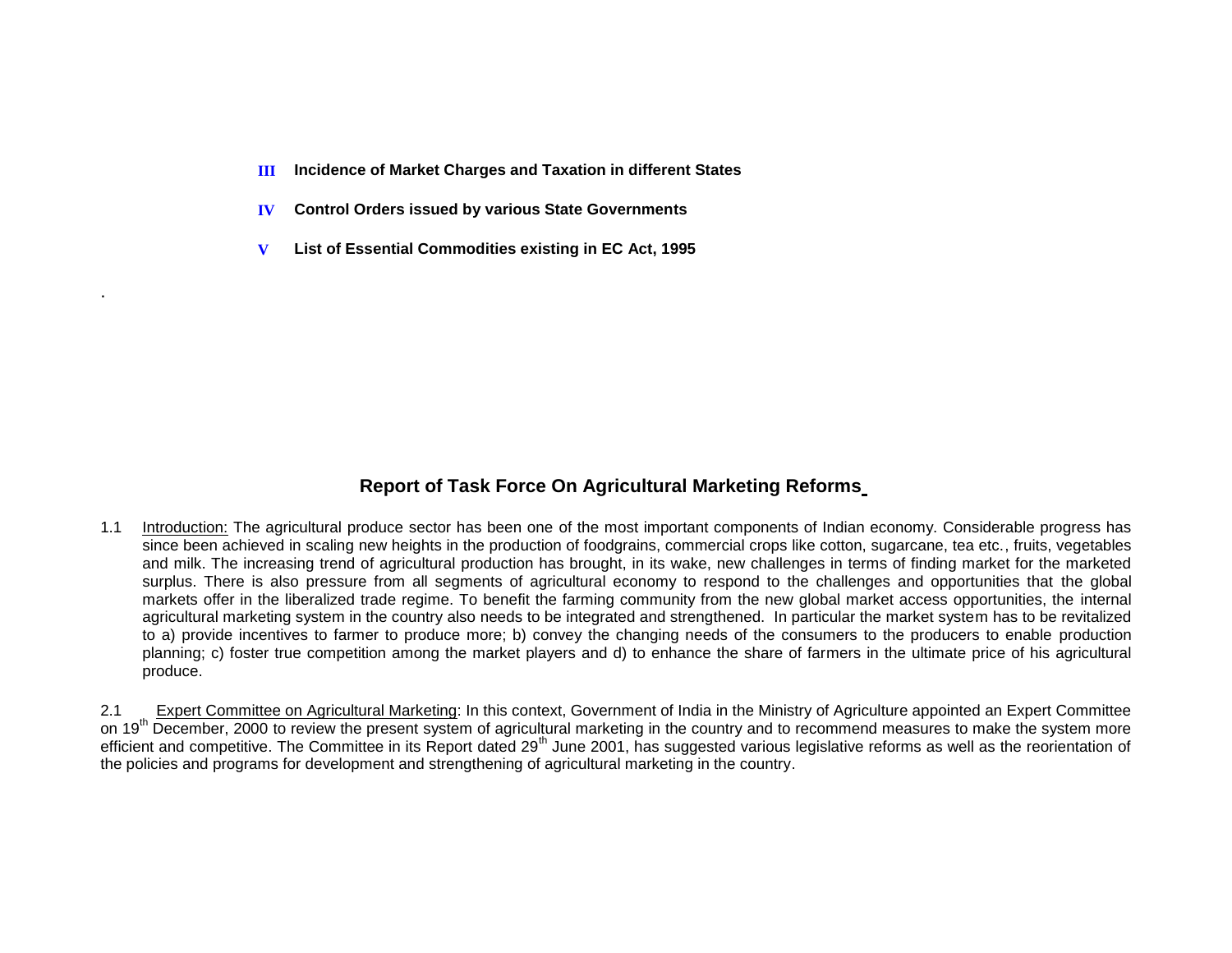2.2 Important recommendations made in the Report are as follows:

(a) An alternative marketing systems need to be developed in the country to promote direct marketing, smooth raw material supplies to agro– processing industries, competitive trading, organized retailing, information exchange and adoption of innovative marketing systems and technologies;

(b) Credit flow to agricultural sector need to be substantially stepped up to meet increasing demand for capital expenditure for developing marketing infrastructure and for pledge finance. Pledge financing enables the farmers to take advantage of favorable prices and improve their net margin;

(c) A system of negotiable warehouse receipt also need to be introduced in the country for agricultural commodities to improve credit delivery, better loan recovery and convenience in commodity management;) Forward' and 'Futures' contracts need to be regarded as direct and alternative marketing facilitators and be promoted for their price risk management and price discovery roles;

(e) Information Technology needs to be extensively promoted in agricultural marketing to generate useful databases and information packages for expanding marketing opportunities, especially for online information on demand and availability of different products; product specifications with regard to price, quality, pack size, packaging material, quantity and the time frame of supply;

(f) 'Extension and training services need to focus on assisting small and marginal farmers in i) marketing of their produce, ii) advise on production planning; iii) market information; iv) alternate marketing channels; v) improved marketing practices including grading and packing; and vi) advantages of group marketing. The State Agriculture Universities and the Regional & Other Centers of ICAR should be given a mandate for applied research in agricultural marketing and related areas.

- 3.1 Inter-Ministerial Task Force On Marketing Reforms: With a view to examine the findings and recommendations of the Expert Committee and to suggest measures to implement them, the Ministry of Agriculture constituted a Task Force on 4.7.2001 under the chairmanship of Sri RCA Jain, Additional Secretary in the Department of Agriculture & Cooperation (Annexure I). Under its aegis, two national seminars were organized on the subject with the leaders of industries and trade in collaboration with FICCI at New Delhi on 3.9.2001 and with the representatives of State governments and Union territories and experts at Jaipur on 18<sup>th</sup> January, 2002. The Task Force thereupon identified nine priority areas to work out a road map for strengthening the agricultural marketing system in the country. The areas identified are a) Legal reforms; b) Direct marketing; c) Market infrastructure; d) Pledge financing; e) Warehousing receipt system; f) Forward and futures markets; g) Price support policy; h) IT in agricultural marketing and i) Marketing extension, Training and Research. Each of these identified areas was examined in detail by separate Groups of senior officials from the concerned Ministries/ organizations (Annexure II) who recommended the following measures for strengthening agricultural marketing system in the country.
- 4.1 Legal Reforms: At present, though agriculture production is largely free from controls, the same is not true of marketing and processing of agricultural commodities. The State Governments alone are empowered to initiate the process of setting up of markets for agricultural commodities in notified areas. Processing industries cannot buy directly from farmers, except through notified markets. Processed foods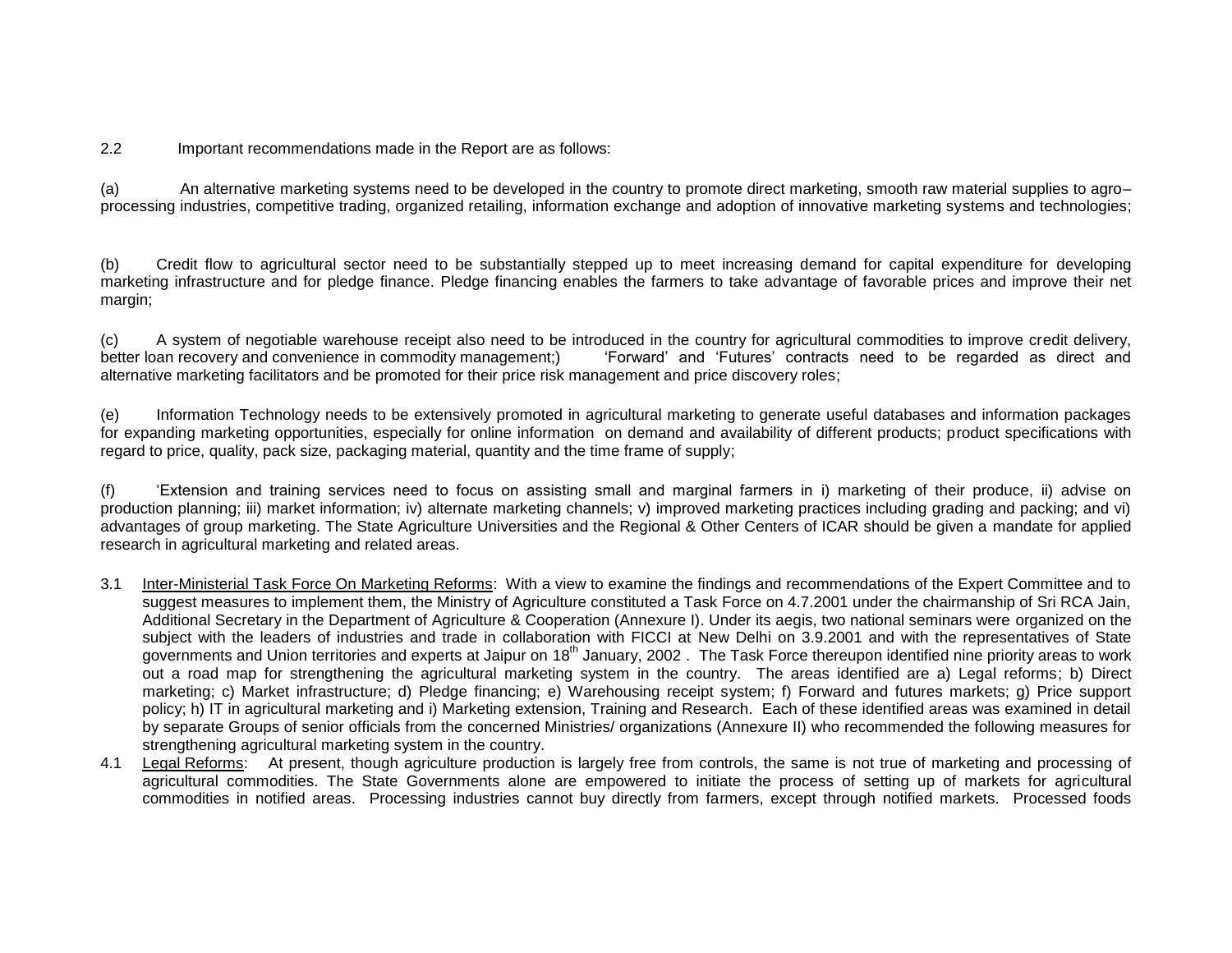derived from agricultural commodities suffer from multiple taxes at various stages starting from the harvest till the sale of final processed products. There are stringent controls on the storage and movement of several agricultural commodities. In the present situation these restrictions are acting a disincentive to farmers, trade and industries. Legal reforms can play an important role in making the present marketing system more effective and efficient by removing unnecessary restrictions and by establishing a sound framework to reduce uncertainty of the markets. The State Agricultural Produce Marketing Regulations Act (APMC Act) and the Essential Commodities Act (EC Act) are the two important legislations that have to be amended to remove restrictive provisions coming in the way of an efficient and competitive marketing system. Alongside, there is a need to introduce through appropriate legal change, a 'negotiable warehousing receipt system' in the country for agricultural commodities to enhance institutional lending to the agricultural marketing sector and to improve price-risk management.

4.2 The APMC Acts need to be amended by the State Governments to specifically provide for the following:

4.2.1 Promotion of Agricultural Markets' in private/cooperative sector: Under the present Acts, State Governments alone are empowered to initiate the process of setting up of regulated agricultural markets. As a result private sector cannot take initiative in setting up markets equipped with best facilities. High investments with entrepreneurial skills required for creation and managing the market infrastructures have to come from private sector. In order to encourage private sector to make massive investments required for development of alternative marketing infrastructure and supporting services, provisions of the APMC Act would need modification to create a lawful role for the private sector in market development. Government's role should be that of a facilitator rather than that of having control over the management of markets.

The Govt. of Karnataka has taken initiative in this direction and inserted a new Chapter (Chapter XIII A) in the Karnataka Agricultural Produce Marketing (Regulation) Act, 1966, to provide for the establishment of an 'Integrated Produce Market' to be owned and managed by NDDB marketing of fruits, vegetables and flowers in that State. Other States also need to amend respective APMC Acts on similar lines to permit organization or corporate body to establish integrated facility for marketing of agricultural produce. For the services so provided the owner/ oper of the market should be enabled to collect service charges from the users. To attract promoting agencies to take up these market infrastruc projects, the Central/State Governments additionally need to extend support in the following areas:-

i) Deregulation of areas where new markets will be set up, along with forward and backward linkages from the purview of the Agricultural

Produce Marketing Act.

- ii) Allocation of suitable and sufficient land with necessary approvals to set up agricultural produce markets;
- iii) Provision of village land for Farmers Associations and Collection centers;
- iv) Fast approval for services like electricity, water, sewage, telephones etc.;
- v) Long term credit for initial capital investment, and
- vi) Declaration of the project as an infrastructure project within the meaning of Section 10(23G) of the Income-tax Act

4.2.2 Direct Marketing: Direct marketing encourages farmers to undertake grading of farm produce at the farm gate and obviates the necessity to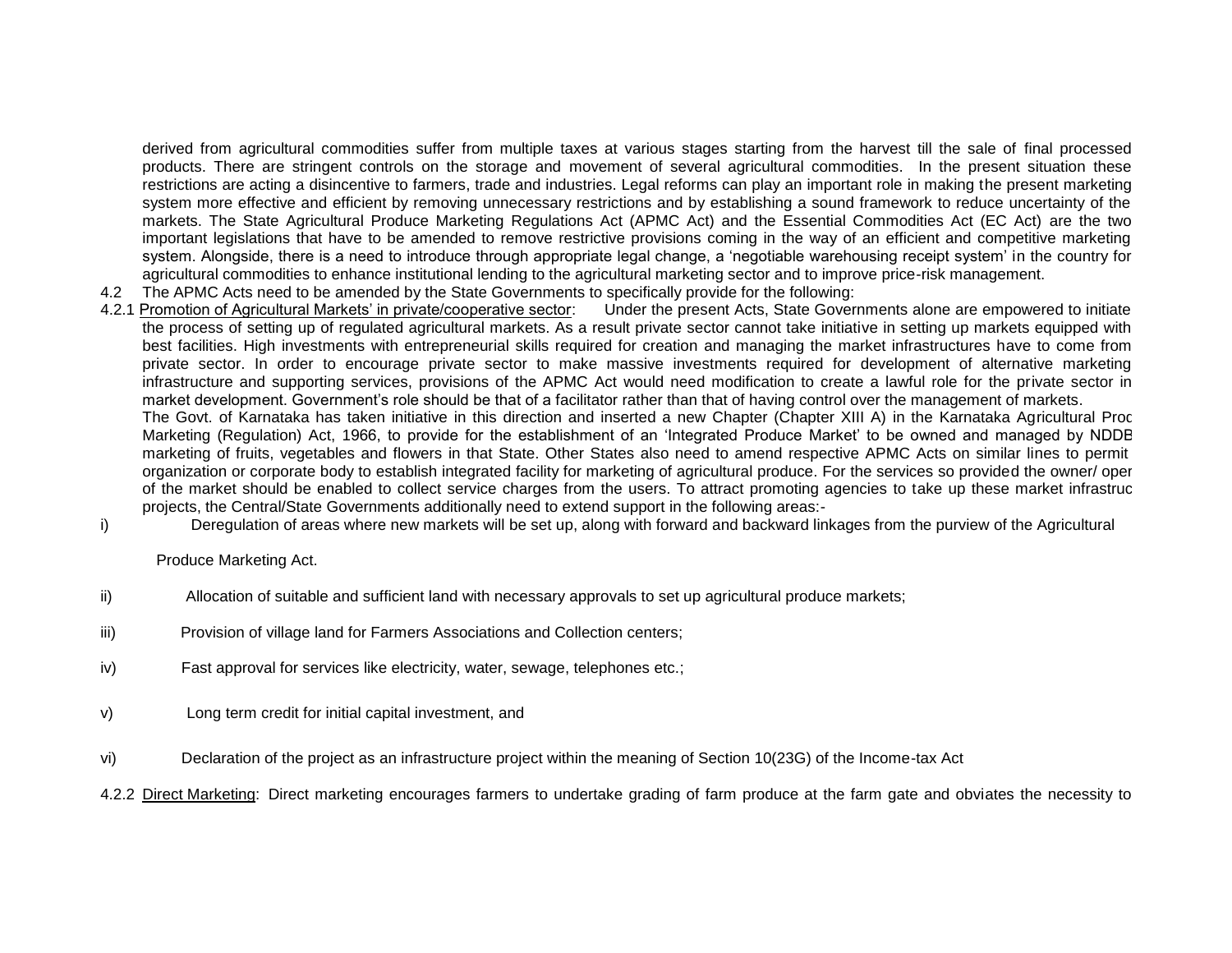haul produce to regulated markets for sale. Direct marketing enables farmers and processors and other bulk buyers to economize on transportation costs and to considerably improve price realization. In South Korea, for instance, as a consequence of expansion of direct marketing of agricultural products, consumer prices declined by 20 to 30 percent and producer-received prices rose by 10 to 20 percent. This also provided incentive to largescale marketing companies to increase their purchases directly from producing areas.

Direct marketing by farmers to the consumers has been experimented in the country through Apni Mandis in Punjab and Haryana. The concept, with certain improvements has been popularized in Andhra Pradesh through Rythu Bazars and in Tamil Nadu as Uzhavar Santhaigal. At present, these markets are being run at the expense of the State exchequer, as a promotional measure, to encourage marketing by small and marginal producers of fruit and vegetables without the help of the middlemen. Considering the vastness of the country, more and more such markets need to come up in the organized sector so that they can be developed in tune with the backward & forward linkages. The APMC Acts will also have to be amended to permit private and cooperative sectors to take up direct marketing of agricultural commodities from the producing areas and the farmers' fields, without the necessity of going through licensed traders and regulated markets. Such a reform will spur private initiative in building consumer oriented market infrastructure in the country.

4.2.3 Contract Farming: Contract farming arrangements of different types have existed in various parts of the country for centuries for both subsistence and commercial crops. The commercial crops like sugarcane, cotton, tea, coffee etc. Have always involved some forms of contract farming. Even in the case of some fruit crops and fisheries, contract farming arrangements, involving mainly the forward trading of commodities have been observed. However, in the wake of economic liberalization, the concept of contract farming in which national or multinational companies enter into contracts for marketing of the horticultural produce and also provide technologies and capital to contract farmers has gained importance. According to this, bipartie agreements are made between the farmer and the company and the latter contributes directly to the management of the farm through input supply as well as technical guidance and also markets the produce. The main features of this type of contract farming are that selected crops are grown by farmers under a buy back agreement with an agency engaged in trading or processing. In such cases, the centralized processing and marketing agencies supply technology and resources, including planting materials and occasional crop supervision. Under such contracts, the farmer assumes the production related risks, which the price risk is transferred to the company. In some cases, the company also bears the production risk, depending on the stage of crop growth at which the contract is made. If the contract is made at flowering or fruiting stage, the company bears the production risks also. In any case, the company bears the entire costs of transaction and marketing. It is this variant of contract farming which is said to be one of the ways by which small farmers can participate in the production of high value crops like fruits, vegetables, flowers etc. and benefit from market led growth.

Small farmers in India are generally capital starved and cannot make major investment in land improvement and modern inputs. Contract farming can fill up this gap by providing the farmers with quality inputs, technical guidance and management skills. Although the company deals only with the contract crop, the farmers' overall management skill may improve, thereby helping him to raise the yields of both contract and non-contract crops. From the standpoint of corporate bodies, farming reduces the supply risk, while the farmers enter into contractual arrangements with companies in order to minimize price risks. The company and the farmers enter into contracts to supply or purchase a specified quantum of the commodity at agreed prices. The agreed contract may be either formal or informal and may cover supply of inputs and marketing of output. By entering into contract, the company reduces the risk of non-availability of raw material and the farmer reduces the risk of market demand and prices of his produce. The inputs and services supplied by firms may include seeds, fertilizers, pesticides, credit, farm machinery, technical advice, extension etc., or may involve only the supply of hybrid seeds and marketing of produce.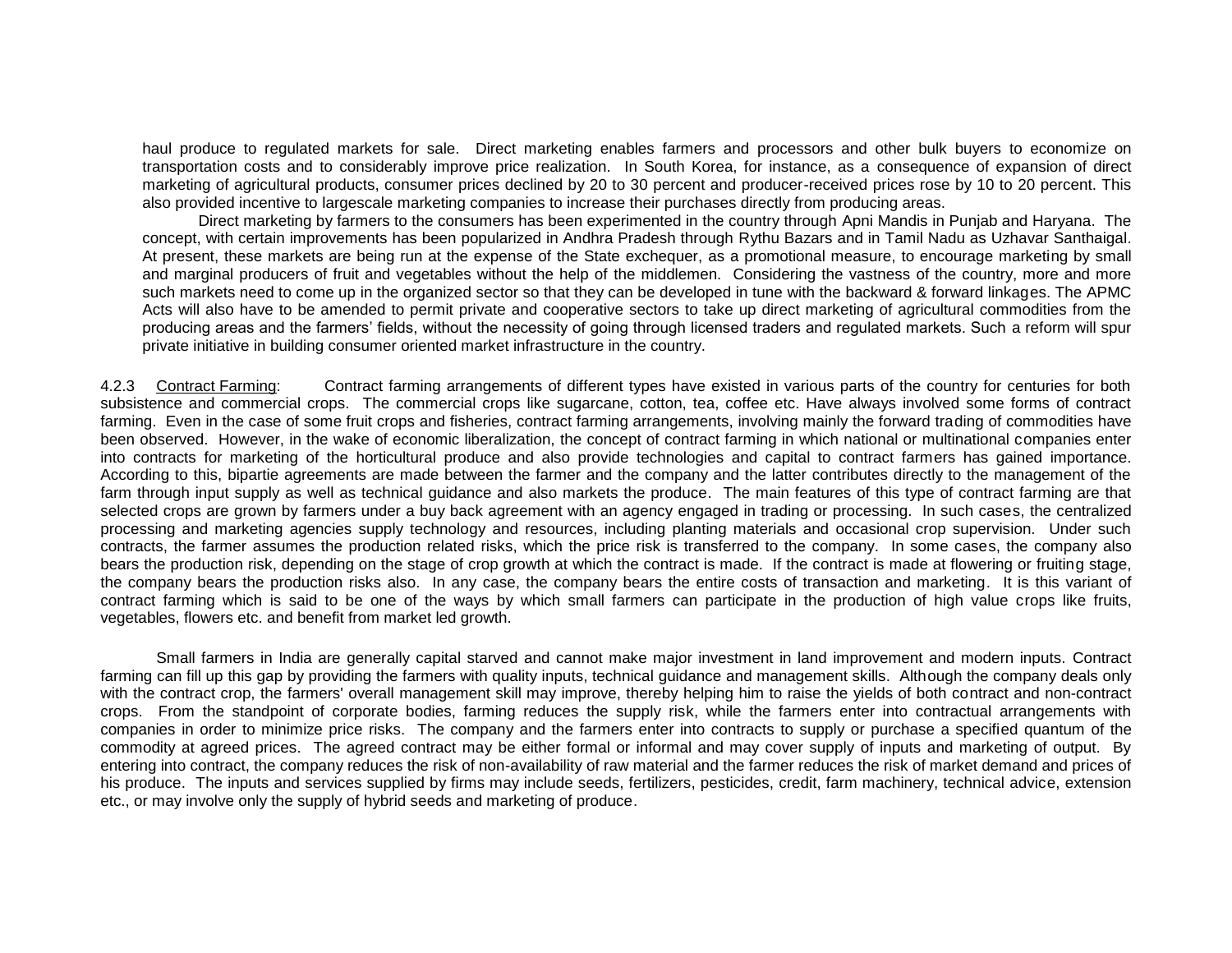Contract farming is becoming an increasingly important aspect of agribusiness, whether products are purchased by multinationals or by smaller companies. There are few success stories on contract farming such as Pepsico India in respect of potato, tomato, groundnut and chili in Punjab, Safflower in Madhya Pradesh, oil palm in Andhra Pradesh, seed production contracts for hybrids seed companies etc. which helped the growers in realization of better returns for their produce. Other success stories of contract farming are Amul and NDDB for milk procurement, sugarcane cooperative in Maharashtra, and prawn-acqua culture in Andhra Pradesh. In our country this approach has considerable potential where small and marginal farmers can no longer be competitive without access to modern technologies and support. The contractual agreement with the farmer provides access to production services and credit as well as knowledge of new technology. Pricing arrangements can significantly reduce the risk and uncertainty of market place.

In view of several observed and perceived benefits of contract farming, such arrangements need to be encouraged widely, for different commodities in different regions. The limited commodity specific experience of contract farming in the country shows that the spread and success of contract farming would require the following conditions to be met.

a) The contract farming should be made legal. In case of violation of contract, from either side, farmers as well as the company should be in a position to approach an organization or institution, which can mediate and settle the dispute.

b) There should be an institutional arrangement to record all contractual arrangements, may be with the local market committee or panchayat or some Government machinery. This will promote and strengthen confidence building between the parties and also help solve any dispute, arising out of violation of contract.

c) The contract farming should have a provision for both forward and backward linkages. Unless both input supply and market for the produce are assured, small farmers will not be in a position to participate in contract farming.

d) There should be bank finance to small and marginal farmers on easy terms. As the payment for contractual produce are made through the bank, the recovery of such loans will be easier.

e) The contracts should be managed in a more transparent and participatory manner so that there is greater social consensus in handling contract violation from either side without getting involved in costly as well as lengthy process of litigation. Also the contract need to be drawn in a more comprehensive and flexible manner.

f) There should be a contract farmers association or cooperatives at the plant level which will improve their bargaining power vis a vis the company and promote equality of partnership for ensuring smooth functioning of any contract farming arrangement. In fact, contract farming may be more beneficial to the farmers if there is farmers' association or cooperative which can even replace the role of middlemen or commission agents who are involved in marketing of the contract commodities on behalf of the company. The company representatives may also be a member of the executive committee of such cooperatives. In fact, cooperative or joint farming arrangement of small farmers should be encouraged to enable them to reap the advantages of both economies of scale as well as of contract farming.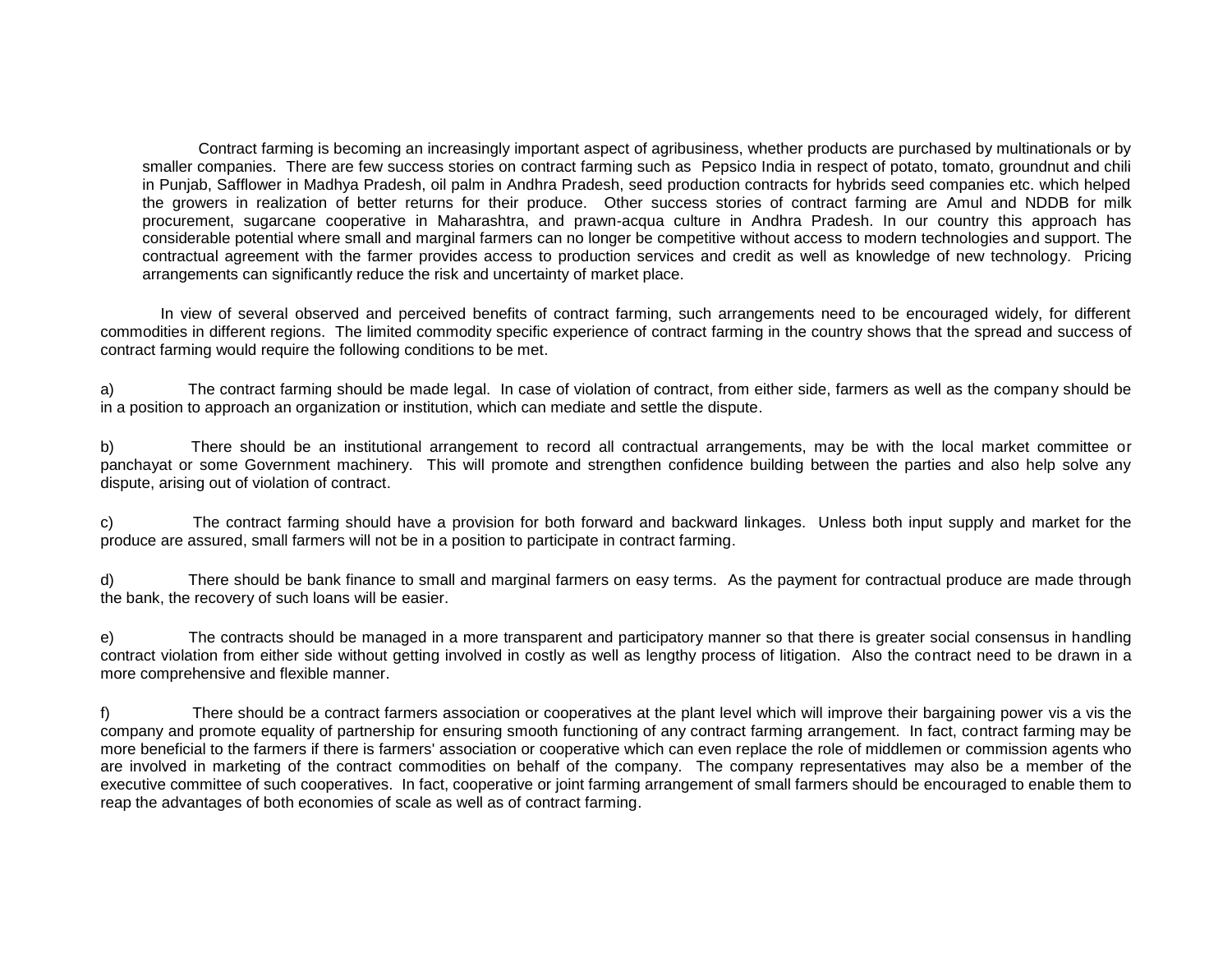g) The most important thing for the sustainability of contract farming is the selection of appropriate plant genotype. Unless the plant material is of good quality and high yielding and less prone to pests and diseases, the contract farmers may lose confidence and discontinue the cultivation of contract crop in question.

h) The proposed contract crop should have a distinct advantage in terms of relative yield and profit, which will provide higher income to the contract farmers on stable basis.

i) In many parts of the country, agricultural tenancy is legally banned, although concealed tenancy exists. Tenants who do not enjoy security of tenure cannot participate in contract farming. Hence, legalization of tenancy would be a precondition for enabling the tenant farmers to benefit from contract farming. Although different forms of land tenants including share-croppers can be adopted to maintain the contract farming, security of tenure would be necessary.

j) As assured market for the farm produce motivates a farmer to enter into contract with a company, a similar market prospect should exist for the processed products of the company. Ultimately, it is the success of the company's product in national and or international market, which decides whether contract farming for any particular crop or commodity would sustain.

k) Other Infrastructure: The success of contract farming requires that there should be adequate infrastructure facilities of roads, public transport, telephones, postal services, stable power and water supplies, cold storage facilities etc. The situations of gluts and shortages can be effectively managed only when such facilities are available. Therefore, the Government would have to provide the necessary infrastructure facilities of roads, public transport, electricity cold storage, market yards etc. Moreover, public research and extension systems would have to be reoriented to cater to the needs of both contract and non-contract farming arrangements. Specifically, the interactive roles of public and private research would be important in developing appropriate crop varieties, cropping patterns and crop rotations in each region, based on agro-climatic considerations. Furthermore, the government has to create a conducive policy environment for encouraging national and international companies to promote contract farming by creating an appropriate legal, political and administrative system as well as necessary infrastructure.

l) The government needs to ensure that contract farming, which is generally commodity specific and tends to promote monoculture does not grow beyond proportion to destroy bio-diversity and agricultural ecology. It may be necessary to provide necessary guidelines for land use planning in each region in order to prevent such eventualities.

The present APMC Acts restrict the farmer from entering into direct contract with any processor/ manufacturer/ bulk processor as the produce is required to be canalized through regulated market. In the changed scenario, the producer should be free to enter into forward contract whether inside or outside the regulated market/ market area. This will promote contract marketing between the producers and processing factories with gains both to the producer through improved competitiveness and the consumers by way of reasonable prices. It is necessary to incorporate provision in the APMC Act to specifically allow setting up of registered contract farming programs by processing or marketing firms. The APMC within whose jurisdiction the area covered by contract farming agreement lies, should record the contract farming agreements and act as a protector of producer's and processor's interests with due legal support in its jurisdiction. Consequent upon recording of such agreements by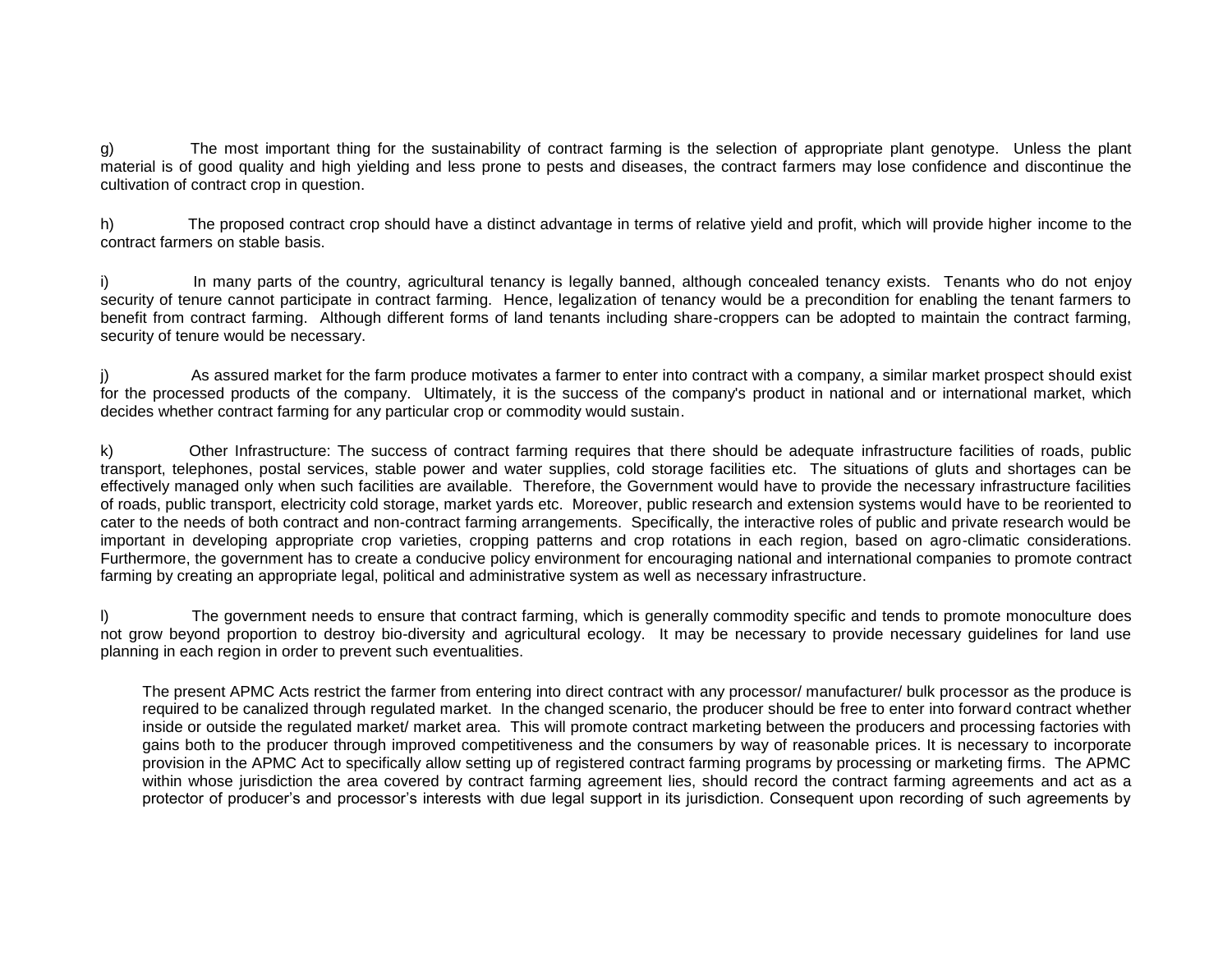the APMC, the produce covered by the agreement should be allowed to move freely from the farmers' field to any destination in the country or abroad without the necessity of going through licensed traders and regulated markets. Since a contract farming program requires the company to undertake research and extension activities and bear the marketing risk for the benefit of farmers, incidence of taxes on the procurement of agricultural or horticultural produce under the program by way of market fee, cess, duties, taxes etc., should as a promotional measure be waived or minimized. In the State of Punjab, for instance, present incidence of tax on procurement of Paddy and Groundnut under a contractfarming program is stated to be 11.50 percent (Purchase tax – 4%; Cess – 1%; Market Fee – 2%; Rural Development Fund – 2%; Aarhtia charges –1%; Infrastructure costs –1.5%).

4.2.4 Rationalization of market fee: The present system of levy of fee at multiple points for the same commodity at different stages of transaction needs to be replaced, by single point levy of market fee in the entire process of marketing in the State. Further, collection of market fee should be more in the nature of service charge based on the quality services provided. The levy of fee can be at different slabs in consonance with the type of scale of services/facilities provided to all market users. There is also considerable variation in the structure of taxes and fee on the agricultural produce in various states, which distorts the operation of the domestic market. There is need for bringing uniformity in the state level tax structure in agricultural commodities for improving the marketing efficiencies. A table indicating market charges and taxation on agricultural commodities in different States is given at Annexure III.

4.2.5 The Standing Committee of Union Ministers and Chief Ministers on Food Management and Agricultural Exports in its fourth meeting held on

March 23, 2002 held at New Delhi, has recommended suitable amendments to the State Agricultural Produce Marketing Regulation Acts to promote

development of marketing in private/cooperative sectors, direct marketing and contract farming programmes. The Committee also felt that a major

thrust was also needed to promote pledge financing and introduction of negotiable warehousing receipt system, to assist farmers in realizing better

prices for their produce.

4.3 Essential Commodities Act, 1955: The Essential Commodities Act is the principal Act which controls the production, supply, storage

and movement of, and trade and commerce in a large number of agricultural commodities. Powers to issue Control Orders under this Act have been

delegated to the State Governments. Exercising powers delegated under the Act, the State Governments/ UT Administrations have issued several

Control Orders to regulate various aspects of trading in agricultural commodities such as foodgrains, edible oils, pulses, sugar etc. The Control Orders

broadly relate to licensing of dealers for trade, regulation of stock limits, restriction on movement, compulsory purchase under the system of levy etc.

Private investment in large-scale storage and marketing has virtually become non-existent due to the restrictive provisions of the EC Act and of

various Control Orders issued there under. Amendment to the Act is necessary to promote investment in building agricultural marketing infrastructure,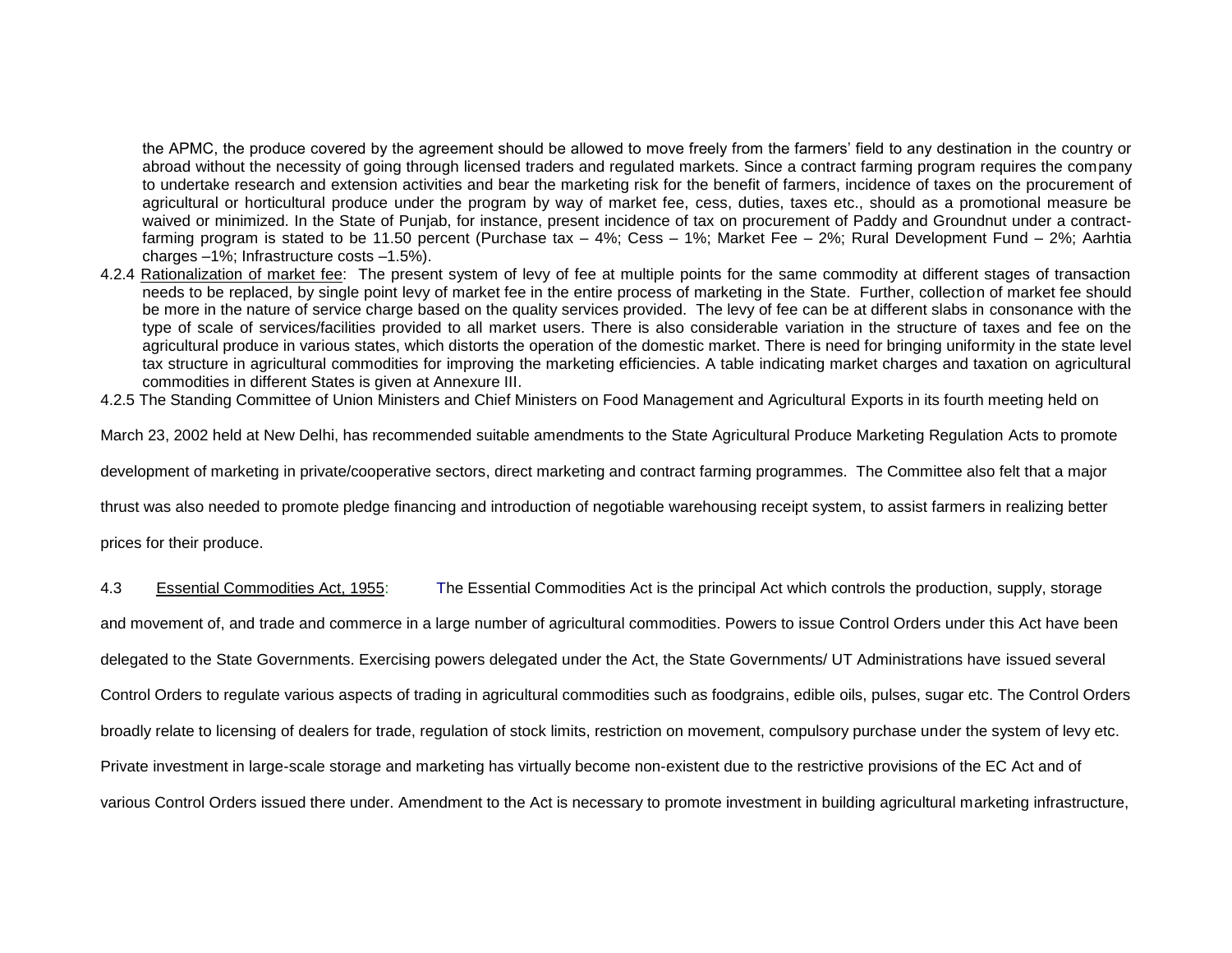motivating corporate sector and processing units to undertake direct marketing of agricultural produce and to facilitate India as a whole becoming an integrated market. By removing restrictions on storage of agricultural produce, substantial warehousing capacity can also be created in private sector. This will lead to regional specialization based on resource endowments and, therefore, would also help increase efficiency in the production process. Facilitating free trade and movement of agricultural commodities would enable farmers to get best prices for their produce, achieve price stability and ensure availability at reasonable prices in deficit areas. A list of Control Orders issued by the States/UT Administrations as at Annexure IV.

4.3.1 Almost all the States/UT Administrations have issued Licensing Orders, which prescribe, that any dealer (wholesaler or retailer) requires taking a license if dealing in specified commodities and in quantities in excess of those prescribed. The commodities covered by such licensing requirements are mostly foodgrains including rice/ paddy and wheat, pulses, oil seeds, edible oils and sugar. Under the licensing orders, some of the State/ UTs have also prescribed maximum stock limits for the dealers, the limits varying from State to State and within the State from commodity to commodity. Some of the States/UTs have issued Paddy/ Rice Levy orders. Under these orders licensed dealers and millers are required to give a prescribed percentage of the paddy/ rice to the State/ UT at notified prices. Under the Paddy/ Rice Levy Orders some of the States/UTs have also imposed restriction on movement of paddy/ rice. Paddy/ Rice can be transported only on the strength of permits/ release orders, which are issued after the levy obligation has been complied with. Apart from the Control Orders relating to licensing, stock limits, levy, movement, control orders have also been issued by the States/ UTs relating to other somewhat related matters such as display of stocks and prices, regulation of catering establishments, guest control, requisition of stocks, regulation of distribution of card system.

4.3.2 The standing committee of Union Ministers and Chief Ministers on Food Management and Agricultural Exports in its meeting held on July 6, 2001 came to the conclusion that while the Essential Commodities Act may continue as an umbrella legislation for the Centre and the States to use when needed, a progressive dismantling of controls and restrictions was also required.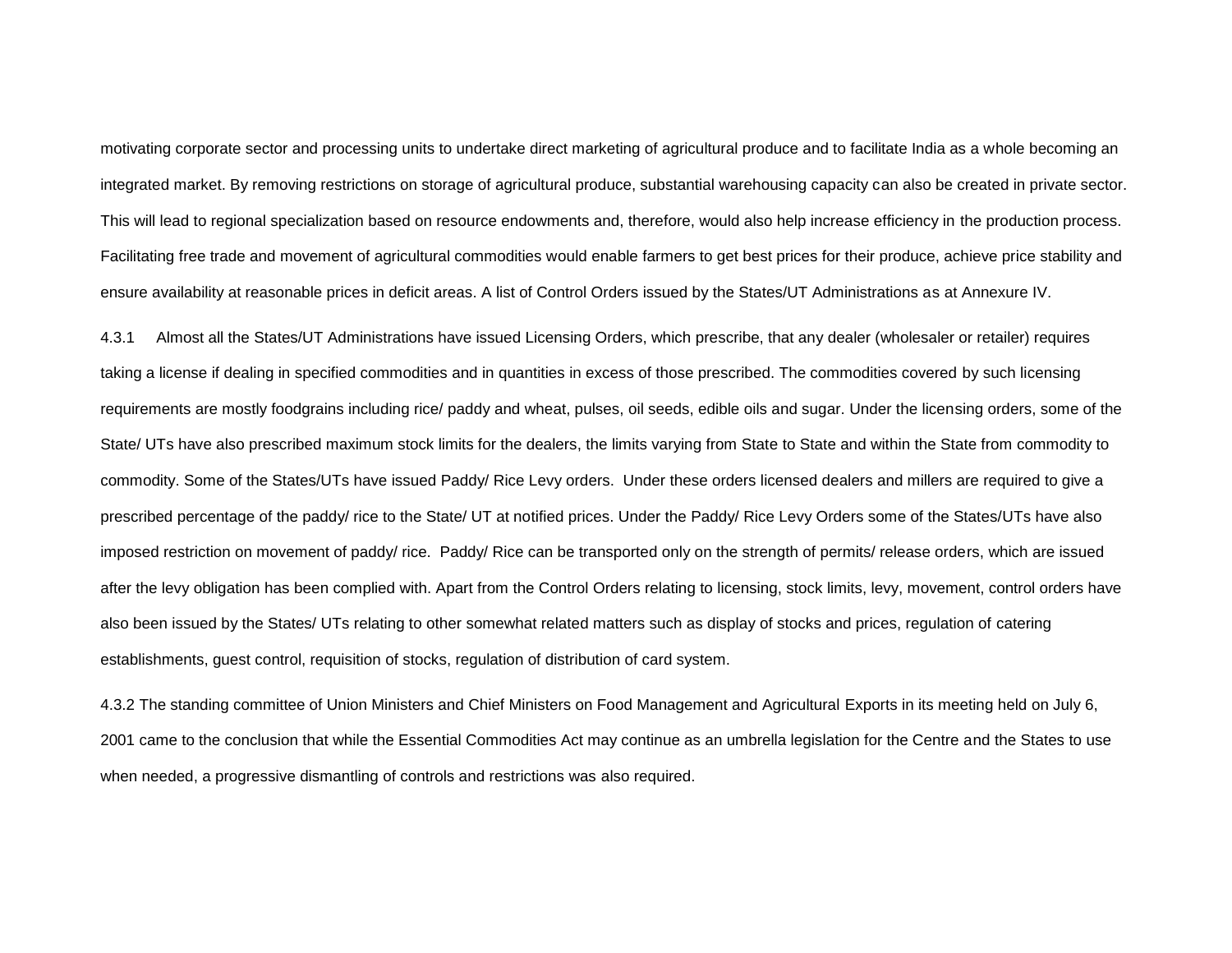4.3.3 After consultation with the concerned Central Departments/ Ministries, the Central Government have issued an Order under Section 3 of the Essential Commodities Act called the Removal of (Licensing requirements, stock limits and Movement Restrictions) on Specified Foodstuffs Order, 2002 on 15.2.2002. The salient features of this Order are: -

- i) It pertains to specified commodities namely, wheat, paddy/ rice, coarse grains, sugar, edible oilseeds and edible oils.
- ii) It removes all restrictions on purchase, stocking, transport, etc. of specified commodities and also the requirement of licensing of dealers in respect of the specified commodities.
- iii) The Order takes effect after thirty days from the date of publication in the Gazette (15.2.2002) notwithstanding anything to the contrary contained in any order issued by the State Governments. Any dealer may, thereafter, freely buy, stock, sell, transport, distribute, etc. any quantity of these commodities and shall not require a permit or license therefore under any order issued under the Essential Commodities Act, 1955.
- iv) Issue of any order by the States/ UTs under the delegated powers for regulating by licenses, permit or otherwise, the storage, transport, distribution, etc. of any of the specified commodities shall require the prior concurrence of the Central Government.

4.3.4 The Central Government vide its Notification No.GSR104(E) dated 15.2.2002 have also deleted 11 items in full and one in part from the purview of the Essential Commodities Act, 1955. The commodities, which continue to remain as essential under the Act, are given in Annexure – V.

4.3.5 The Standing Committee of Union Ministers and Chief Ministers on Food Management and Agricultural Exports in its fourth meeting held on March 23, 2002 held at New Delhi, while taking note of the Government of India decision to remove restrictions on storage, movement, and distribution of wheat, paddy, rice, coarse grains, sugar, edible oilseeds and edible oils, recommended that similar restrictions relating to pulses also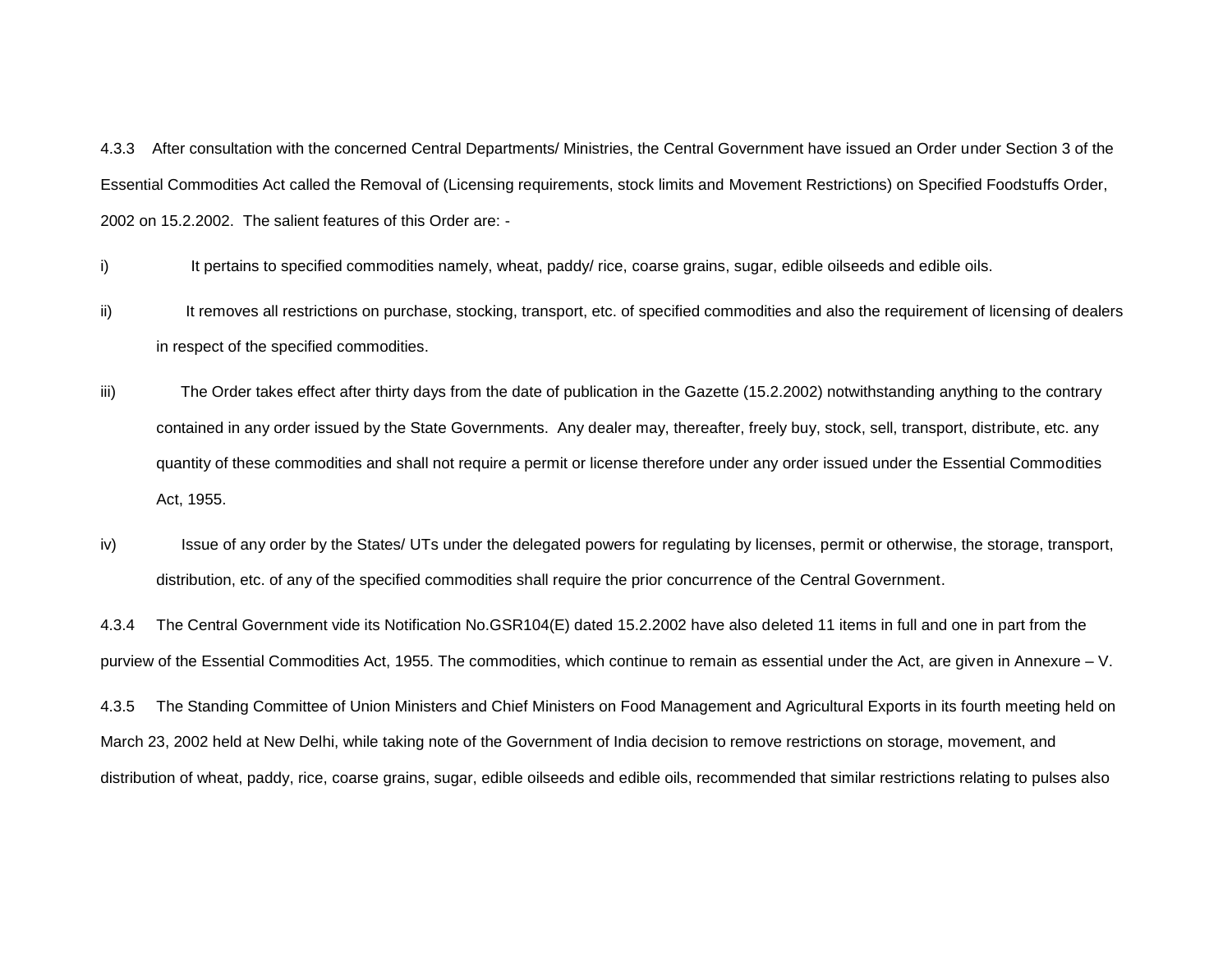need to be removed and that the States would also carry out further review to reduce various Control Orders issued by the States in respect of other

commodities.

5.1 Pledge Financing & Marketing Credit: The Indian farming community consists mostly of small and marginal farmers. Micro level studies indicate that small farm holdings contribute about 54% of marketable surplus and distress sale by these small farmers account for about 50% of the marketable surplus. The farmers often sell their produce to square off their debts soon after harvesting. The solution for this problem lies in providing to them access to safe and scientific storage and easy marketing credit. The strategy should be promotion of pledge financing through a network of rural godowns and negotiable warehousing receipt system.

5.2 Limited credit for marketing of crops (pledge financing) is available at present to the farmers from the formal banking channels. The quantum of financing done both by Commercial banks and Cooperative banks for pledge financing is very little as compared to the crop production loans. The loans given for pledge financing also do not get captured in the existing MIS separately because the quantum is small and they get clubbed along with short- term direct agricultural loans for agriculture. NABARD has assessed the quantum of pledge financing which is taking place in the country now to be around Rs.1200 crores per year. With private sector participating in rural godowns, the quantum could rapidly grow to a level of at least Rs. 7000 crores by the end of X Five Year Plan period in 2007.

5.3 According to the RBI Guidelines, advances upto Rs.1 lakh can be given to farmers against pledge/ hypothecation of agricultural produce (including warehouse receipts) for a period not exceeding 6 months subject to the condition that farmers have been given loan for raising the produce and provided the borrower draws credit from the same bank. Such advances are included as direct finance to farmers for agricultural purposes under priority sector lending. There is no bar on banks extending pledge loans for periods upto 12 months. However, this would not be an automatic extension but will depend on the nature of crops stored in the godown and the appropriate time to sell the produce and would be left to the financing banks' commercial judgment. While no margin is levied for loans up to Rs.10,000/-, for loans above Rs.10,000/- the prescription of margin is left to the individual bank's discretion. For loans up to and inclusive of Rs.2 lakhs, the rate of interest levied is "Not exceeding PLR". In respect of loans above Rs.2 lakhs, banks are free to decide their own interest rates. However, the banks have the discretion to offer loans at below PLR rates, to creditworthy borrowers based on a transparent and objective credit policy approved by their Boards. After the deregulation of interest rates, the banks have been given the freedom to decide the interest rates keeping in view that cost of funds, transaction cost, etc.

5.4 To promote pledge loans for agricultural commodities, it is recommended that in respect of high value crops, RBI should enhance the ceiling of advances from existing Rs.1 lakh to upto Rs.5 lakhs to farmers against pledge/ hypothecation of agricultural produce (including warehouse receipt) where the farmers were given crop loans for raising produce, provided the borrowers draw credit from the same bank. Such advances should be categorized as direct finance to farmers for agricultural purpose, under priority sector advances. The repayment of these loans may also be extended from the existing 6 months to upto one year depending on the nature of crops stored in the godowns and the appropriate time to sell the produce. Crops which are subject to wide fluctuations (in prices) need to be identified and marketing credit policies specifically be designed for them. Banks should be encouraged to augment the resources of state marketing cooperatives, which provide Pledge financing facilities to farmers. Regional Rural Banks have an extensive reach through their 14,500 branches all over the country. At present NABARD refinance does not support Regional Rural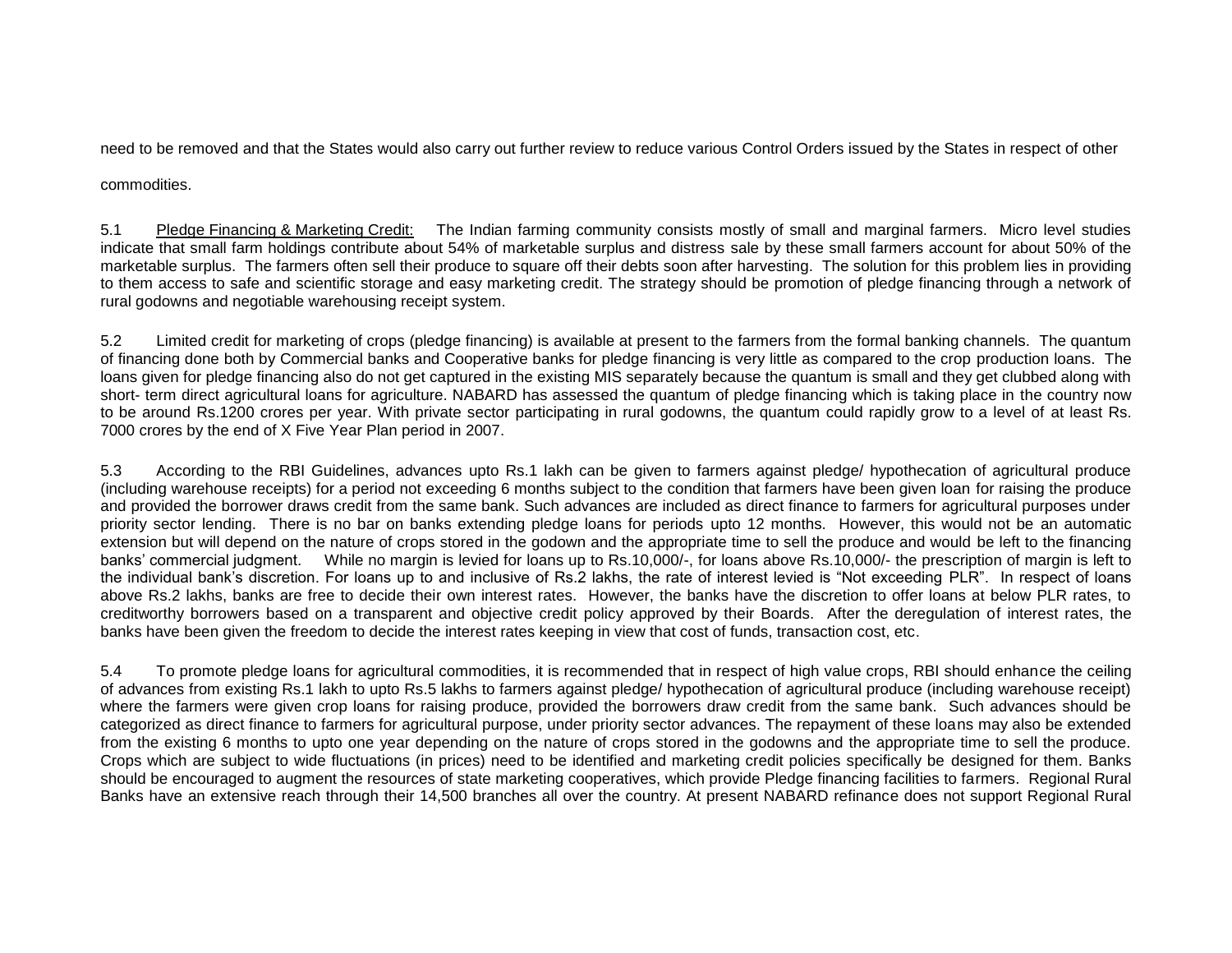Banks through its refinance for Pledge Financing Loans. NABARD should provide 100% refinance to RRBs, on similar lines as that of Cooperative Banks. Arrangements should be developed so that the warehousing receipts / godown receipts of private sector are acceptable to the bankers for providing credit to farmers. Since pledge financing is considered to be crucial to farmers to enhance their holding capacity to obtain remunerative price for their produce, it is recommended that RBI should monitor pledge financing to farmers within the overall target of 18% of NBC to agriculture, fixed for commercial banks.

6.1 Negotiable Warehousing Receipt System: There is a need to introduce a negotiable warehouse receipts system in the country, with large benefits such as increased liquidity in rural areas, lower costs of financing, shorter and more efficient supply chains, enhanced rewards for grading and quality, development of other productivity-enhancing agricultural services and better price-risk management. All these developments will result in higher returns to farmers, better service to consumers (involving lower prices, better quality and greater variety) and macro-economic benefits through a more healthy trade balance in agricultural commodities. Introduction of the system for agricultural commodities will also enhance competitiveness of Indian agriculture in the domestic and global markets. The aim is to greatly expand the availability of warehousing services, while making warehouse receipts a prime tool of trade and trade financing throughout the country. It will also enable the banks to improve the quality of their lending portfolio to the agricultural sector.

6.2 The banking institutions are at present hesitant in making advances against the CWC warehouse receipt when the holder thereof is not a

person in whose favour the receipt was originally issued. Transferability of the warehouse receipt by endorsement is presently further limited by the

fact that the original holder of the warehouse receipt cannot transfer it to another person without clearing the bank loans. This inhibits the negotiability

of the warehouse receipt and reduces its usefulness to the depositor who cannot sell his goods before settling his loan with the banks. The State

Warehouses Acts provide that a receipt issued by a warehouseman is transferable by endorsement and shall entitle its lawful holder to receive the

goods specified in it on the same terms and conditions on which the person who originally deposited the goods would have been entitled to receive

them. Further, the present Warehouse Receipt is a document of title to the goods as per the Sale of Goods Act, 1930. Nevertheless, because of the

imperfections in the present structure of Warehouse Receipts, the usage of the present Warehouse Receipts remained restricted to be accepted by

the commercial banks as a collateral security for grant of loans against the goods stored in the warehouses and the present Warehouse Receipts has

not yet gained its acceptability as a negotiable instrument that could be freely transferred from one persons to another.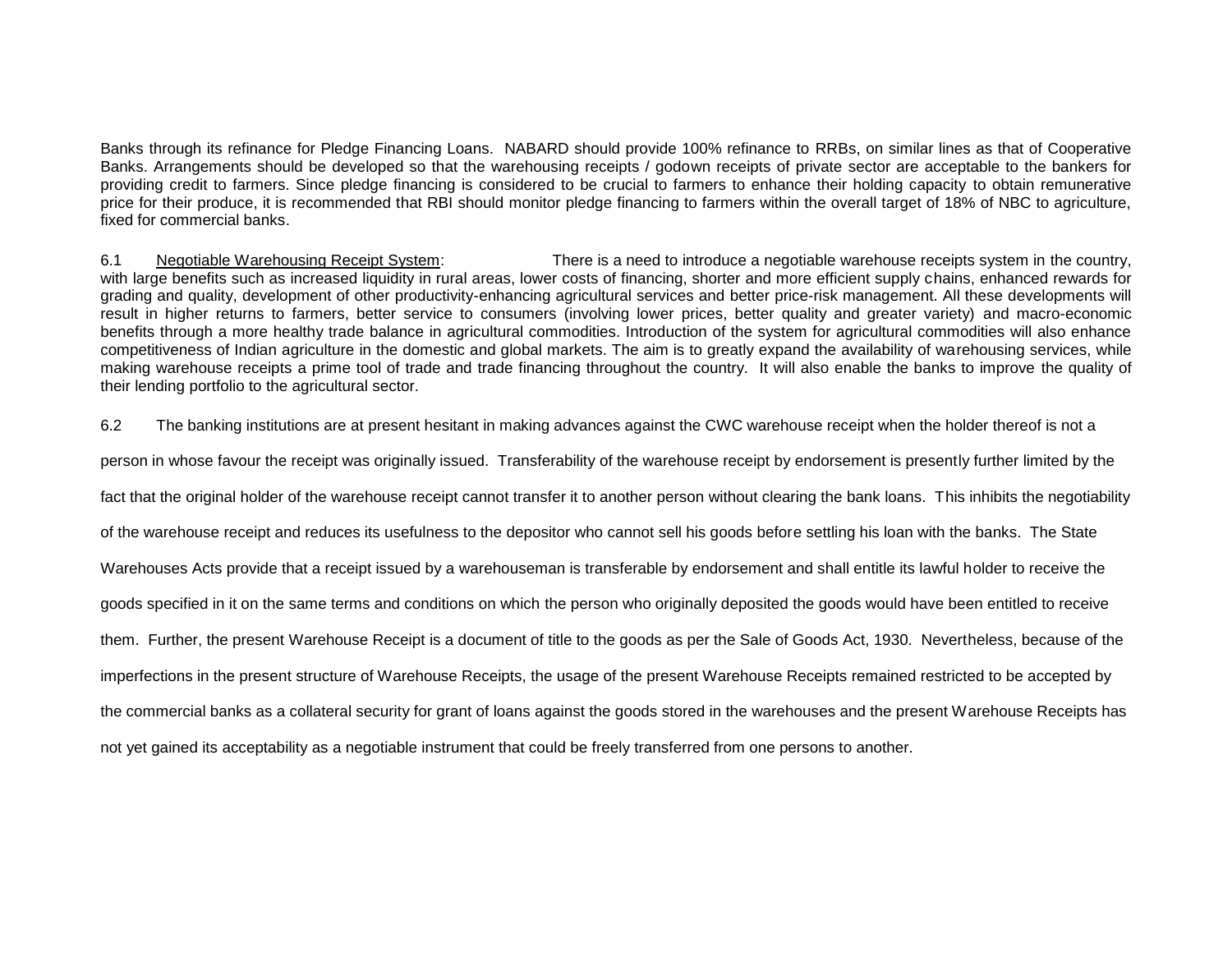6.3 This can be accomplished by creating a secure system, where warehouse operators are accredited by the banks and where investors can build warehouses in the knowledge that they can gain accreditation provided they meet prescribed standards. A system of quality certification and grading of commodities will have to be established, with a view to minimizing disputes and permitting cost savings through the combining of stocks of different owners.The status of Warehouse Receipts has to be enhanced through legal changes for creating an effective system of regulatory oversight and by instituting a secured central electronic register allowing for the racking of all changes in ownership and liens on Warehouse Receipts. Law relating to warehousing will have to be amended and a formal regulatory authority instituted to enforce standards and protect the interest of those holding warehouse receipts against negligence, malpractice or fraud. The Task Force recommends the following short and long term measures in this regard:

#### a) Short Term Measures:

i) The Central Warehousing Corporations and the State Warehousing Corporations should evolve commercially acceptable quality standards in respect of various commodities in order to ensure quality maintenance of the stored goods over a sufficiently longer period of time.

ii) The Warehousing Corporations should enforce standards both for quality and quantity at the warehouses, for which required infrastructure as to the measurement of grades and standards need also to be put in place, so as to reduce disputes on account of quality and quantity standards, and to improve the credibility of the Warehouse Receipt.

iii) The Warehousing Corporations are also required to gear up appropriate market intelligence on the prices of various commodities linked with the grades/ standards.

iv) To begin with, selected commodities, and a few selected varieties, should be taken into the net of such rigorous quality standards for issue of Warehouse Receipts which could be easily traded as more and more infrastructure is added in order to ensure foolproof assessment of such standards. Additional commodities as also additional varieties could gradually be added to this net.

v) Adequate publicity measures should be adopted so that the Warehouse Receipts issued against the deposit of goods through the process of proper grading and standardization as per the rigorous standards with reasonable period of storage and the right price depicted on them so as to facilitate the general acceptance of Warehouse Receipt as a negotiable instrument and to be traded easily from one person to another.

vi) The Government of India is already considering Value Added tax all over the country. The other barriers particularly, the high level of public intervention in the market need to be completely stopped or greatly liberalized in order to allow free flow of trade in agricultural commodity all over the country.

#### b) Long term Measures:

i) A Central legislation on the pattern of The Multimodal Transportation of Goods Act, 1993, needs to be enacted for the Warehouse Receipts to be made fully negotiable instrument. Law should be framed in such a way that it gives full enforceability and transparency of the Warehouse Receipts.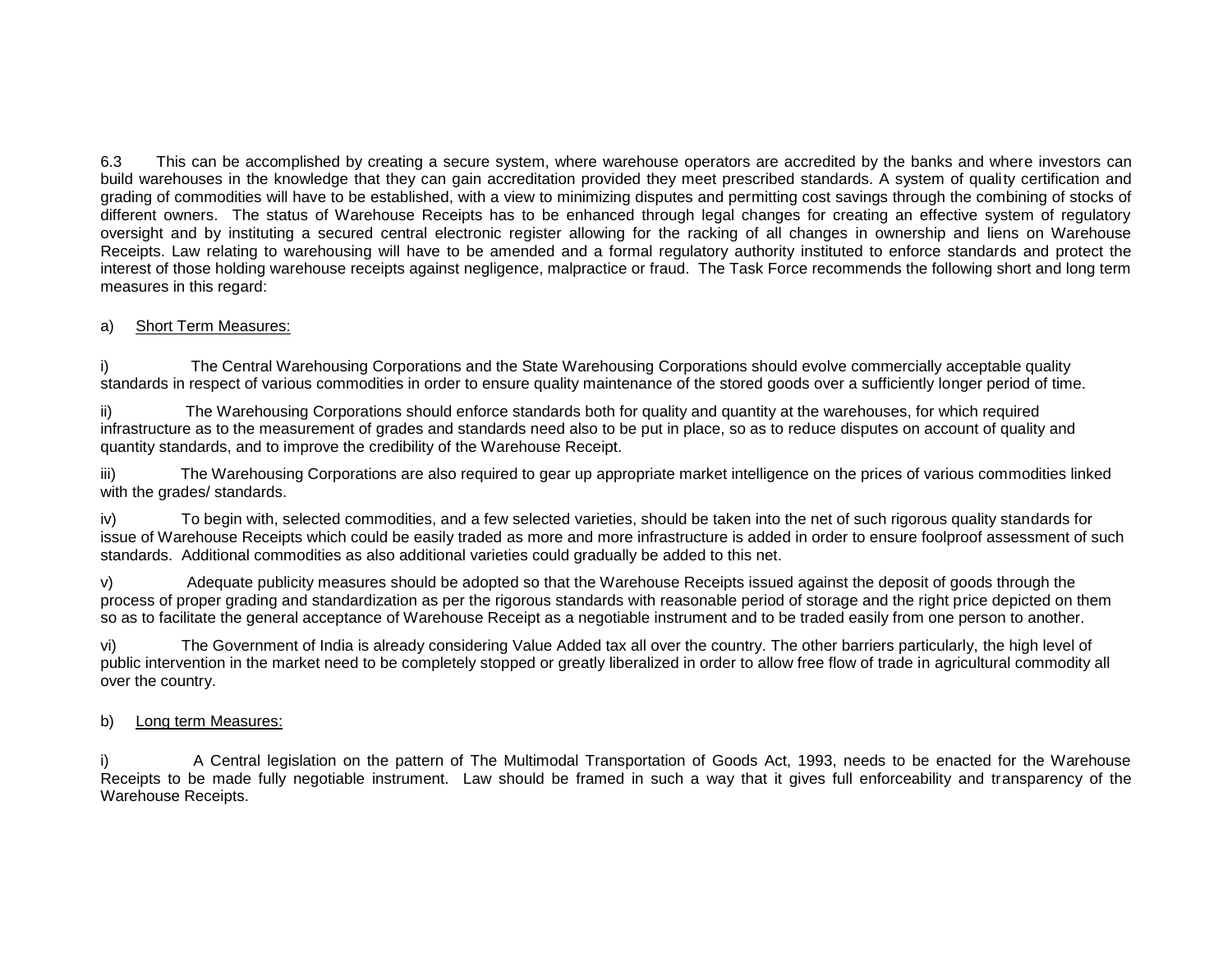ii) The CWC being the premier warehousing agency at the national level, it should be the ideal institution to be classified as the Accreditation Agency. In the long run some new institution has to be established for the purpose of regulation as the players cannot be the monitors and if the CWC becomes the regulatory body, it has to go out of the warehousing field itself. The Government in consultation with the CWC may decide this issue further.

iii) The legislation should also take care of securing a system of central electronic register like in the Stock Exchanges, for allowing the tracking of all changes in the ownership and liens in respect of the Warehouse Receipts. As the fluctuations of the prices in the market varying from place to place play a great role, necessary safeguards have to be provided to prevent any political interventions.

7.1 Forward and Futures markets: In the light of the perceived advantages from Forward and Futures Markets in terms of price discovery and risk management, as market based instruments, such markets have been identified as important tools of price stabilization. Extension of forward and futures markets to all major agro commodities has, therefore, assumed great importance. This urgency is also reflected in the National Agricultural Policy of Government of India announced in the year 2000. The need for commencing futures trading in all agricultural commodities has been further reiterated in the Budget Speech (2002-03) of the Finance Minister.

7.2 Commodity futures markets in the country are regulated through Forward Contracts (Regulation) Act, 1952. The Forward Markets Commission (FMC) performs the functions of advisory, monitoring, supervision and regulation in futures and forward trading. Forward/futures trading is done in exchanges owned by the associations registered under the Act. These exchanges operate independently under the guidelines issued by the FMC and of their byelaws.

7.3 As per the existing provisions of the Forward Contract (Regulation) Act, 1952 commodities are broadly divided into 3 categories for purpose of forward/futures trading. In 81 commodities specified in the Prohibited List, covered under section 17 of the Act, futures trading is not allowed. In the Regulated List, 40 commodities permitted for futures trading from time to time under Section 15 of the Act, notifications are issued both for the commodity and for specific Exchanges approved for futures trading in them. The 'residual commodities' (i.e. not figuring in either the prohibited list or in the regulated list) are called "free" commodities in respect of which the Forward Markets Commission could give a certificate of registration to any applicant Association/Exchange for commencing futures trading under section 14 of the FC(R)A.

7.4 After a commodity is approved for futures trading, whether under section 15 or section 14, contract-wise approvals are given by the FMC to the concerned Exchange(s). Normally permission for a maximum of two contracts is given at any point of time; though in exceptional cases contracts for a full year may be given approval in advance. Furthermore, two types of derivative transactions are being allowed currently in commodities (i) forward contracts [with two sub-categories Non-Transferable Specific Delivery Contracts (NTSD) and Transferable Specific Delivery Contracts (TSD)] and (ii) *hedge (futures)* contracts. In 79 Commodities covered under section 18 of the Act even NTSD contracts are prohibited, for which permission has to be sought under section 15 of the Act. These approvals are also specifically laid down for any particularly commodity-exchange-configuration. That means the exchanges specifically allowed for NTSD forward contracts are not allowed to undertake trading in other form of derivative contracts or an exchange which is allowed for hedge contracts cannot undertake NTSD/TSD contracts etc., unless it is specifically permitted. Other forms of commodity derivatives such as *options,* as well as commodity exchanges trading in financial derivatives (equity or index options and futures, interest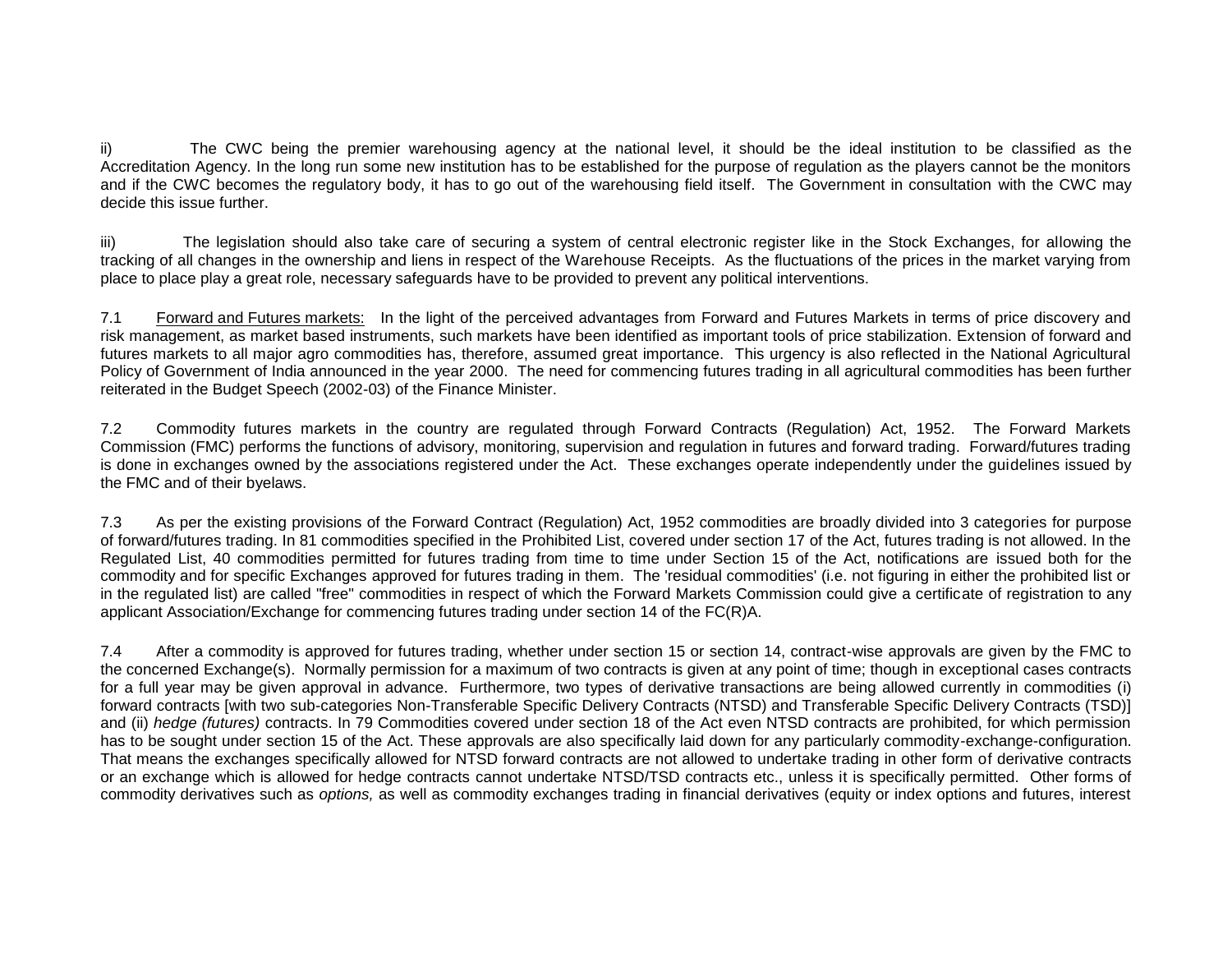rate derivatives, foreign exchange derivatives etc.) are not permitted. Thus, the degree of compartmentalization is *absolute* between commodity exchanges and financial derivative exchanges and *substantial* within Commodity Exchanges for different types of Commodity derivatives themselves.

7.5 The resulting commodity composition of futures trading is such that major voluminous commodities (such as grain, pulses, metals etc.) are out of the purview of futures trading; minor agricultural products are the ones generally permitted (exception being oil complex and sugar, just recently approved). Many of these 'prohibited' commodities are under such controls and policies such as MSP that commencing futures trading has no meaning, as there is virtually no price risk to manage. Such a 'defensive approach' might have had its logic at the time of scarcity it requires a change in the approach in the liberalized system gearing up for international competition in the post-WTO era. Only if the markets are allowed to function under proper regulatory environment, the agricultural economy - one of the largest in the world - can fully exploit the benefits of markets in the country and abroad.

7.6 Amendments to some of the provisions of the Forward Contract (Regulation) Act, 1952 are currently with the Parliamentary Standing Committee. These amendments include defining *futures* trading, removal of ban on *options* trading, provision of registration of brokers, strengthening of FMC by including professionals as part-time Members, enhancing the penalty provisions, etc. These amendments have to be carried out expeditiously.

- 7.7 Commodity futures trading in the country also suffers from a number of other limitations as detailed below:
	- a) Limited and closed nature of membership in the Exchanges;
	- b) Absence of many hedgers who have substantial underlying positions;
	- c) Absence of transparency;
	- d) Limitations of prudential regulation; and
	- e) Absence of a legal framework for warehouse receipt system with full negotiability and transferability.

7.8 Concerted efforts, therefore, need to be made to expand the scope of futures trading, along with general economic reforms. Efforts have to be made for increasing the number of commodities permitted for futures trading. The objective has to be to move towards a situation where all 'candidate commodities' would be automatically allowed for futures trading under the overall regulation of the commodity market regulator. The objective of expansion of futures trading should be with a view to increase futures trading from the current level of 1.26% of the GDP in the year 2000-01 to that of at least 10% of the GDP by the end of the X Plan (2006-07). The negative list under Section 17 of the FC(R) Act need to be given a fresh look so as to drastically prone it. Prohibition of NTSD contracts under the Act may be discontinued. The design of contracts and type of contracts should left to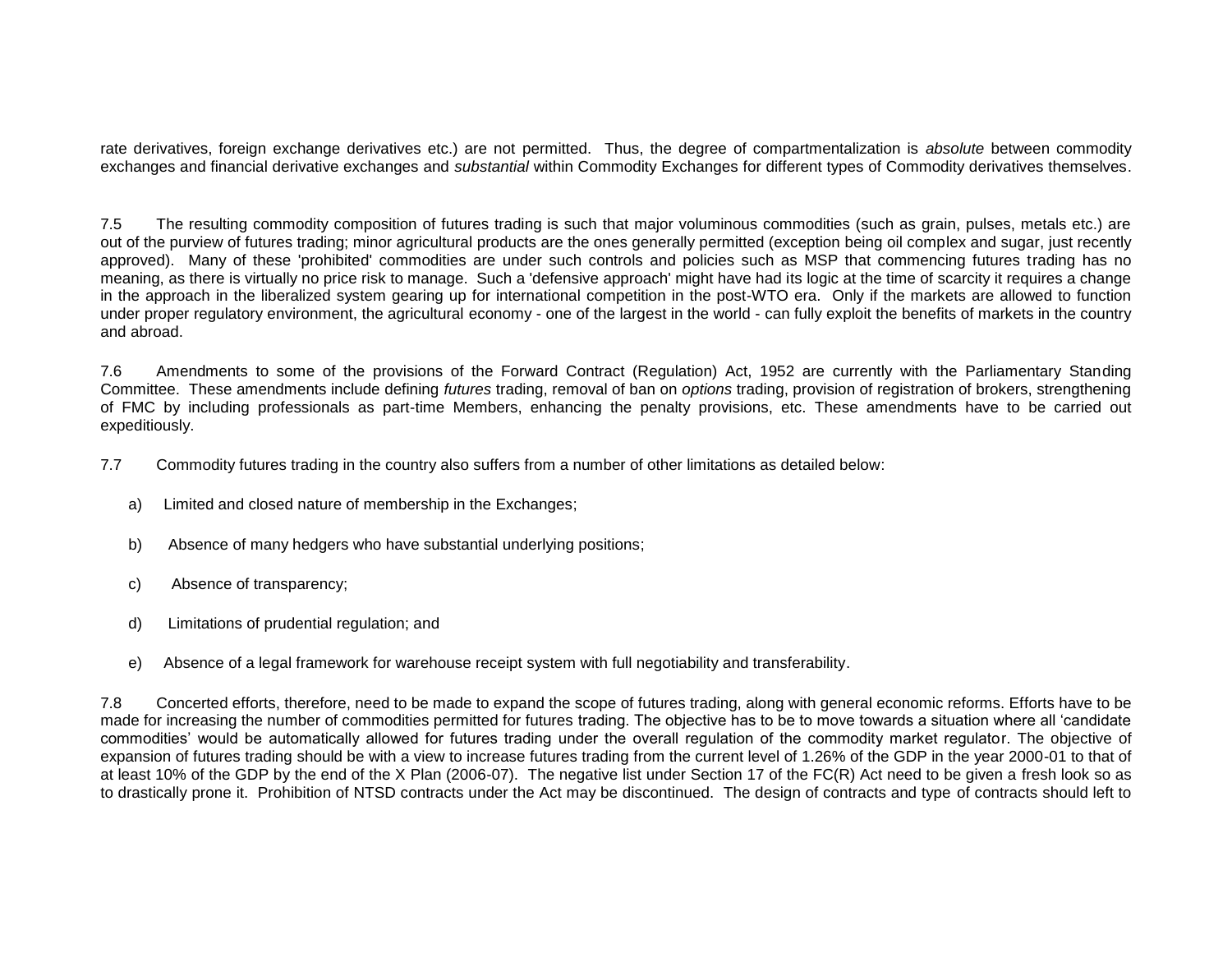the Exchanges to be decided. Only the appropriate regulatory mechanism and enabling provision should be finalized with the approval of the market regulator.

- 7.9 Important institutional reforms required in this area are as follows:
	- a) Regulatory framework has to be strengthened, making FMC an autonomous organization on the lines of SEBI;
	- b) Exchanges have to be exposed to the best practices from across the world;
	- c) Institutional interface between various related agencies such as warehousing corporations, banks and financial institutions, clearing and settlement corporations, system of brokages and institutions for risk containments, have to be strengthened;
	- d) Enabling provisions for commencing *options* trading etc. have to be incorporated by means of an amendment to the Act;
	- e) Initiatives such as modern national level commodity exchanges and warehousing receipt system have to be actively pursued;
	- f) The Exchanges and other stake-holders are to sensitized to the challenges facing commodity futures trading and to 'upgrade' their responses;
	- g) The policy direction should aim towards convergence of futures markets i.e. trading in derivatives products by all the interested exchanges by removing the compartmentalization of commodity exchanges trading on in commodity derivatives products;
	- h) The level of general awareness, particularly that of farmers and cooperatives, on futures trading and related issues needs to be raised for increasing their participation in the futures markets.

7.10 As already recommended, the system of warehouse receipts needs to be universalized in futures trading for enhancing trade volumes and in minimizing transaction costs. Warehousing Receipts should act as good evidence of the receipt for goods and the terms of the contract and storage, proof for their quality and condition, or "apparent order and condition". Warehousing receipts (WHR) would go a long way in achieving these objectives apart from covering quality risk, which is an important risk component of commodity futures trading. If quality risk is not covered price risk management by means of futures contracts have limited meaning and could have only qualified success. Legal framework for making warehouse receipts transferable and negotiable has to be strengthened in making negotiable warehouse system *the demat* of commodity futures trading.

8.1 Price Support Policy: The Minimum Price Support Policy (MSP) linked to procurement has served the country well in the past three decades. However, in recent years it has started encountering problems mainly because of surpluses of several agricultural commodities and excessive built up of stocks with FCI. Even deficit states like Bihar, Assam, Eastern U.P. have started generating surpluses of certain cereals. Also,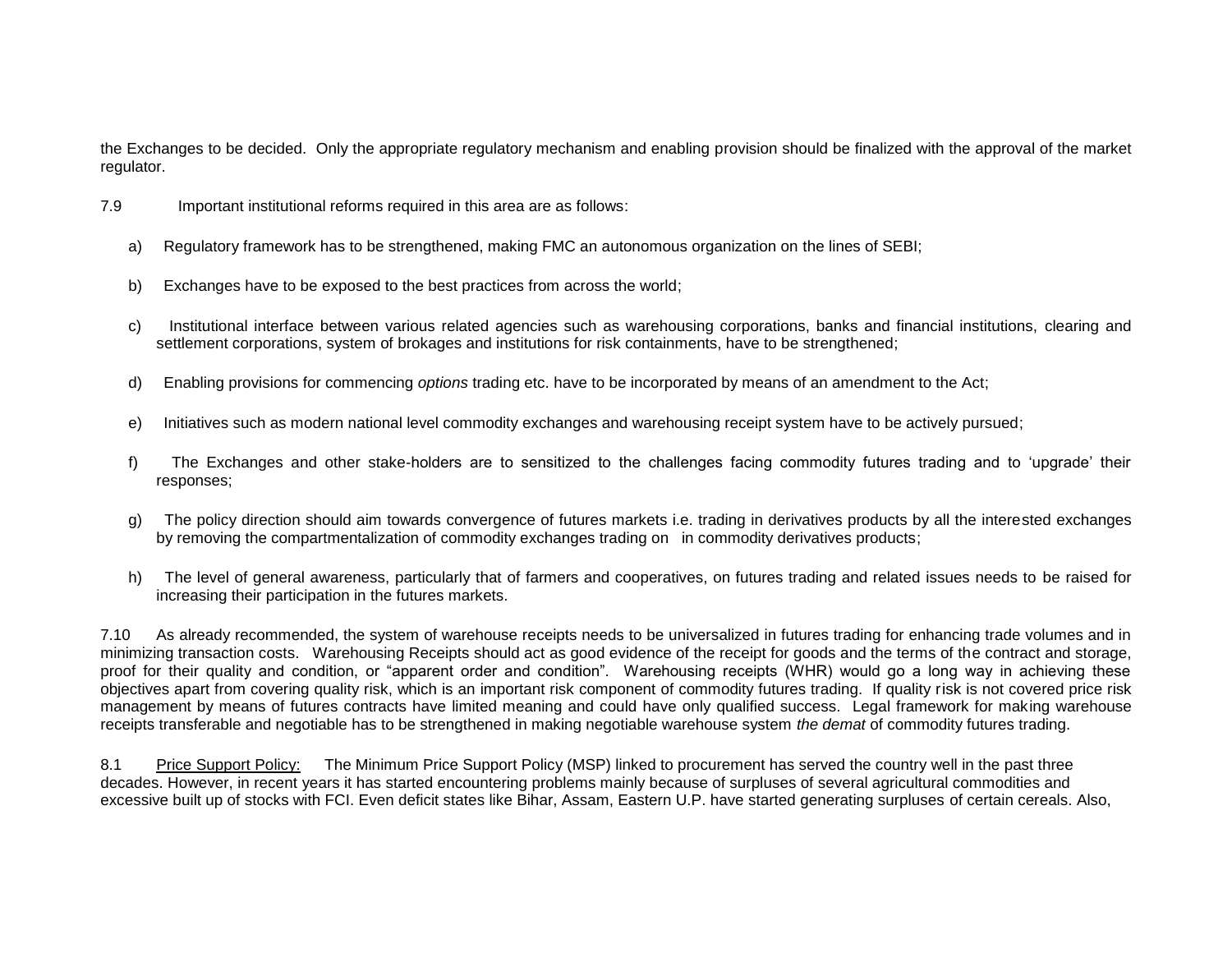as a result of operation of the pricing Policy, private trade has not been able to play its role particularly in respect of two major cereals, namely wheat and rice that account for over 70 percent of total food grain production in the country. Under the MSP scheme prices of major agricultural commodities are not only exogenously determined but these prices are defended through nodal procurement agencies like FCI. The adverse effects lay hidden as long as the country operated in a situation of shortages in a relatively closed economy. Bringing equilibrium in the market, a function that is normally performed by private trade, was successfully performed by the public sector nodal procurement agencies. In the process the private trade has been marginalized. In the changing environment it is essential to think of an alternative policy, particularly if the private trade is to be restored its rightful role in the market place.

8.2 There is a need to work out an alternative to the existing MSP linked procurement scheme. Till the policies are developed and implemented which assign rightful role to private trade in the marketing of agricultural commodities, the existing nodal agencies need to be strengthened and States need to be encouraged to undertake decentralised procurement.

8.3 The Fair Average Quality (FAQ) norms fixed for different agricultural commodities should not be relaxed frequently, because such relaxation breeds inefficiency and discourages quality. At present, there is no reliable and transparent system existing at the field level and the grading is done more or less on discretionary basis. This system of subjective assessment needs to be replaced by a system of objective criteria by providing moisture measuring equipments and other equipments, which can help in measuring Fair Average Quality. FAQ norms have to be strictly enforced and the quality upgraded by educating the farmers.

8.4 There is a need to give wide publicity among the farmers to the FAQ norms fixed by the Government through different means of media. Due to ignorance of FAQ norms of the farmers, unscrupulous elements enter the market and purchase agricultural commodities at much lower price than the MSPs fixed by the Government. In this way, the farmers are exploited. Cases of farmers being turned back on the ground of non-conformity with the FAQ norms are also frequent, leading to hardship and resentment amongst the farmers.

8.5 The number and location of purchase centers should be decided sufficiently in advance and given wide publicity. The nodal agencies should decide, in consultation with the State Governments, the location and number of purchase centers to be set up much in advance of the marketing season. The information regarding number and location of purchase centers should be given wide publicity through media, radio, television, leaflets, etc.

8.6 As long as the services of nodal agencies are being used for market intervention and procurement, etc., they must be given full support so as to enable them to operate efficiently. Necessary budgetary provisions need to be made by the Government in this regard so that their operations could be carried out smoothly. Likewise, the role of banks in financing the public and cooperative procuring agencies, need to be made more active and participative.

8.7 The Market Intervention Scheme (MIS) suffers from limited operations, since it is implemented on the request of the State Government(s) willing to bear 50% of the losses, incurred if any, in its implementation. The implementation of the scheme needs to be made more flexible and easy. The provision of sharing of losses by the State Government(s) needs re-examination.

8.8 There are two ways in which support can be extended to farmers for protection of their incomes. One way could be to de-link MSP from procurement. Under this model, while MSP could continue to be fixed as at present prices may be determined by market forces. The farmers could be reimbursed the difference between the market prices and MSP on the marketed produce. The other method could be to guarantee the income level of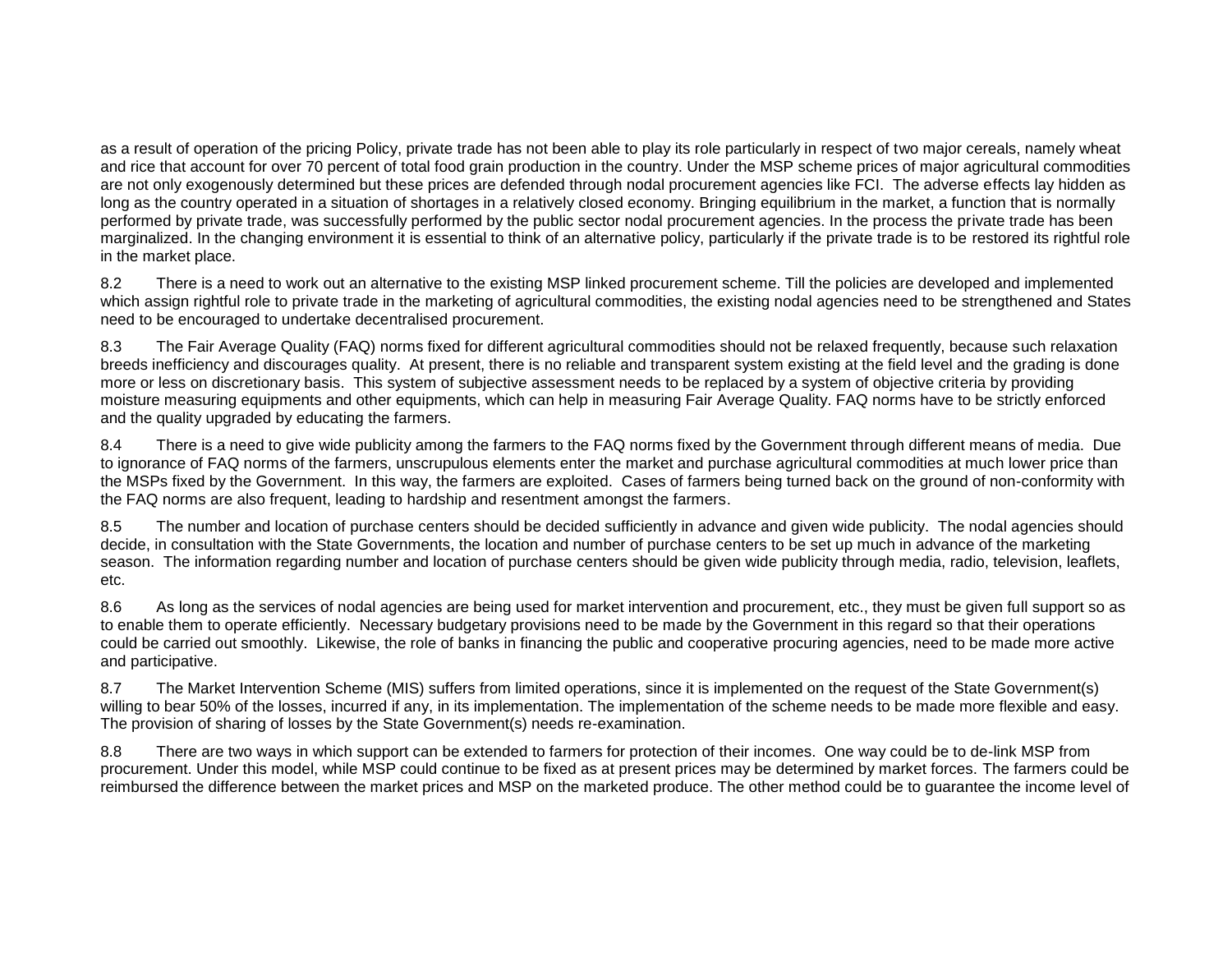farmers through an insurance programme where guaranteed income will be determined on the basis of MSP and historical yield of the farmer and the difference between guaranteed income and actual income (actual production and market price) will be made good under the insurance programme. Positive implications of such an Income Insurance Scheme (IIS) are as follows:

a) Private trade will play a major role in the market and the pricing mechanism would reflect the market fundamentals of demand and supply. Therefore, any excess production or supply will cause the prices to decline. The decline in prices will help in creating increased demand, particularly from the poorer sections or BPL segment of population. Besides, if prices fall below international levels, the commodity can also be exported competitively. There would thus be a possibility of sustained exports of foodgrains from the country. On the other hand, in case of decline in production, the prices will increase, either obviating the need for income support payments to farmers and thus reduce the liability under the Insurance program. The requirements of the weaker sections of the society, however, would continue to be met through PDS from buffer stocks maintained by public sector organisations like FCI and SFCs and through States.

b) The existing system of MSP-procurement is essentially functional in the States of Punjab, Haryana, Uttar Pradesh and Andhra Pradesh. Even here only a small segment of farmers is covered. Thus the benefit of the present policy, which is being implemented at such a huge cost is available only to a very small number of farmers in a few States in the country. The alternative Scheme will have a much wider reach and potentially a larger number of farmers who opt for the insurance cover in all the States will be benefited.

c) The Scheme offers comprehensive coverage of income rather than yield risks alone. Farmers will be benefited from such a comprehensive risk coverage consistent with the objective of the National Agricultural Policy – 2000.

d) The alternative Scheme provide incentive to the farmers for improving quality. In the MSP regime, quality is confined to FAQ, which also is subject to flexibility. The farmers' real income in market will be rewarded for quality grade while his income protection is covered by the Insurance. This will also help the country to compete in the world market.

9.1 Information Technology in Agricultural Marketing: Market information is needed by farmers in planning production and marketing, and is equally required by other market participants in arriving at optimal trading decisions. The existence and dissemination of complete and accurate marketing information is the key to achieving both operational and pricing efficiency in the marketing system and IT has an important role to play in the process.

9.2 There are several areas of agricultural marketing with which farmers need to be fully familiarized in order to improve price realization. Promotion of nationally and internationally acceptable standards of grading and standardization, packaging and labeling, storage and warehousing and sanitary and phyto-sanitary measures and quality certification in farm sector will enable trade and processing sector to undertake large scale agricultural marketing operations in domestic as well as international markets. Once the farm produce is standardized and labeled, backed by reputed quality certification, it can be directly offered for sale in national and international markets.

9.3 Several Ministries in Government of India take decisions directly affecting the process of Agricultural marketing in the country. Important among these are Agriculture, Commerce, Food and Public Distribution, Consumer Affairs and Health. Several central institutions set up by Government of India viz. NCDC, NAFED, TRIFED, NDDB, NHB, APEDAetc., are directly involved in implementing programs to strengthen agricultural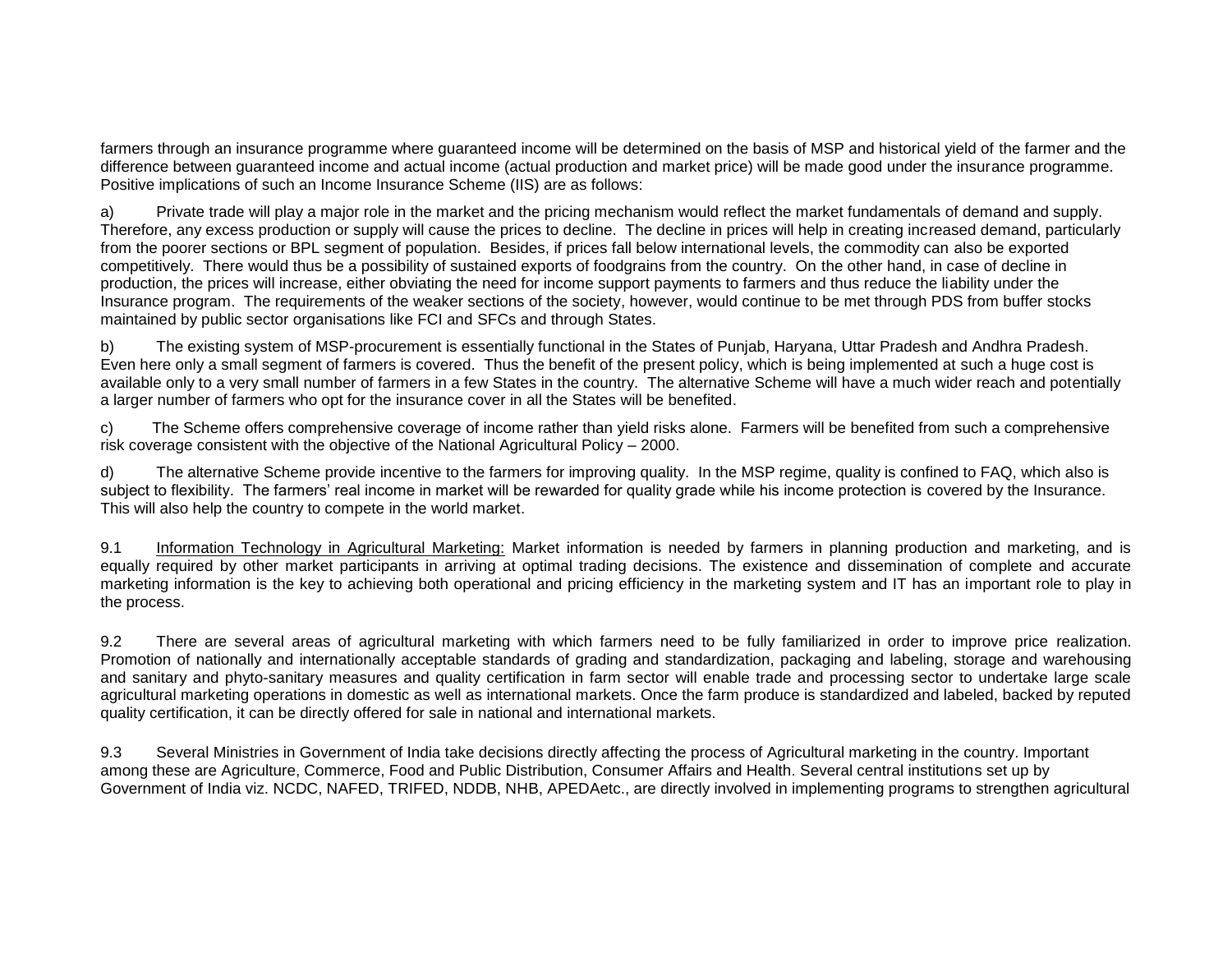marketing in the country and to help farmers in the process of marketing of agricultural produce. Then there are Commodity Boards and Export Promotion Councils for specific commodities and to promote exports. All the relevant programs and policies of these institutions need to be disseminated to the farm producers and the target groups to enable them to take full advantage of newer opportunities made available by the Government. Although many of these organizations have their independent web sites hosted through NIC or other internet service providers, the portal developed by NIC (AGMARK-NET) should provide linkages to these sites to access marketing related information to all market players.

9.4 Data on various aspects of agricultural marketing is important for policy formulation, infrastructure planning and research. To facilitate both the Government as well as the private sector in planning development of an appropriate marketing strategy in agriculture sector, it would be necessary to create at national level an 'Atlas of Agricultural Markets' which would provide information in respect of each commodity, major areas of production, movement and storage and of market and consuming centers. In parallel, commodity profile should be prepared for all major commodities outlining the market requirements in terms of quality, standards, labeling, packing, storage, transport, regulations, taxation, warehousing, forward and futures markets etc. This information has to be translated in local languages and uploaded onto the State level portals to facilitate market led extension to farming community in local language through internet.

9.5 The ongoing central sector scheme of establishing 'market information network' has to be strengthened to cover above areas and to provide coverage to all the wholesale agricultural markets in the country during the 10<sup>th</sup> Plan period. In such markets where there is manpower constraint to operate the scheme, services can be run by encouraging private entrepreneurs with suitable incentives and provision of necessary infrastructure in the market yard.

9.6 Facility of 'electronic' trading or e-commerce should also be provided on the market information network portal to enable producers to directly transact business with the buyers. This would enable increasing volume of direct trading in standardized quality products across the country, benefiting both the consumers as well as the producers.

9.7 As trade participation grows with reduced trade barriers and development, a country's ability to meet and apply sanitary and phytosanitary standards become more important for market access and domestic consumers. Applying such standards means building effective systems to control or eradicate plant and animal diseases and to ensure the safety of exported and imported food products. Hazard Analysis and Critical Control Points (HACCP) methodology is increasingly being implemented worldwide to improve food safety and reduce the incidence of foodborne illness. IT has to play a significant role in the dissemination of animal and plant health and food safety standards and regulations to farming community and other people involved in the process of agricultural marketing, to enhance competitiveness of agricultural produce in the liberalized markets.

10.1 Marketing extension, Training and Research: Agricultural marketing is witnessing major changes owing to liberalization and globalisation of markets. In this context agriculture has to be market driven, more cost effective, competitive, innovative and responsive to high tech and I.T. applications. Training and extension systems in agricultural marketing will have to sensitise and orient the beneficiaries to respond to these challenges. It is necessary to build capacity of each of the beneficiary group namely, the farmers, market functionaries and other officials involved in the agricultural marketing activities. Knowledge has to be imparted at the grassroots level in areas such as market driven production program, post harvest management of agricultural and horticultural crops, availability of marketing finance, information on facilities for quality assurance and standards, grading, packaging, storage, transportation, contract farming, direct marketing, alternative markets including Forward and Futures markets,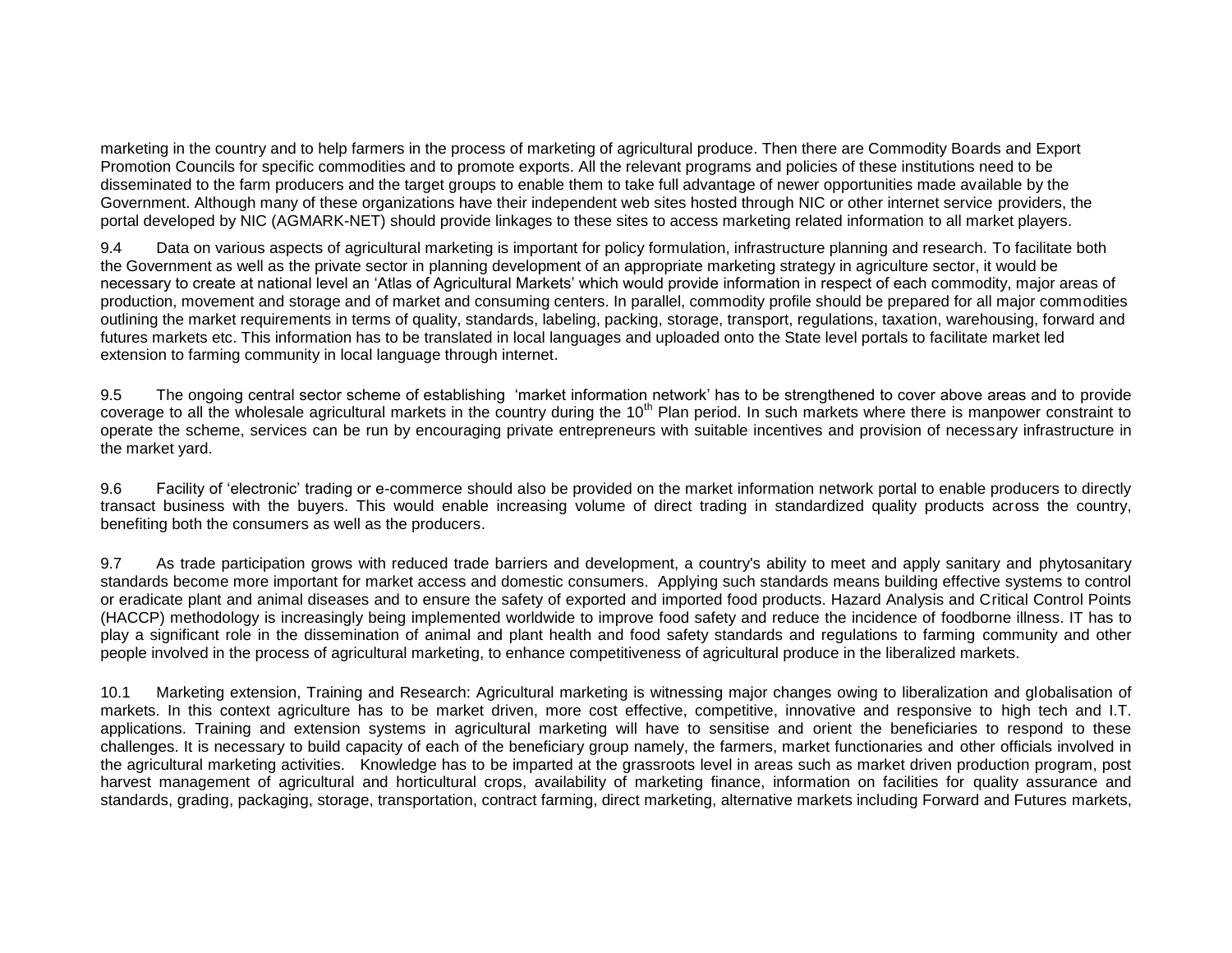commodity exchanges, online market information system etc. Training and education modules will have to be prepared in these areas for reaching the region specific farmers in vernacular languages. The objective of imparting training to marketing functionaries and stake holders should be to create an ambiance of Good Marketing Practices in the country to promote the interests of farmers as well as consumers.

10.2 The major areas of extension and training in marketing are as follows:

| a) | Legal Reforms                     |    | b) | Direct Marketing               |    |                     |                         |
|----|-----------------------------------|----|----|--------------------------------|----|---------------------|-------------------------|
| C) | Group Marketing                   |    | d) | <b>Contract Farming</b>        |    |                     |                         |
|    | e) Grading & Standardization      |    |    | f)                             |    | <b>SPS Measures</b> |                         |
| g) | Packaging                         |    |    |                                |    | h)                  | Storage and Cool Chain  |
| k) | Pledge Financing                  |    |    |                                | I) |                     | Warehousing             |
|    | m) Transportation                 |    | n) | Market Infrastructure          |    |                     |                         |
| O) | <b>Forward and Futures Market</b> | p) |    | <b>Quality Certification</b>   |    |                     |                         |
| q) | <b>Commodity Exchanges</b>        |    | r) | I.T. in Agricultural Marketing |    |                     |                         |
| s) | Agri-business                     |    |    | t)                             |    |                     | WTO and its Implication |

**10.3 Considering the limited reach of public extension service, privatization of extension services with appropriate financial support from public sector is considered more appropriate and practical. Privatization of extension activities would facilitate tailor made extension services beneficial to both farmers as well as entrepreneurs. The NGOS, Cooperatives, Trade Associations, Private Limited companies, and corporate bodies need to be encouraged to undertake marketing extension activities.**

10.4 The Ministry of Agriculture, Government of India, in association with NABARD, has recently launched a unique programme to take improved methods of farming to each and every farmer across the country. This programme aims to tap the expertise available in the large pool of Agriculture Graduates to set up Agriclinic or Agribusiness Center and offer professional extension services to innumerable farmers. Committed to this programme, the Government is now also providing start-up training to graduates in Agriculture, or any subject allied to Agriculture like Horticulture, Sericulture, Veterinary Sciences, Forestry, Dairy, Poultry Faring, Fisheries, etc. Those completing the training can apply for special start-up loans for the venture from commercial banks with refinance and margin money support from NABARD.

10.5 Agriclinics and Agribusiness Centers would provide paid for services for enhancement of agricultural production and income of farmers. These centers would advise farmers on crop selection, best farm practices, post-harvest value-added options, key agricultural information (including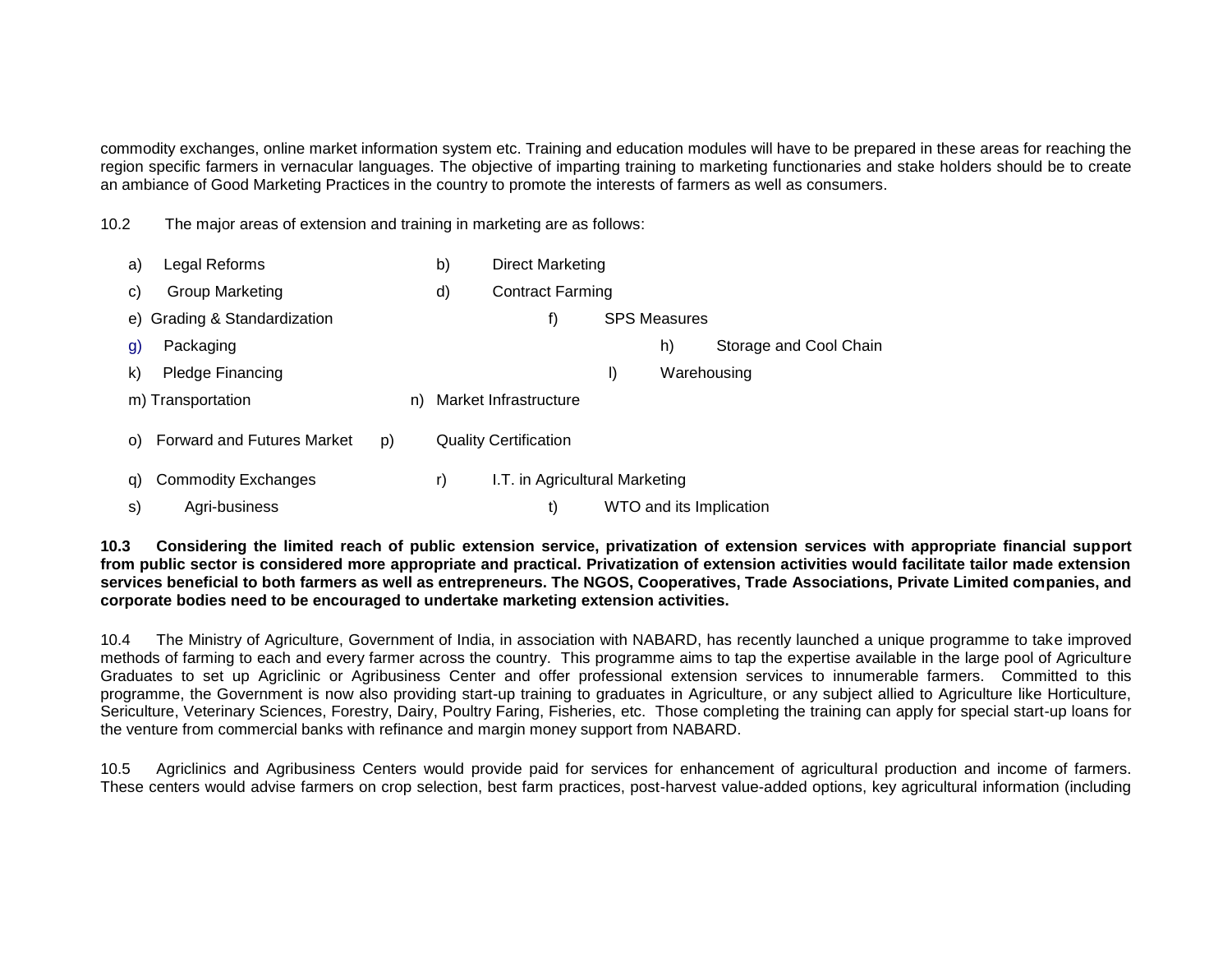Internet-based weather forecast), price trends, market news, risk mitigation and crop insurance, credit and input access, as well as critical sanitary and phyto-sanitary considerations, which the farmers have to keep in mind.

**10.6 The National Institute of Agricultural Marketing (NIAM), Jaipur should be the nodal agency for implementation of training, extension and research programs in Agricultural Marketing. The Institute should coordinate research activities in collaboration with State Agricultural Universities, State Agricultural Marketing Boards, Directorate of Marketing, Ministry of Agriculture & Cooperation and International Agencies involved in promoting agricultural Marketing. Important areas of research are as follows:**

- a) Structure Conduct and Performance analysis of agricultural markets.
- b) Role and Effectiveness of Marketing Institutions.
- c) Study of cost and margins of important agricultural/ horticultural crops.
- d) Export effectiveness of agricultural and horticultural crops.
- e) Information needs of stake holders in agricultural marketing
- f) Marketing of organically produced commodities.
- g) Price discovery mechanism of different agricultural commodities.
- h) Supply Chain Management
- i) Implication of WTO on agricultural marketing.
- j) Risk Management in agriculture.

11.1 Market Infrastructure Development: A marketing system backed by strong, adequate infrastructure is at the core of agricultural marketing. Market infrastructure is important not only for the performance of various marketing functions and expansion of the size of the market but also for transfer of appropriate price signals leading to improved marketing efficiency. High investment and entrepreneurial skills are required for creation and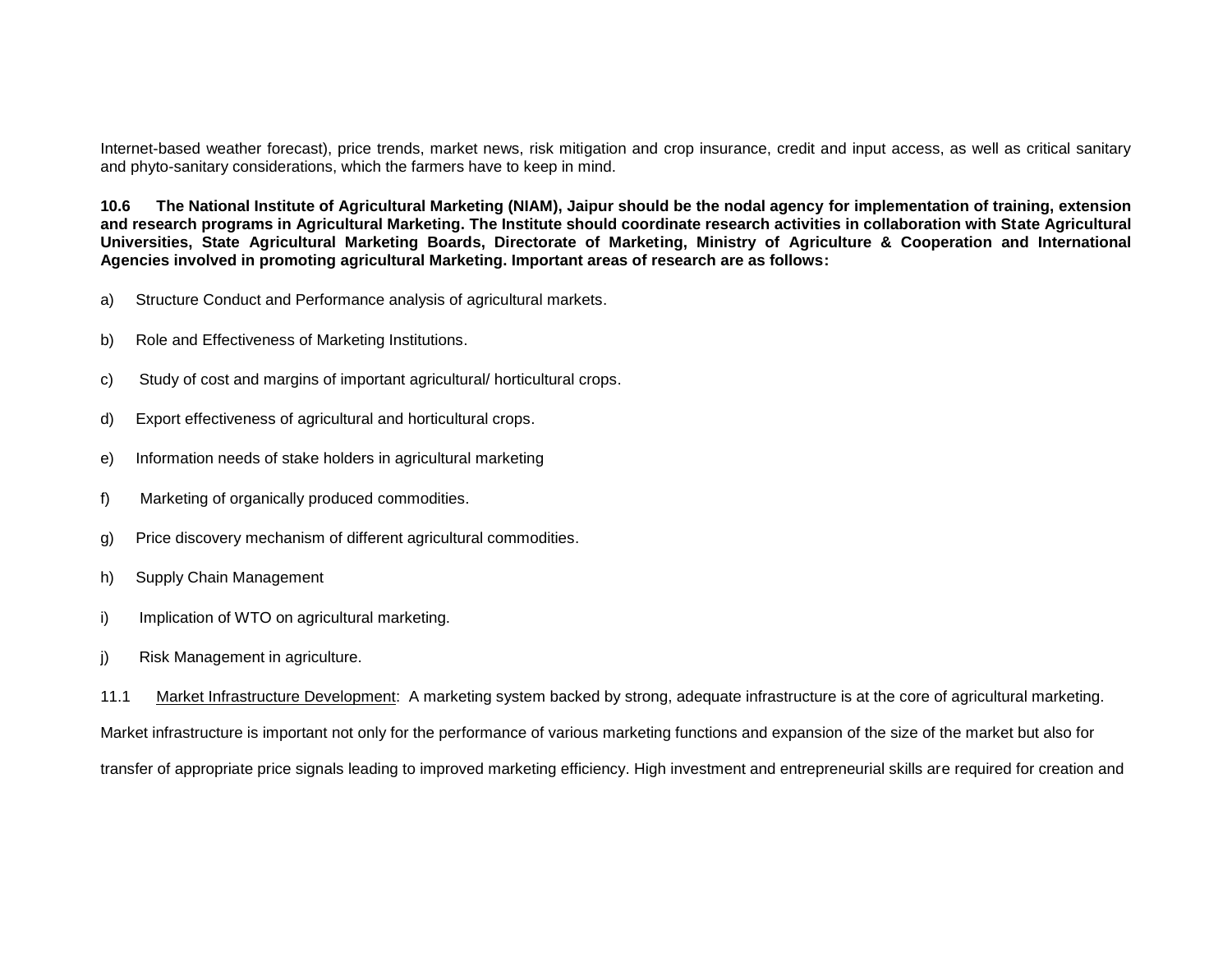management of the agricultural marketing infrastructure. The situation of control by the state has to be eased to facilitate greater participation of the private sector, particularly to engender massive investments required for the development of marketing infrastructure and supporting services. Investment requirement for the development of marketing, storage and cold storage infrastructure in the country during 10<sup>th</sup> Plan has been estimated to be of the order of Rs. 12,230 crores. The outlays required for the segments are as follows:

# (i) Market Infrastructure: (Rs. in Crore)

|                       | Unit | Physical | <b>Financial Outlays</b> |             |       |
|-----------------------|------|----------|--------------------------|-------------|-------|
|                       | Cost |          | Central                  | Private/    | Total |
| Market Infrastructure |      | Targets  |                          | Cooperative |       |
|                       |      | (Nos)    |                          |             |       |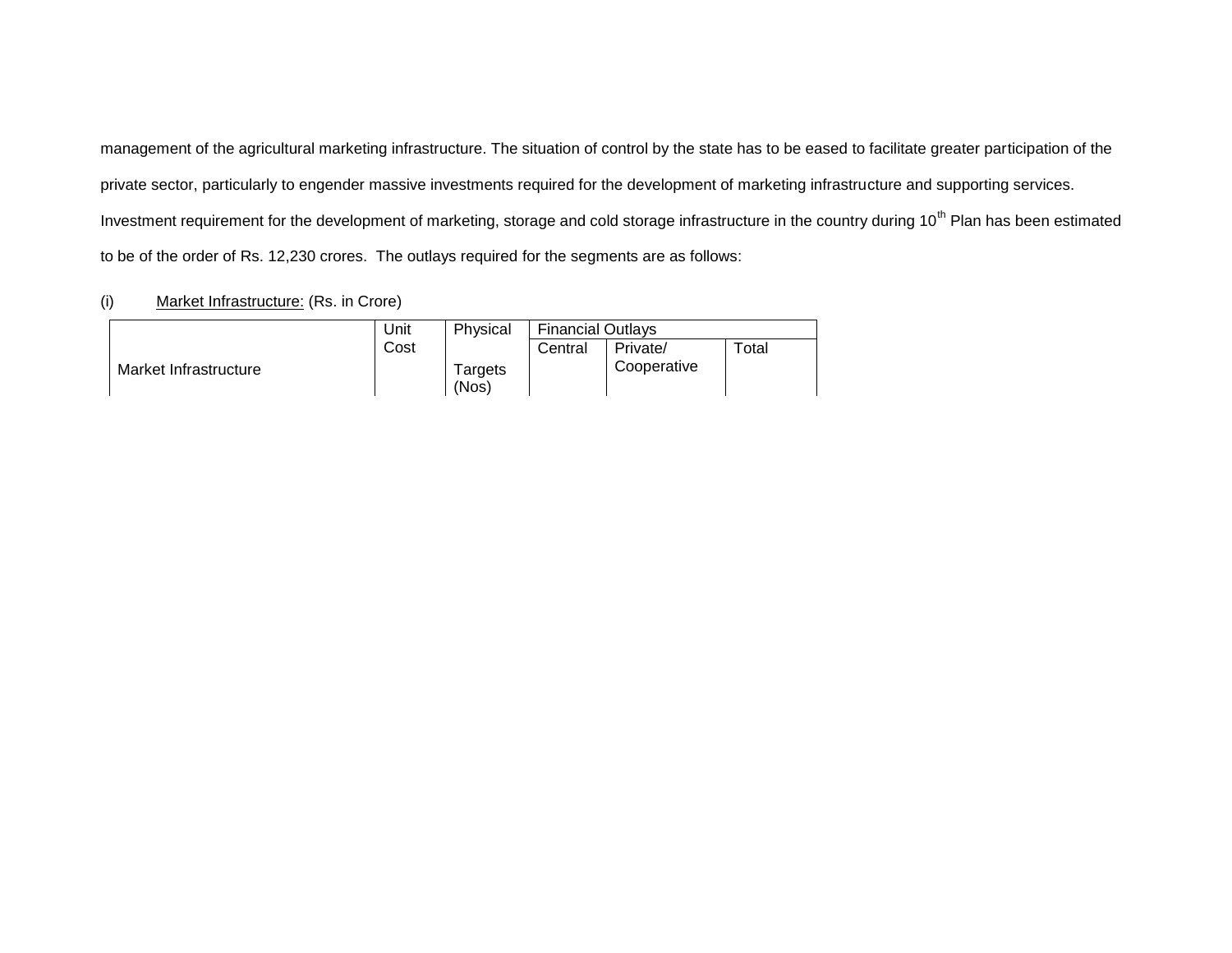| a) | Wholesale markets                                                                          | 2.00 | 561  | 291*   | 831     | 1122    |
|----|--------------------------------------------------------------------------------------------|------|------|--------|---------|---------|
| b) | Rural primary markets/ Apni<br>Mandis                                                      | 0.40 | 6984 | 723.2* | 2070.40 | 2793.60 |
| c) | Grading, Standardization, and<br>Quality<br>Control<br>Units<br>at<br>village/market level | 0.08 | 1000 | 20.80  | 59.20   | 80      |
| d) | Strengthening of<br>Agmark<br>Laboratories                                                 |      |      |        |         |         |
| e) | Modernising Testing Facilities<br>in State Grading Laboratories                            |      | 15   | 10     |         | 10      |
| f) | training<br>Awareness<br>and<br>programme.                                                 | 0.20 | 50   | 10     |         | 10      |
|    |                                                                                            |      |      | 15     |         | 15      |
|    | <b>Total</b>                                                                               |      |      | 1070   | 2960.60 | 4030.60 |

Weightage has been given for higher public investment in tribal and for hilly areas and for SC/ST entrepreneurs.

(ii) Storage Infrastructure: As on date, the total storage capacity available with different public sector agencies is 788.35 lakh MT. In Cooperative Sector, the National Cooperative Development Corporation (NCDC) has assisted in the creation of 137.36 lakh MT storage capacity with rural cooperatives. For creating storage in cooperatively under developed States/ Union Territories, the NCDC has operated a scheme during 1999-2000 to construct 52 rural and 9 marketing godowns of 9350 Mt capacity. The Government has formulated a National Storage Policy aimed at harnessing resources of the public and private sector for augmentation of infrastructure to handle foodgrains including construction of bulk storage facilities and a conventional godowns.For the creation of new storage capacity, the following further steps are being taken: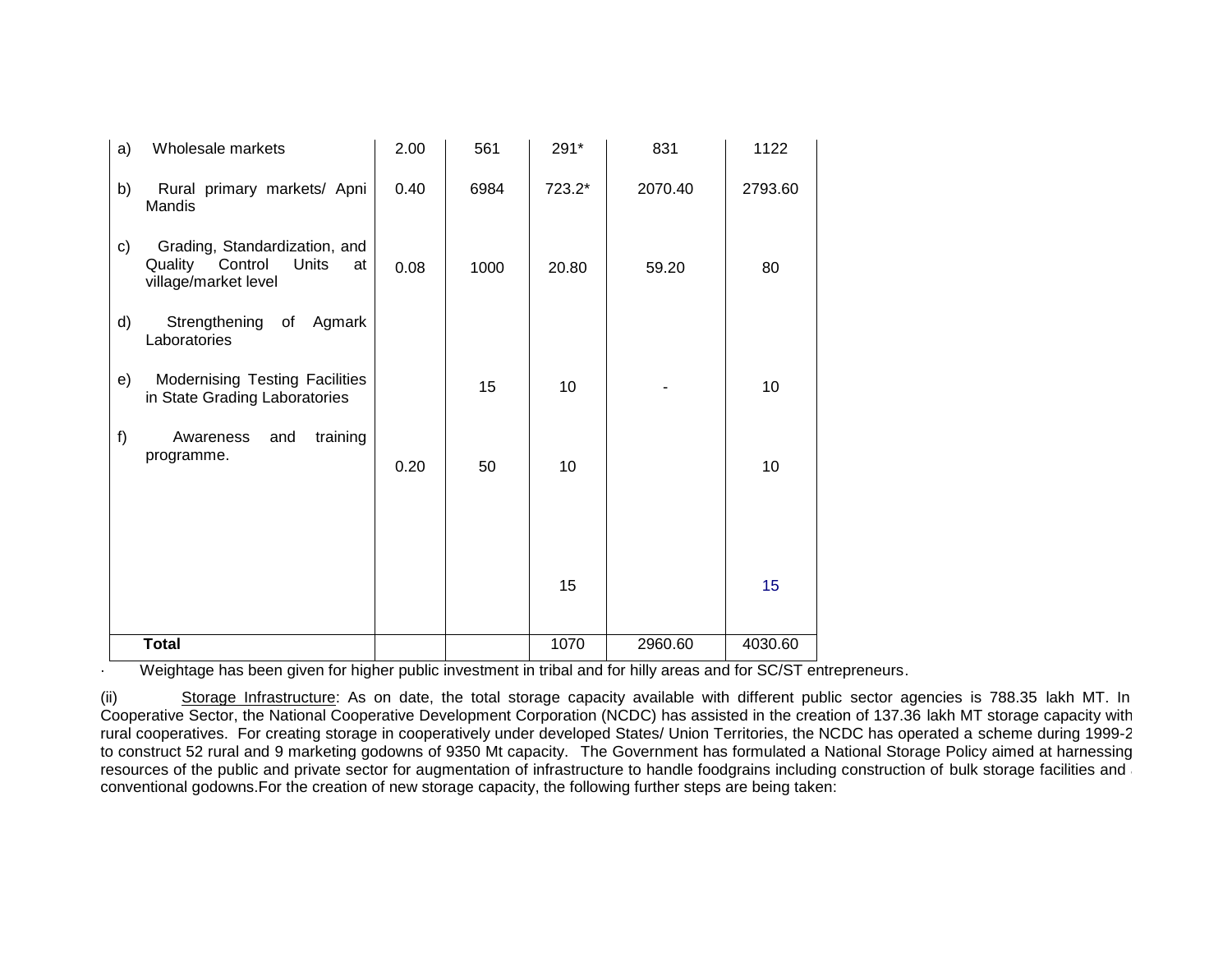- a) Creation of additional storage capacity (estimated at 54 lakh tones) by State Governments, SWC and CWC on the basis of long-term guarantee FCI;
- b) Creation of 21 lakh tones capacity for bulk handling, storage and transportation facilities through private sector participation at 11 locations;
- c) Creation of conventional godowns totaling 5.88 lakh tones through private sector participation at 54 locations in 14 States; and
- d) Creation of new rural storage capacity of 18.5 lakh tones and renovation/modernization of existing cooperative storage capacity of 1.5 lakh to under the 'Gramin Bhandaran Yojana' recently implemented by the Government of India.

Keeping in view the marketable foodgrain surplus by 2007 and the available storage capacity, it is recommended that additional storage capacity of 130 lakh tones be created in the country during 10<sup>th</sup> Plan period. Of this, 85 lakh tons is proposed to be created in private sector at an outlay of 2 crores, including Govt. of India assistance towards back ended subsidy of Rs.570 crores. The break-up of physical and financial outlays for additional capacity is as under:

| Agency                | Commodity  | Capacity<br>(lakh | Unit rate per ton. | Total<br>Amount |
|-----------------------|------------|-------------------|--------------------|-----------------|
|                       | wise       | tons)             | Rs.)               | (Rs. In crore)  |
| <b>Private Sector</b> | Foodgrains | 60.00             | 2600.00            | 1560.00         |
|                       | etc.       |                   |                    |                 |
| FCI                   | Foodgrains | 4.82              | 2600.00            | 125.00          |
| <b>CWC</b>            | General    | 15.00             | 2200 to 3500.00    | 525.00          |
|                       | purpose    |                   |                    |                 |
| <b>SWC</b>            | General    | 20.00             | 1600.00            | 320.00          |
|                       | pure@      |                   |                    |                 |
| <b>NCDC</b>           | General    | 5.00              | 2500 to 4000.00    | 200.00          |
|                       | pure@      |                   |                    |                 |
| Rural<br>Other        | General    | 25.00             | 3000.00            | 750.00          |
| Godowns               | purpose@   |                   |                    |                 |
| Total                 |            | 129.82            |                    | 3480.00         |

@ Includes Foodgrains, Fertilisers, Pesticides, Implements, Horticulture Produce, Spices, etc.

(iii) Cold Storage infrastructure: The National Horticulture Board is providing assistance under a Central Scheme for the construction/ renova of cold storages in the country. Under the Scheme, 24 lakh tones of cold storage capacity has been created in the country in the last two years o implementation. Keeping in view the expected market surplus of fruits & vegetables by 2007 and the available cold storage capacity, the Task Force recommends creation of an additional capacity of 56.50 lakh tons to be created during 10<sup>th</sup> Plan Period. The total outlay on construction/creation of storage capacity and cold chain during 10<sup>th</sup> Plan Period would be Rs.3095 crores, including Govt. of India assistance towards back ended subsid Rs.1175 crores. The break-up of physical and financial outlays for additional capacity is as under: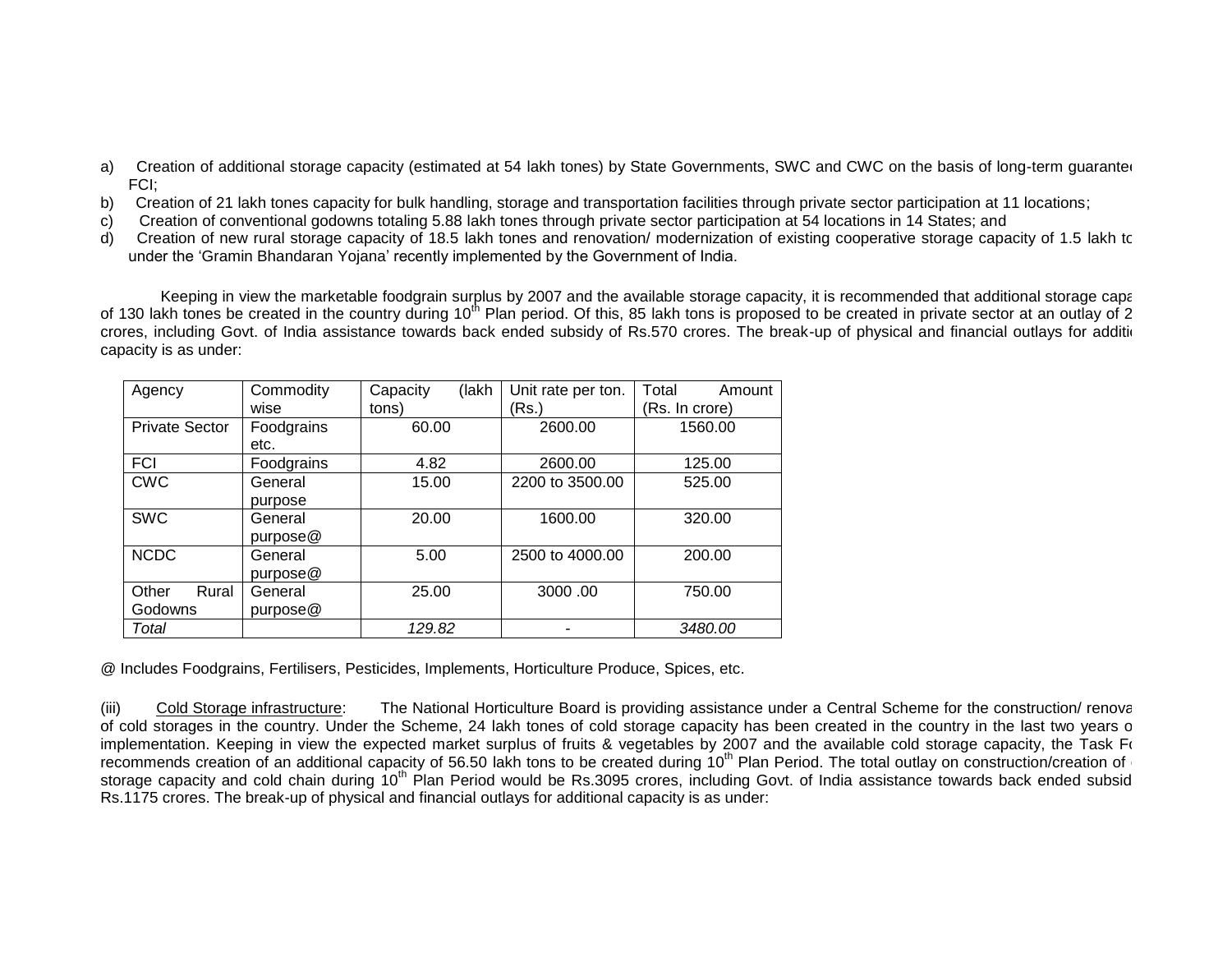#### (Rs. in crores)

| Type                             | (lakh<br>Capacity | Unit cost / ton | Total cost |
|----------------------------------|-------------------|-----------------|------------|
|                                  | tons)             |                 |            |
| 1.Cold Storage                   | 40.00             | Rs.5,000        | 2000       |
| 2.Cold Storage(Reh./ Mod.)       | 10.00             | Rs.1,000        | 100        |
| 3. Onion storage                 | 6.00              | Rs.2,000        | 120        |
| 4. Cold chain (reefer vans, zero |                   |                 | 2500       |
| energy chambers etc.)            |                   |                 |            |
| Total                            | 56.00             |                 | 4720       |

11.3 In order to encourage private sector to make massive investments required for development of alternative marketing infrastructure and supporting services, provisions of the APMC Act would need modification to create a lawful role for the private sector in market development. There is a need to i) reduce the regulatory controls and simplify the procedures; ii) making complementary investment by the State and Central Governments; iii) providing subsidy to enable the private sector initiative to attain economic viability; iv) ensuring adequate credit flows to agricultural marketing activities and v) declaring the market development projects as 'infrastructure' projects within the meaning of Section 10(23G) of the Income Tax Act. To attract promoting agencies to take up the infrastructure projects, the Central/State Governments need to additionally extend support in the allocation of suitable land to set up markets, deregulation of areas where new markets will be set up from the purview of the APMC Act, fast approval for foreign technical assistance, import of equipment and for services like electricity, water, sewage, telephones etc. External funding can additionally be sought to augment the resources of Central and State Governments to support the infrastructure development program. Investments in market infrastructure has to be linked to deregulation and reforms in agricultural marketing sector.

12.1 Implementation Plan: With a view to ensuring effective implementation of the proposed reforms outlined in this Report, the following important measures in particular may be considered by the Government for follow up action:

- 12.2 All the State Governments should amend the State Agricultural Produce Marketing Regulations Act (APMC Act) inter alia to provide specifically for the following:
- a) Enabling private and cooperative sectors to establish and operate (including levy of service charge) agricultural marketing infrastructure and supporting services.
- b) Direct marketing of agricultural commodities from producing areas and farmers' fields, without the necessity of going through licensed traders and regulated markets.
- c) Permitting 'Contract farming' programs by processing or marketing firms. The APMC within whose jurisdiction the area covered by contract farming agreement lies, should record the contract farming agreements and act as a protector of producer's and processor's interests with due legal support in its jurisdiction. Incidence of taxes by way of market fee, cess, duties, taxes etc. on procurement of agricultural or horticultural produce under the 'Contract farming' program should be waived or minimized.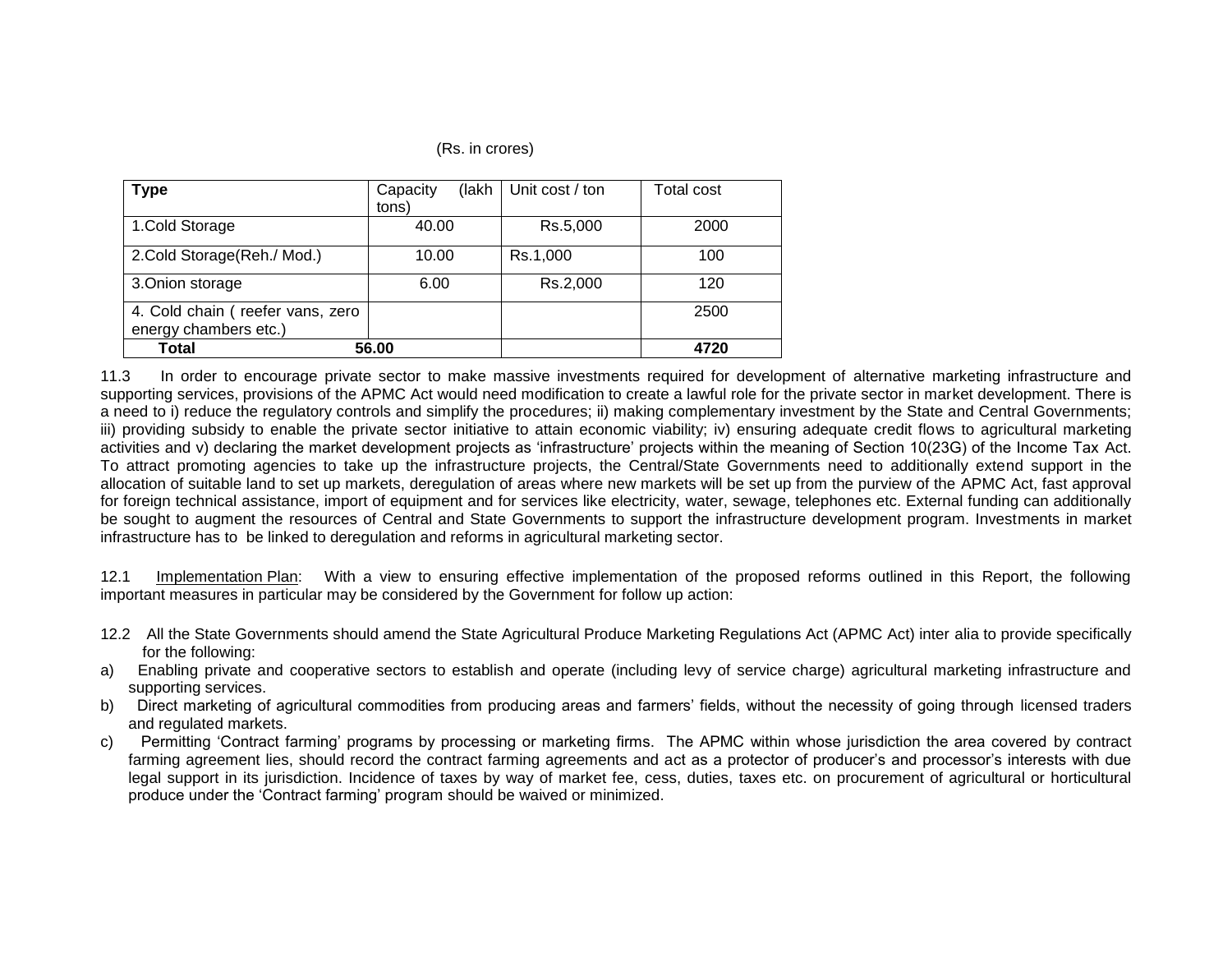- d) Rationalization of levy of market fee by introducing single point levy of market fee in the entire process of marketing in the State. Levy of market fee should be more in the nature of service charge based on the quality of services provided. The levy of fee can be at different slabs in consonance with the type of scale of services/facilities provided to all market users
- e) To attract promoting agencies to take up the marketing infrastructure development projects, all the State Governments/ UT Administrations and the concerned Departments of Central Government should be requested to additionally extend support in the following areas:
	- i) Deregulation of areas where new markets will be set up, along with forward and backward linkages from the purview of the Agricultural Produce Marketing Act.
	- ii) Allocation of suitable and sufficient land with necessary approvals to set up agricultural produce markets;
	- iii) Provision of village land for Farmers Associations and Collection centers;
	- iv) Fast approval for services like electricity, water, sewage, telephones etc.;
	- v) Long term credit for initial capital investment, and
	- vi) Declaration of the project as an infrastructure project within the meaning of Section 10(23G) of the Income-tax Act.
- (Action: Ministry of Agriculture, Department of Agriculture & Cooperation) 12.3 With a view to attract requisite investment for the development of marketing infrastructure in the country, a new central scheme should be formulated to provide credit linked assistance for development of general and commodity specific agricultural produce markets and for strengthening of existing agricultural markets, wholesale, rural periodic and in tribal areas. For the construction of storage, cold storage and cold chain infrastructure, the ongoing central schemes should be further expanded to create additional capacity of rural storage of 85 lakhs MT, cold storage of 56.00 lakhs MT and requisite cold chain infrastructure during the Xth Plan Period. Central assistance should be conditional and linked to reforms by the States in the APMC Acts and deregulation. Considering the magnitude of outlay required external funding should be sought, if need be, to augment the resourced of Central and State Governments to support the infrastructure development program.
- (Action: Ministry of Agriculture, Department of Agriculture & Cooperation) 12.4 Credit for marketing of crops (pledge financing) should be substantially stepped up to reach a level of at least Rs.7000 crores by the end of 10<sup>th</sup> Five Year Plan Period in 2007. RBI need to formulate appropriate marketing credit policies and to introduce a separate MIS for loans given for pledge financing in order to monitor progress. NABARD need to augment the resources of State Marketing Cooperatives to provide pledge financing facilities to farmers and to provide 100% refinance to RRBs, on similar lines as that of cooperative banks. RBI should also consider evolving an appropriate arrangement to ensure that warehousing receipts/ godown receipts issued by licensed operators of rural godowns are acceptable to bankers for providing credit to farmers. To facilitate easy access to pledge loan, RBI should evolve a simplified procedure in consultation with commercial banks.

# (Action: RBI/NABARD)

12.5 For the introduction of a system of negotiable warehousing receipt system in respect of agricultural commodities, the Central Warehousing Corporation and the State Warehousing Corporations should evolve commercially acceptable quality standards in respect of various commodities in order to ensure quality maintenance of the stored goods over a sufficiently longer period of time. The Warehousing Corporations should enforce standards both for quality and quantity at the warehouses, for which required infrastructure as to the measurement of grades and standards also need to be put in place, so as to reduce disputes on account of quality and quantity standards, and to improve the credibility of the Warehouse Receipt.

12.6 In order to grant the status of 'negotiability' to godown receipts issued by licensed godown operators, the Negotiable Instruments Act should be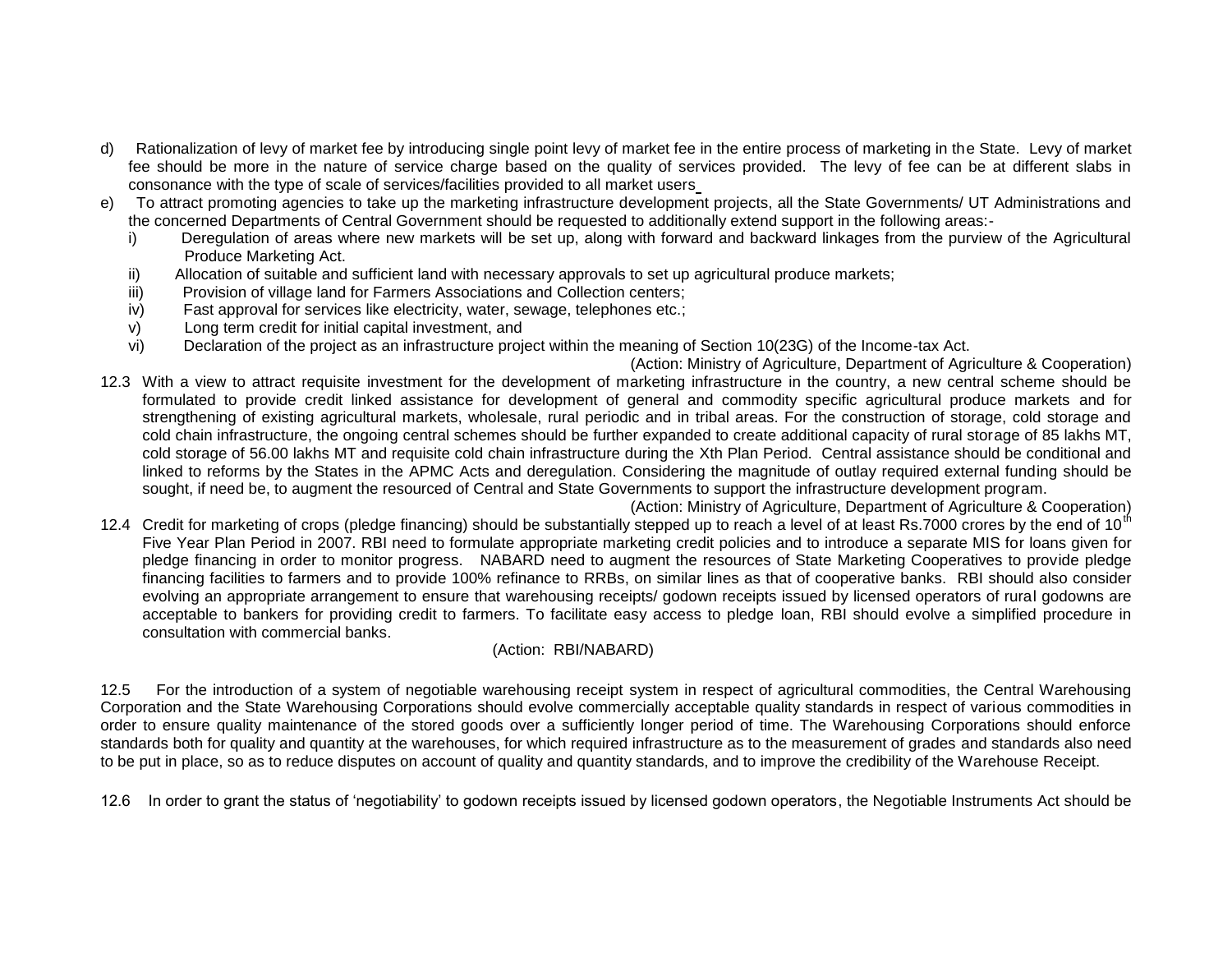amended or in the alternative, a Central legislation on the pattern of The Multimodal Transportation of Goods Act, 1993, be enacted for the Warehouse Receipts to be made fully negotiable instrument. Law should be framed in such a way that it gives full enforceability and transparency of the Warehouse Receipts.

(Action: Ministry of Consumer Affairs, Food and Public Distribution, Ministry of Finance)

- 12.7 For the promotion of Forward and Futures markets in agricultural commodities, the following action is recommended:
	- a) The negative list under section 17 of the FC (R) Act may be given a fresh look so as to drastically prune it. Prohibition and regulation of NTSD contracts under the Act may also be discontinued.
	- b) Commodity specific approach to futures trading may be discontinued. Instead recognized associations /exchanges could apply for permission for trading in any 'contracts' other than for the commodities in the negative list from the Commodity Market Regulator under the overall rules, procedures and guidelines of the regulator.
	- c) Exchanges should come out with feasibility studies on commodities and products based on a cost benefit analysis of futures trading in such commodities/products. The system of piecemeal opening up and permission based on the Regulator's/Government's evaluation may be discontinued. Contracts proposed by the Exchanges based on proper feasibility studies should be studied and approved by the Regulator.
	- d) The design of contracts and the type of contracts (TSD, futures, *options* (as and when statutorily permitted) should be left to the Exchanges to be decided. Only the appropriate regulatory mechanism and enabling provisions should be finalized with the approval of the market regulator.
	- e) The system of warehouse receipts need to be universalized in futures trading for enhancing volumes and for minimizing transaction costs.
	- f) The regulator (presently FMC) needs to be strengthened and made an autonomous organization similar to SEBI with adequate powers and professional capabilities to monitor and surveillance in an expanded and liberalized futures market in the country.
	- g) The role of commodity market regulator may be redefined to regulate all derivative products, not just for commodity *futures*  like CFTC in the US – so that their specialized expertise can be optimally used.

(Action: Ministry of Consumer Affairs, Food and Public Distribution, Department of Consumer Affairs) 12.8 The Minimum Price Support Policy (MSP) has served the country well in the past three decades. However, in recent years it has started encountering problems mainly because of surpluses of several agricultural commodities and also the resultant excessive foodstocks with FCI. In the changing environment it is essential to think of an alternative policy delinking MSP from procurement particularly if the private sector is to be restored its rightful role in the marketing of agricultural produce. The alternative policy should allow market forces to determine the price and provide financial support through an insurance programme to farmers for protection of their incomes in falling markets. The income protection programme could be taken up initially in a few selected States for agricultural commodities like oilseeds, pulses, rice and wheat. Till the alternative policies are developed and implemented, the existing nodal/ central agencies and State organizations need to be strengthened to undertake decentralised procurement of foodgrains.

> (Action: i. Ministry of Agriculture, Department of Agriculture & Cooperation ii. Ministry of Consumer Affairs, Food and Public Distribution,

Department of Food an Public Distribution)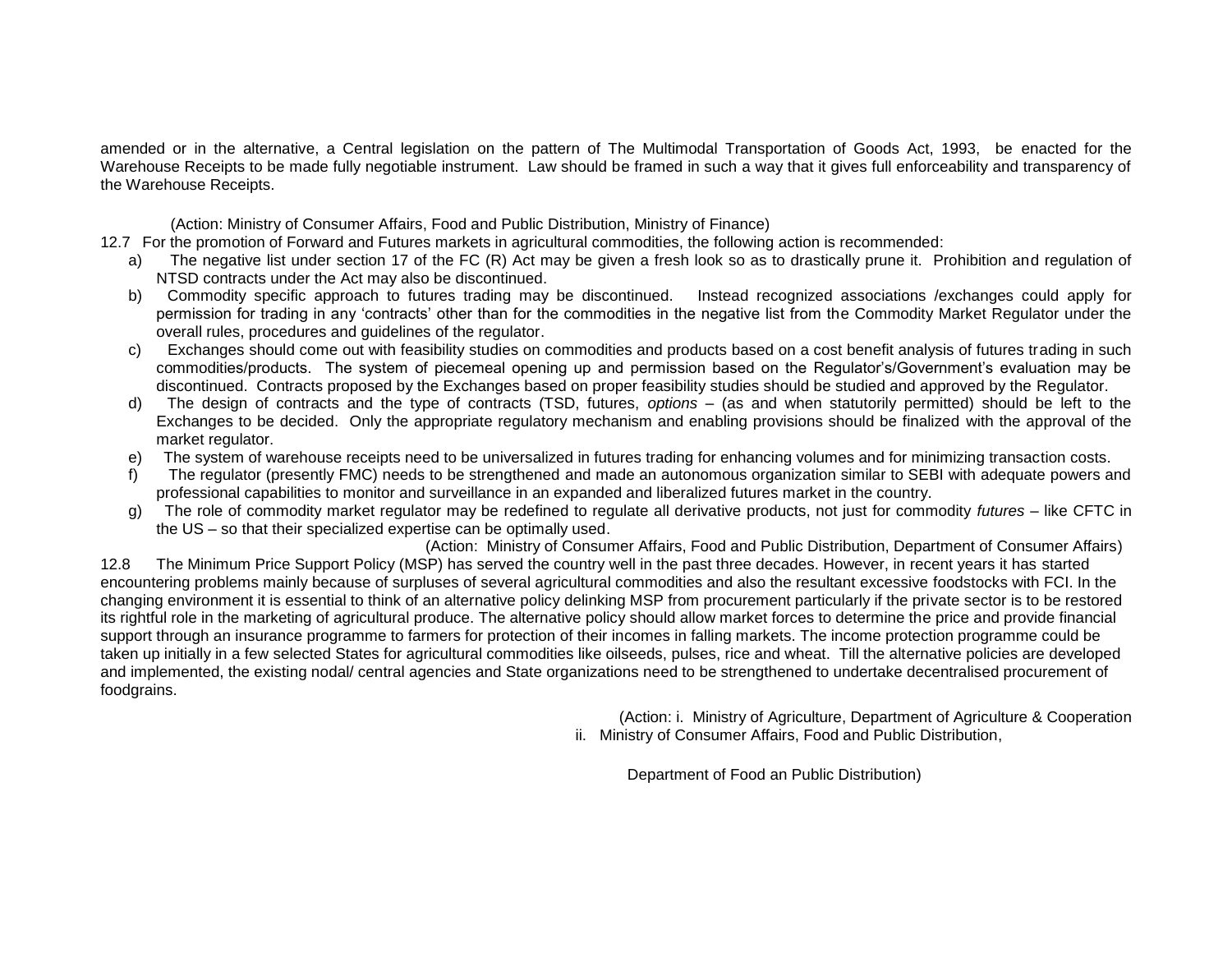12.9 The Fair Average Quality (FAQ) norms fixed for different agricultural commodities should not be relaxed frequently, as such relaxation breeds inefficiency and difficulties in disposal of stocks. At present, there is no reliable and transparent system existing at the field level and the grading is done more or less on discretionary basis. This system of subjective assessment needs to be replaced by a system of objective criteria by providing moisture measuring equipments and other equipments, which can help in measuring Fair Average Quality. FAQ norms have to be strictly enforced while providing wide publicity and educating the farmers on quality issues. The nodal agencies should decide, in consultation with the State Governments, the location and number of purchase centres to be set up much in advance of the marketing season. The information regarding number and location of purchase centres should be given wide publicity through media, radio, television, leaflets, etc

(Action: Ministry of Consumer Affairs, Food and Public Distribution,

Department of Food an Public Distribution)

12.10 The Market Intervention Scheme (MIS) needs to be reviewed to make it more flexible and easy. The provision of sharing of losses by the State Government(s) under the Scheme also needs to be re-examined.

(Action: Ministry of Agriculture, Department of Agriculture & Cooperation) 12.11 Use of Information Technology need to be extensively promoted to provide market-led extension services to farmers and other market functionaries. The ongoing Central Sector Scheme of establishing 'market information network' should provide coverage to all the wholesale agricultural markets in the country during the 10<sup>th</sup> Plan period. It should also be diversified to promote nationally and internationally acceptable standards of grading and standardization, packaging and labelling, storage and warehousing and sanitary and phyto-sanitary measures and quality certification to enable trade and processing sector to undertake large scale agricultural marketing operations in domestic as well as international markets. In markets where there is manpower constraint to operate the scheme, services can be procured from private entrepreneurs with suitable incentives and provision of necessary infrastructure in the market yards.

(Action: Ministry of Agriculture, Department of Agriculture & Cooperation)

12.12 Marketing Research, Training and Extension services to stake holders would aim to create an ambiance of Good Marketing Practices in the country to protect the interest of farmers as well as consumers. The National Institute of Agricultural Marketing (NIAM), Jaipur should be the nodal agency for implementation of training, extension and research programs in Agricultural Marketing. For the purpose, the Institute will collaborate with State Agricultural Universities, State Agricultural Marketing Boards, Directorate of Marketing, Ministry of Agriculture & Cooperation and International Agencies involved in promoting agricultural Marketing.

(Action: Ministry of Agriculture, Department of Agriculture & Cooperation)

13. The endeavour of the Government at the Central as well as State level should be to operationalize the recommendations made in this report in a time bound manner. The measures relating to infrastructure development should be taken up for implementation during the X Plan period through appropriate schemes and programmes.

With a view to monitor the implementation of the aforesaid recommendations, a Monitoring Committee of officials may be constituted under the Chairmanship of the Joint Secretary (Agricultural Marketing), Department of Agriculture & Cooperation, along with representatives from the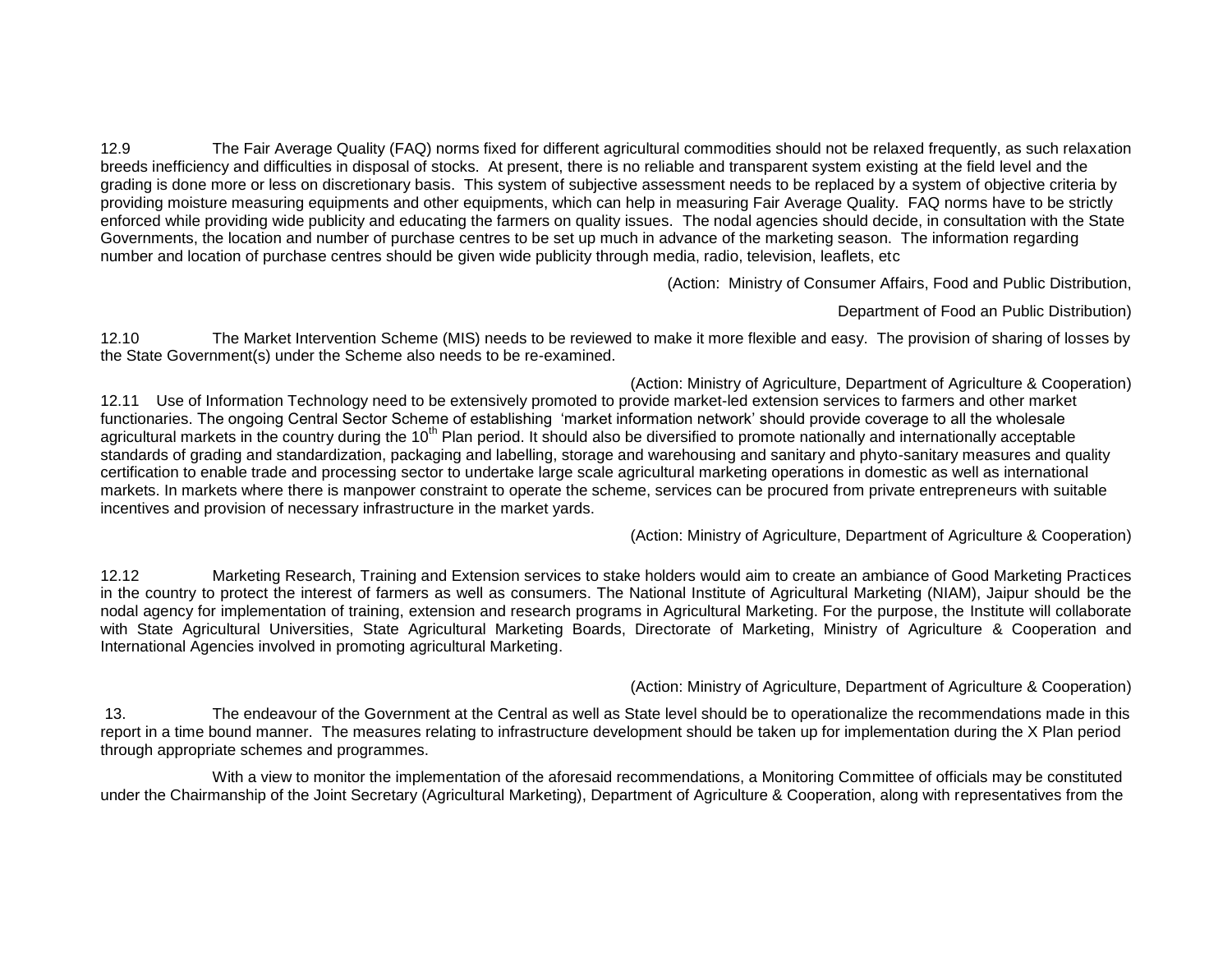Department of Consumer Affairs, the Department of Food and Public Distribution, Ministry of Law, Ministry of Finance, Reserve Bank of India (RBI) and the National Bank for Agriculture and Rural Development (NABARD) and National Cooperative Development Corporation (NCDC).

(Action: Ministry of Agriculture, Department of Agriculture & Cooperation)

14. The agriculture markets have the potential to act as a powerful tool for improving the economic viability of agriculture, for reduction of rural poverty and for achieving sustainable agriculture development. The Task Force believes that with effective implementation of the recommended measures by the concerned Governments and the Agencies, agricultural markets will achieve nationwide integration enabling the country to meet the challenges posed by liberalization of trade. The reforms package would also enhance the competitiveness of the Indian farmer in the global market empowering him to take advantage of the emerging market access opportunities in the wake of WTO.

\*\*\*

# **ANNEXURE-I**

No. 11016/3/2000-M II Government of India *Ministry of Agriculture Department of Agriculture* & *Cooperation* Krishi Bhavan, New Delhi,

Dated the 4th July, 2001.

# **OFFICE ORDER**

Constitution of Inter-Ministerial Task Force to examine the recommendations of the Expert Committee on Strengthening and Developing of Agricultural Marketing.

An Expert Committee set up by the Ministry of Agriculture, Department of Agriculture and Cooperation on 'Strengthening and Developing of Agricultural Marketing' under the Chairmanship of Shri Shankerlal Guru has submitted its final report to the Government on 29.06.2001. The Expert Committee has made several recommendations in its report for consideration of the Government. These recommendations pertain to several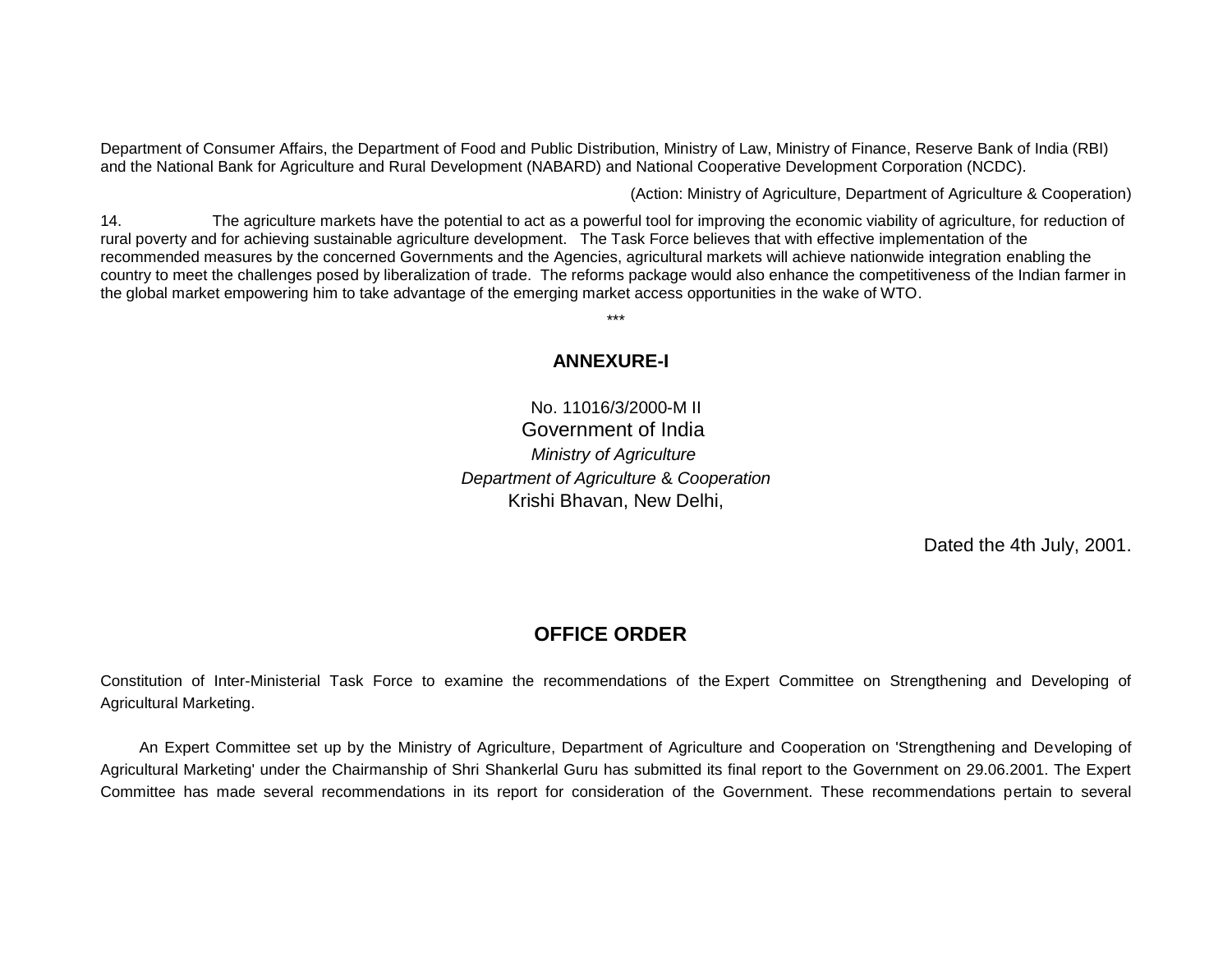Department.

2. With a view to examine these recommendations and to suggest measures to be taken for implementing them, an inter-ministerial Task Force is hereby constituted under the Chairmanship of Shri R.C.A Jain, Additional Secretary, Department of Agriculture and Cooperation, Ministry of Agriculture. Among others, the Task Force shall make recommendations on the measures to be taken in respect of the following:

I. The legislative reforms considered necessary in making the agricultural marketing system in the country more effective and efficient.

 II. Institutional and other policy support measures for management of price risk, credit market information networks required to develop agricultural marketing in the country to meet the emerging challenges of trade liberalization;

 III. Supportive marketing infrastructure development required in the country within Government, Cooperative and private sectors from farm level upwards;

3. The composition of the Inter-Ministerial Task Force shall be as under:

**(1) R.C.A. Jain, … Chairman**

Additional Secretary,

Department of Agriculture & Cooperation, Krishi Bhavan, New Delhi.

#### **(2) Shri Santosh Nautiyal,**

Additional Secretary,

Department of Consumer Affairs, Krishi Bhavan, New Delhi.

**(3) Shri K.D. Singh,**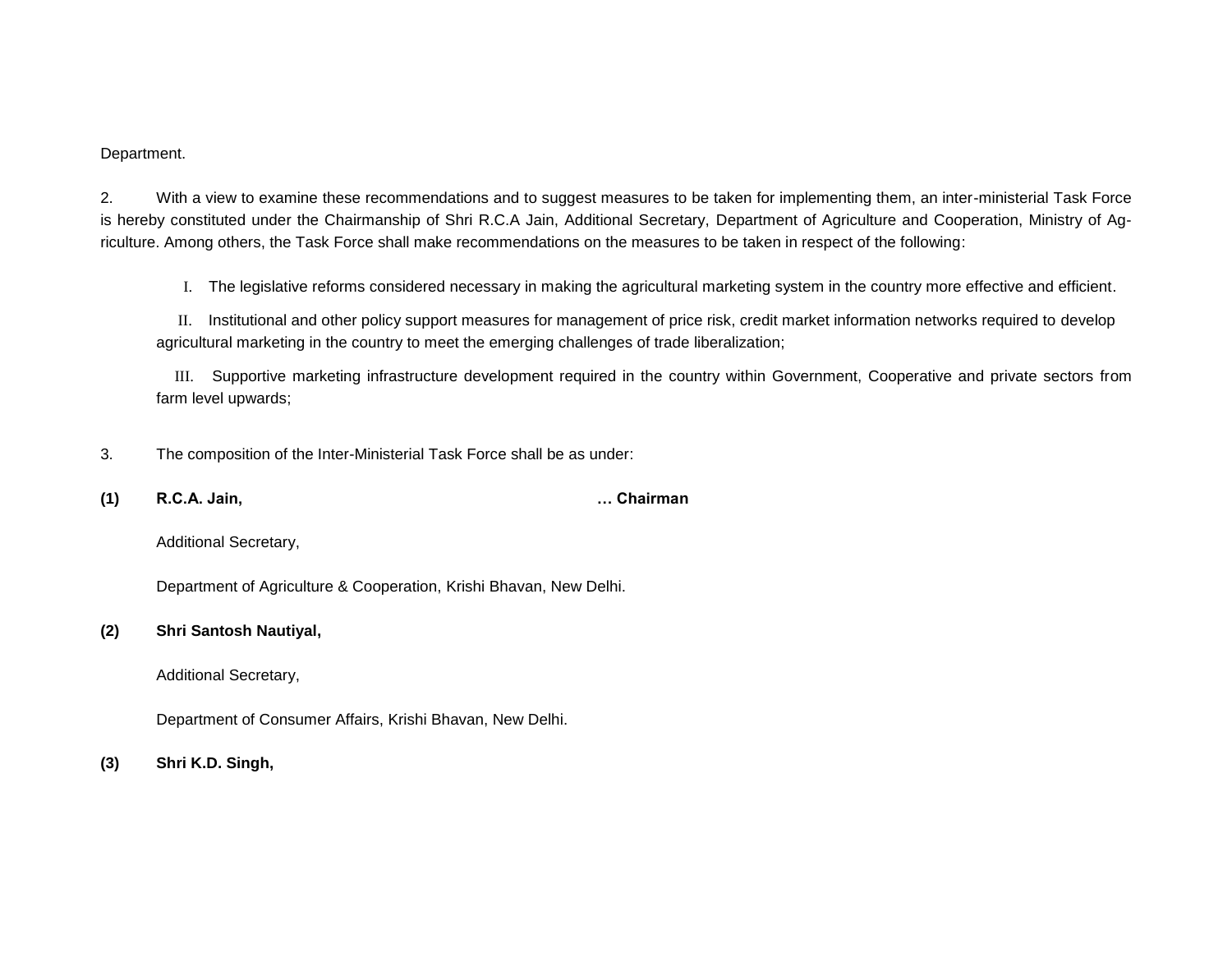Additional Secretary,

Department of Legal Affairs

Shastri Bhavan, New Delhi.

# **(4) Dr. V. K. Taneja,**

Animal Husbandry Commissioner,

Department of Animal Husbandry & Dairying,

Krishi Bhavan, New Delhi.

## **(5) Shri Shekhar Aggarwal,**

Joint Secretary,

Banking Division,

Ministry of Finance,

Jeevan Deep Building, Parliament Street, New Delhi.

# **(6) Shri B.K. Bal,**

Joint Secretary,

Department of Food & Public Distribution,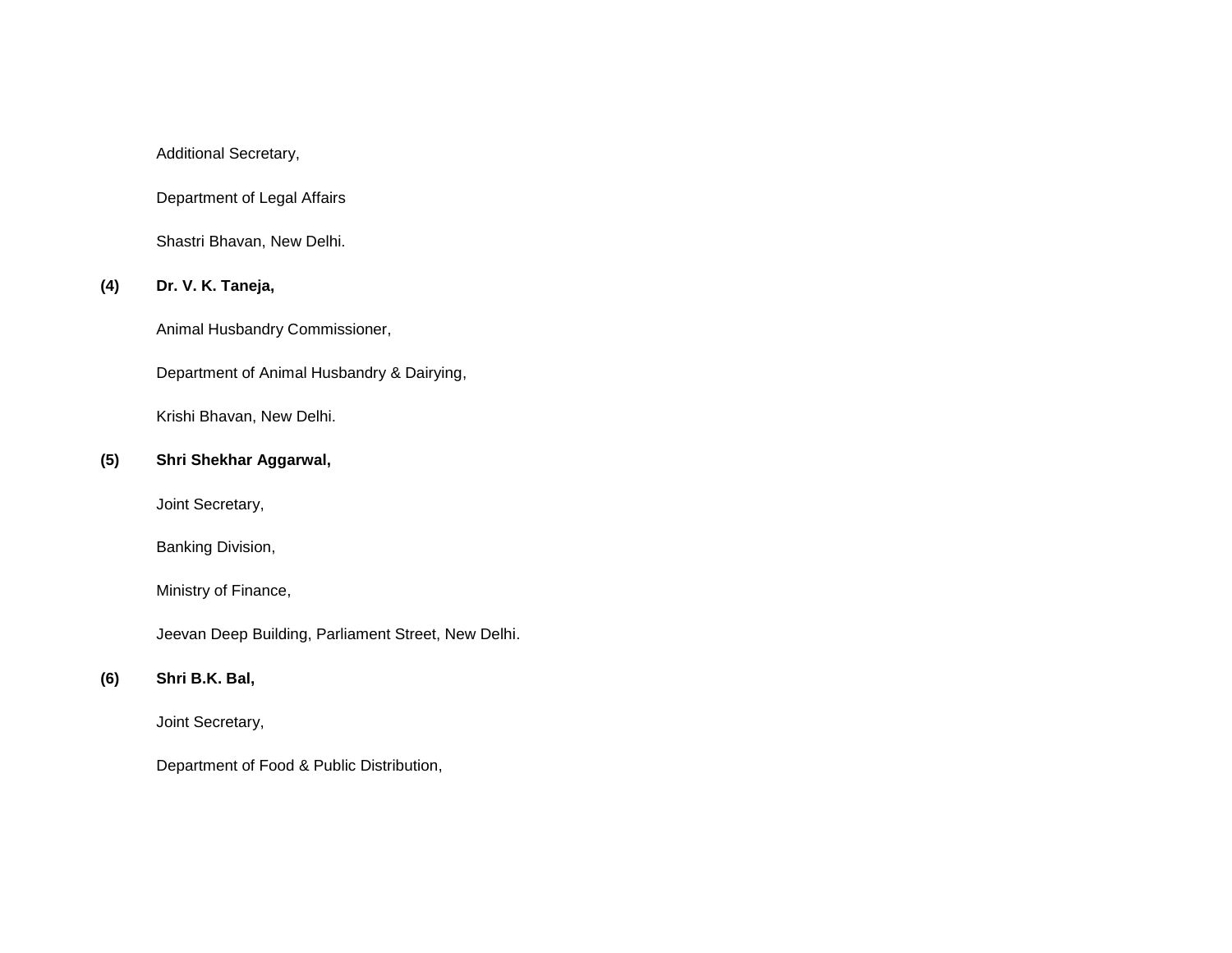Krishi Bhavan, New Delhi.

## **(7) Ms. Vibha Puri Das,**

Joint Secretary,

Department of Food Processing Industries,

Panch Sheel Bhavan, August Kranti Marg, New Delhi.

# **(8) Shri R. Gopalan,**

Joint Secretary,

Ministry of Commerce,

Udyog Bhavan, New Delhi.

# **(9) Shri D.K. Trehan,**

Economic & Statistical Adviser,

Directorate of Economics & Statistics,

Department of Agri. & Cooperation,

Krishi Bhavan, New Delhi.

#### (10) Chairman,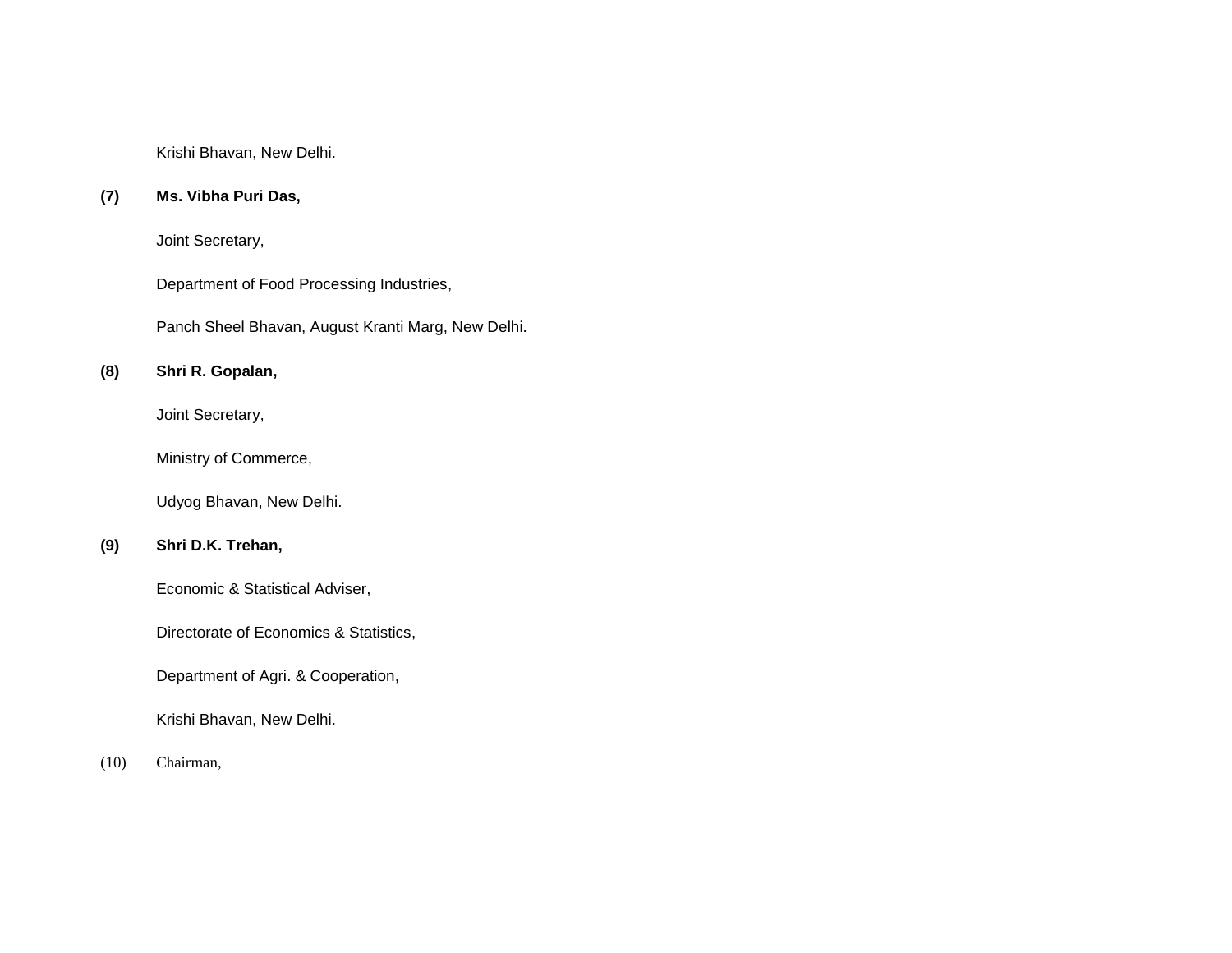Agricultural Products Export Development Authority (APEDA),

National Cooperative Union Bank of India.

3, Institutional Area, August Kranti Marg, Hauz Khas, New Delhi-110 016

## **(11) Shri D. Tikku,**

Managing Director,

National Dairy Development Board,

Post Box No, 40, Anand - 388 001, Gujarat.

#### **(12) Shri J.P. Negi,**

Executive Director,

National Horticulture Board,

85, Institutional Area, Sector - 18, Gurgaon - 122015, Haryana.

#### **(13) Shri N.K. Choubey,**

Managing Director,

Central Warehousing Corporation,

4/1, Siri Institutional Area, Hauz Khas, New Delhi.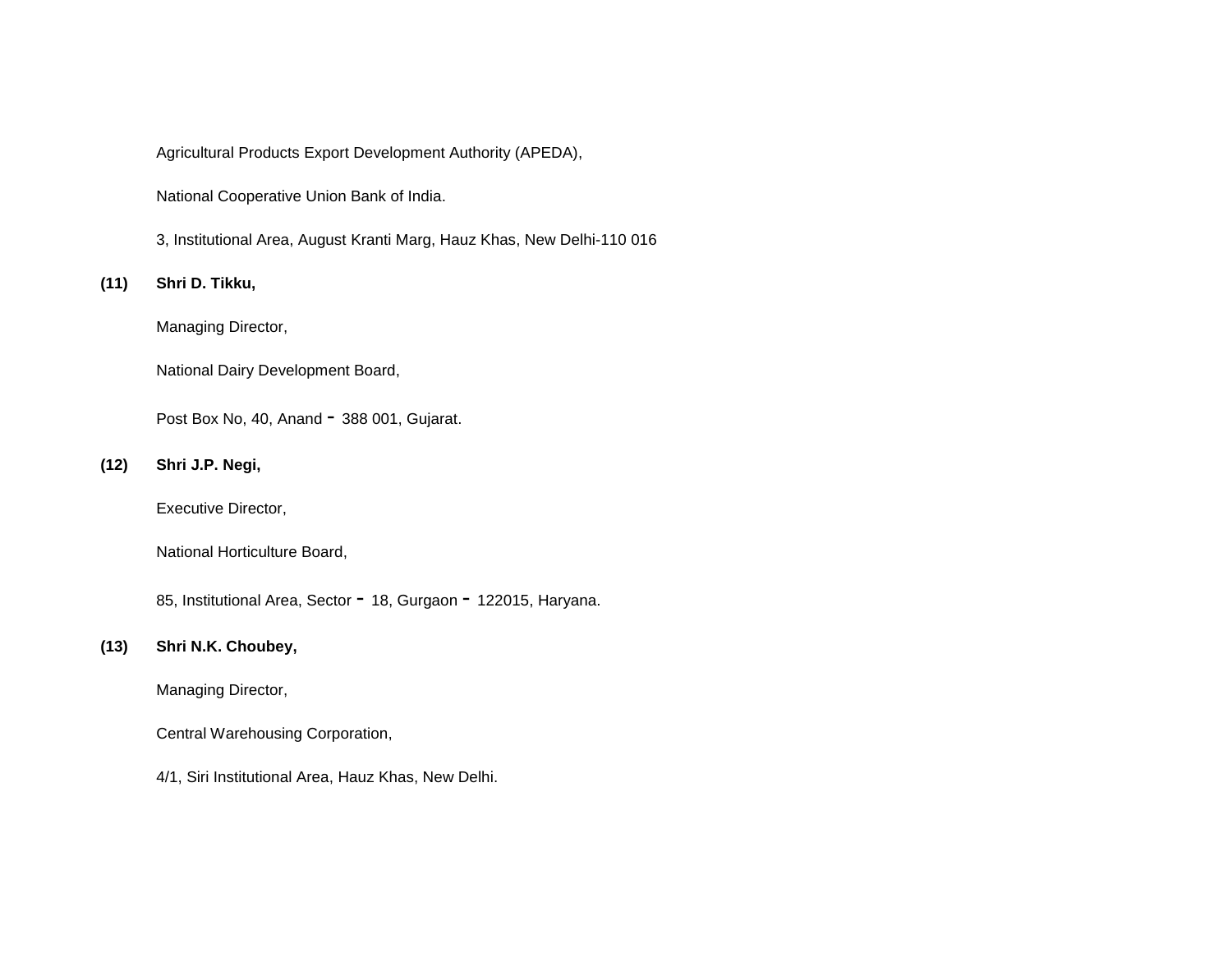#### **(14) Shri Priyadarshi Thakur,**

Managing Director,

National Agri. Cooperative Marketing Federation of India Ltd. 1, Siddhart Enclave, Ashram Chowk, Ring Road, New Delhi.

#### **(15) Shri M.V.S. Chelapathi Rao,**

Managing Director,

NABARD, Mumbai.

## **(16) M. Tahir,**

Executive Director,

Reserve Bank of India.

Mumbai.

# **(17) Shri Sudhir Kumar,**

Managing Director,

Small Farmers Agri Business Consortium (SFAC)

New Delhi.

#### (**18) Shri T.R. Verma,**

Director General,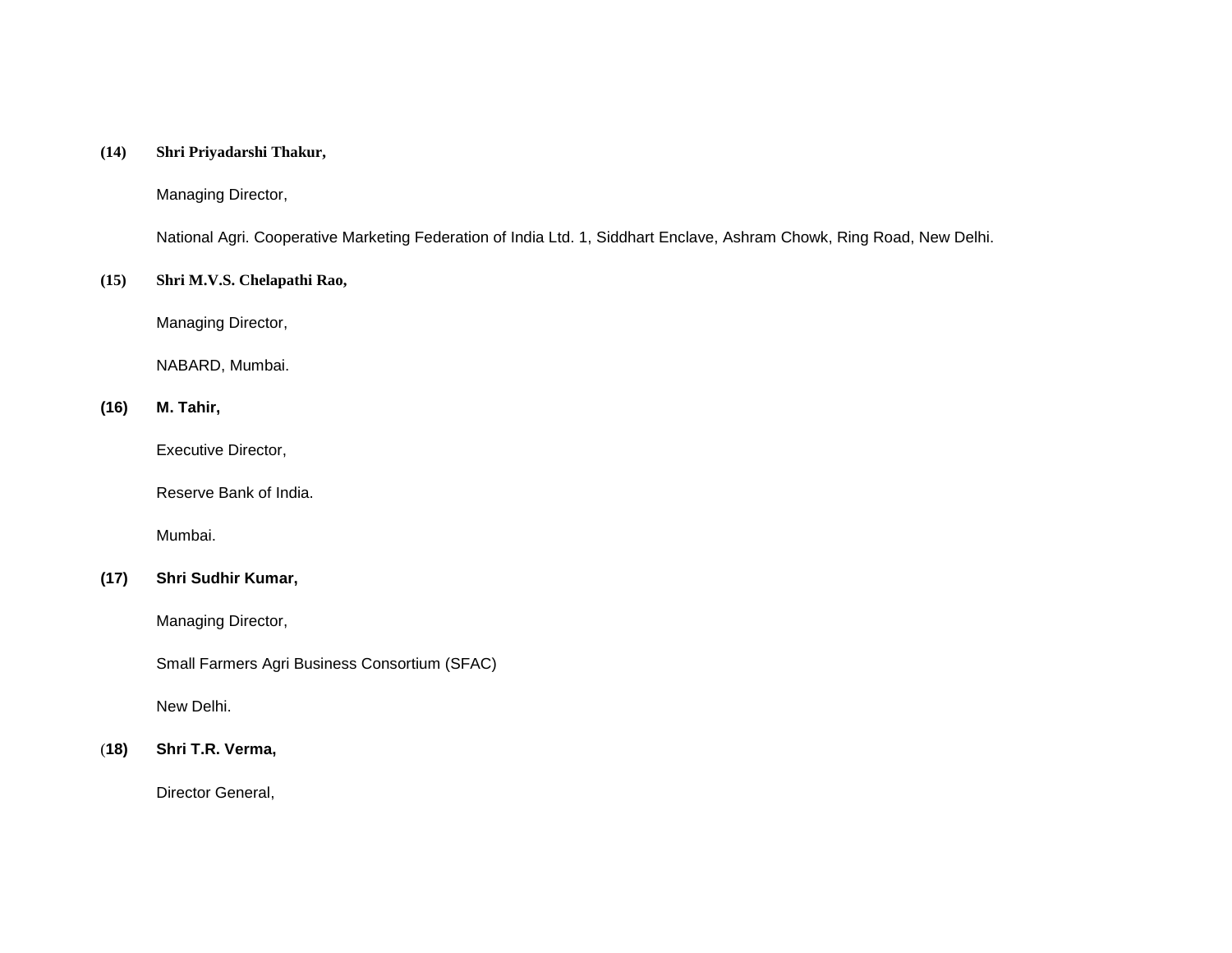National Institute of Agricultural Marketing,

Kota Road, Bambala, Near Sanganer, Jaipur

#### .**(19) Shri R. Vishwanathan,**

Director,

Planning Commission,

Yojana Bhavan, New Delhi.

#### (**20) Shri P.K. Agarwal,**

Agricultural Marketing Adviser,

Directorate of Marketing and Inspection

527,-A, Nirman Bhavan, New Delhi.

- 4. The Task Force may invite representatives of selected State Governments/UT Administrations to participate in its meetings.
- 5. The Inter-Ministerial Committee shall submit its Report within a period of three months from the date of

issue of the order.

**(M. Senapaty)**

Director (Marketing)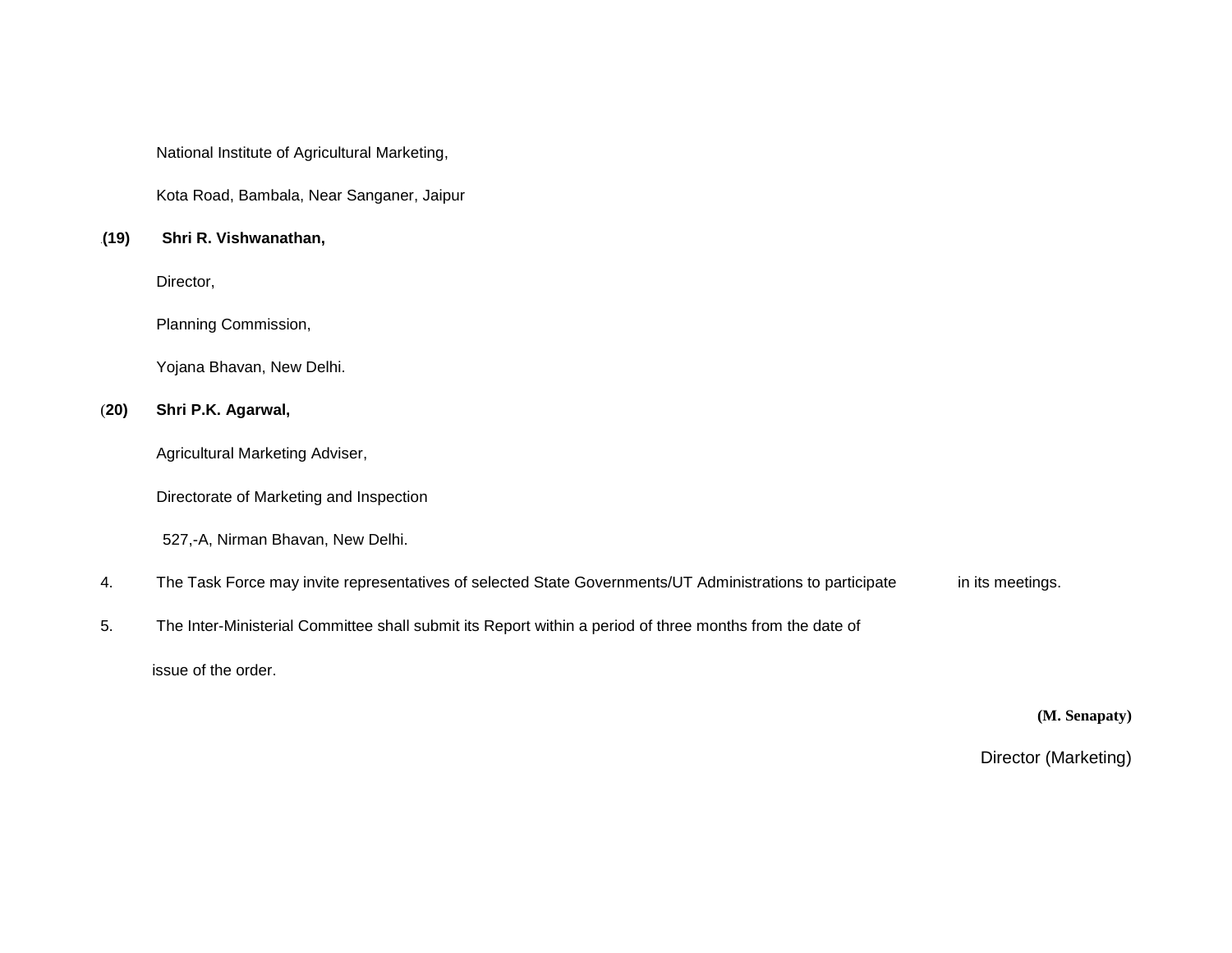## **Distribution:**

All Members of the Committee (by name) along with a copy of the "Report of Expert Committee on Strengthening and Developing of Agriculture Marketing".

Copy to :

1. PStoAM

2. PS to MaS (A)

3. PS to Secretary (A&C) 4. PS to AS (J)

5. AMA

# **ANNEXURE-II**

## **List of Groups Constituted by Inter-Ministerial Task Force**

## **1.Group on Legal Reforms**

a. Shri R.C.A. Jain, Chairman Shri R.C.A. Jain,

Additional Secretary

Department of Agriculture & Cooperation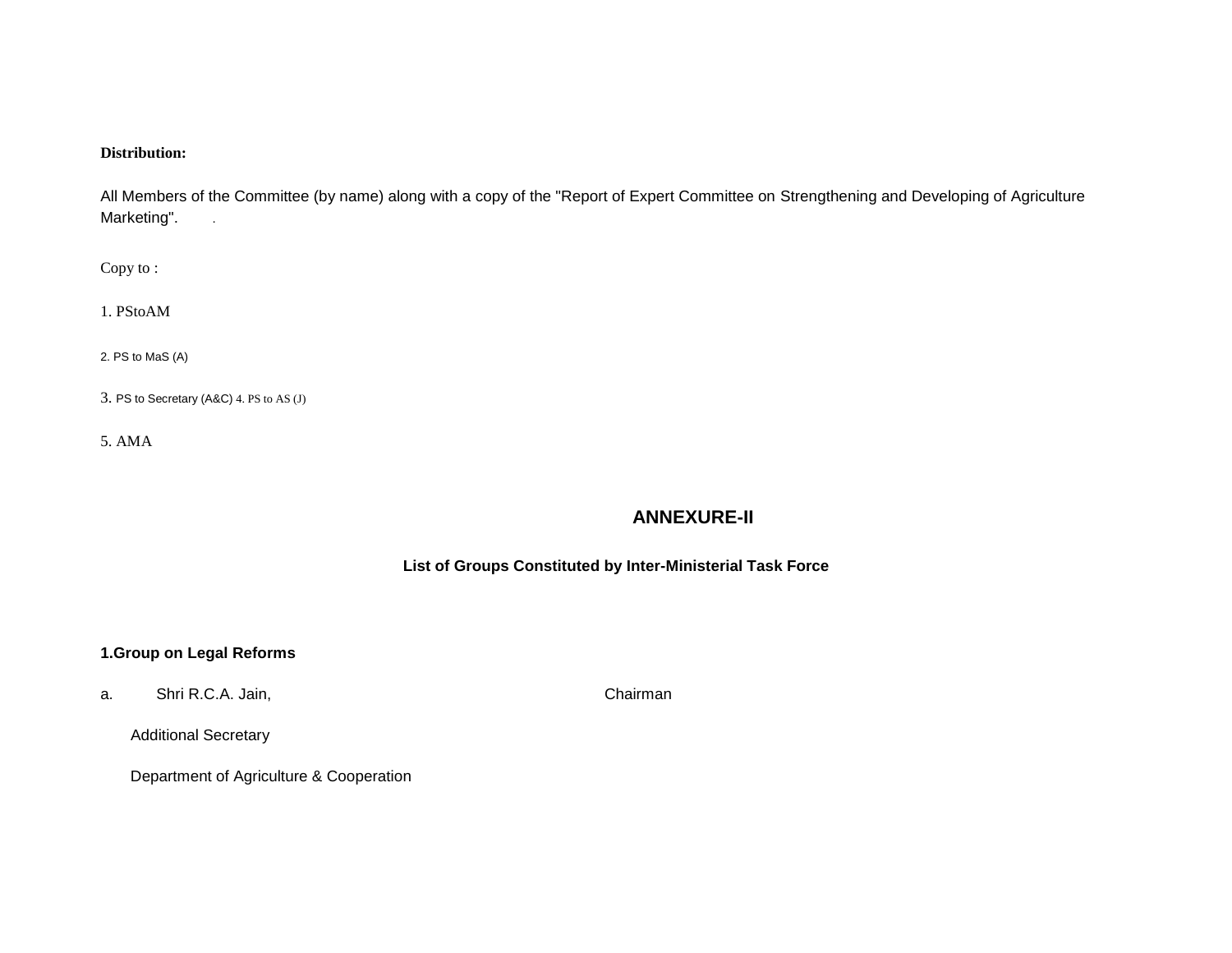| b. | <b>Additional Secretary</b>                        | Member   |
|----|----------------------------------------------------|----------|
|    | Department of Consumer Affairs                     |          |
| c. | Agricultural Marketing Adviser,                    | Member   |
|    | Directorate of Marketing & Inspection              |          |
| d. | Managing Director,                                 | Member   |
|    | Small Farmers Agri Business Consortium             |          |
| е. | Executive Director,                                | Member   |
|    | Reserve Bank of India                              |          |
|    |                                                    |          |
|    | 2. Group on Alternative Marketing/Direct Marketing |          |
| a. | Shri D. Tikku                                      | Chairman |
|    | Managing Director,                                 |          |
|    | National Dairy Development Board                   |          |
| b. | Managing Director,                                 | Member   |
|    | National Horticulture Board                        |          |
| c. | Managing Director,                                 | Member   |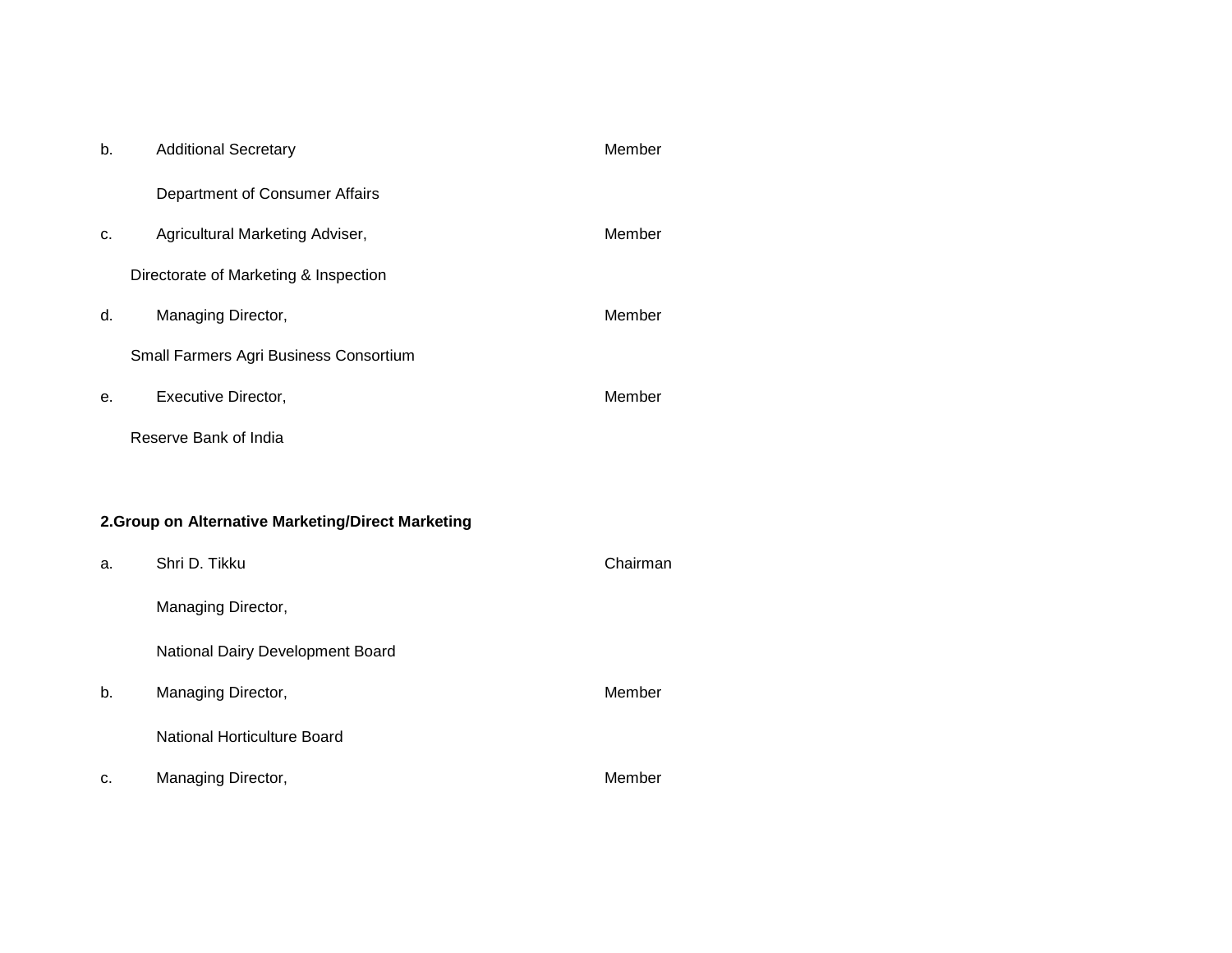National Cooperative Development Corporation

d. Chairman, and the chairman, and the chairman of the chairman of the chairman of the chairman of the chairman of the chairman of the chairman of the chairman of the chairman of the chairman of the chairman of the chairma Agricultural & Processed Food Products

Export Development Authority

# **3.Group on Forward & Futures Markets**

| a. | Dr. Kalyan Raipuria                    | Chairman |
|----|----------------------------------------|----------|
|    | Econom ic Adviser,                     |          |
|    | Department of Consumer Affairs         |          |
| b. | Chairman,                              | Member   |
|    | <b>Forward Markets Commission</b>      |          |
| c. | <b>Managing Director</b>               | Member   |
|    | Small Farmers Agri-Business Consortium |          |
| d. | <b>Executive Director</b>              | Member   |
|    | Reserve Bank of India                  |          |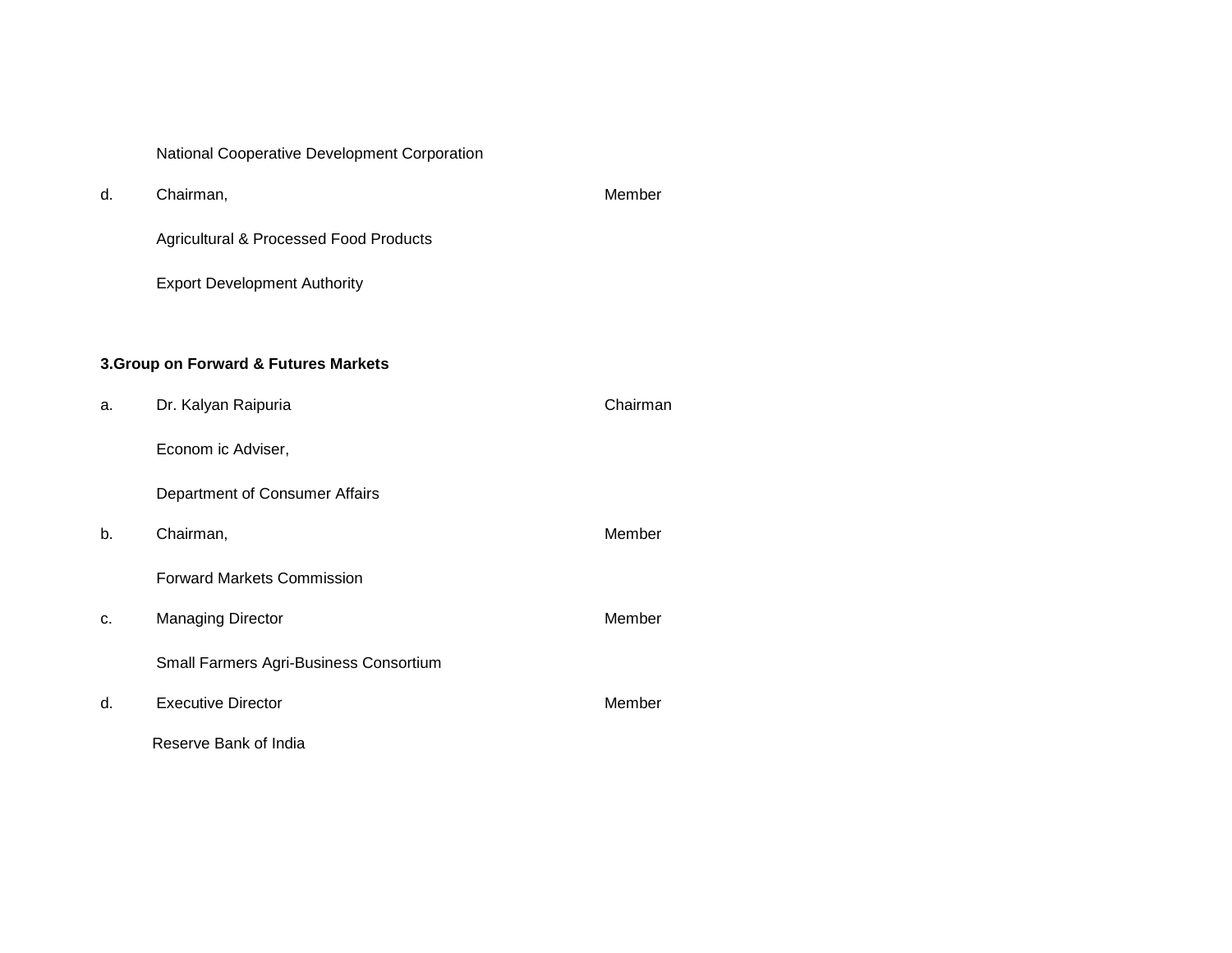# **4.Group on Warehousing Receipts**

| a. | Shri N.K. Choubey                      | Chairman |
|----|----------------------------------------|----------|
|    | Managing Director,                     |          |
|    | <b>Central Warehousing Corporation</b> |          |
| b. | Managing Director,                     | Member   |
|    | Small Farmers Agri-Business Consortium |          |
|    |                                        |          |
| c. | Managing Director,                     |          |
|    | National Bank for Agriculture & Rural  | Member   |
|    | Development                            |          |
|    |                                        |          |
| d. | Joint Secretary,                       | Member   |
|    | Department of Banking                  |          |
|    |                                        |          |
| е. | Managing Director,                     | Member   |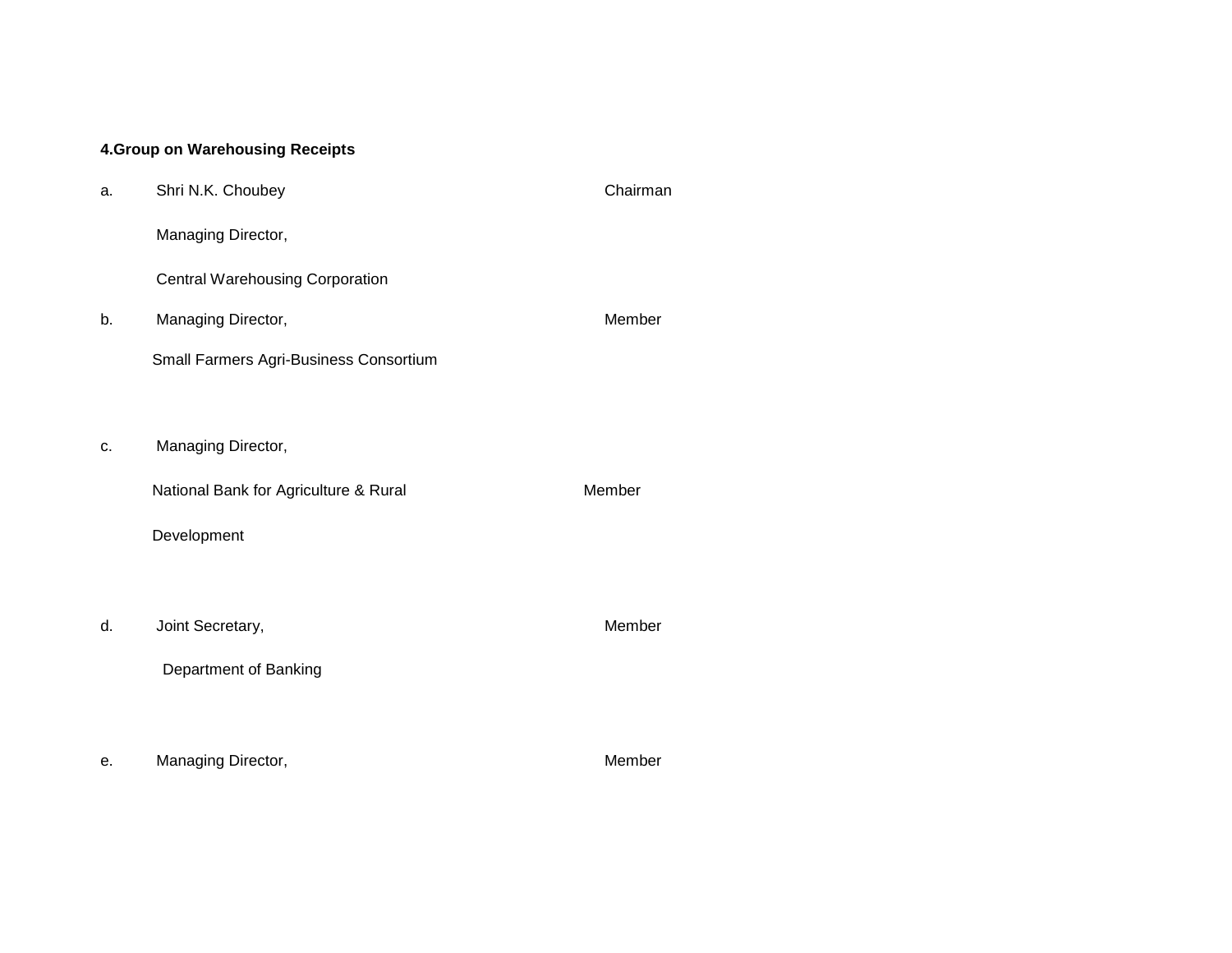National Cooperative Development Corporation

# 5.**Group on Pledge Financing**

| a. | Shri M.V.S. Chelapathi Rao                        | Chairman |
|----|---------------------------------------------------|----------|
|    | Managing Director,                                |          |
|    | National Bank for Agriculture & Rural Development |          |
| b. | Managing Director,                                | Member   |
|    | National Cooperative Development Corporation      |          |
| c. | Managing Director,                                | Member   |
|    | National Agriculture Cooperative Marketing        |          |
|    | Federation of India Ltd.                          |          |
| d. | Joint Secretary,                                  | Member   |
|    | Department of Banking                             |          |
| е. | Executive Director,                               | Member   |
|    | Reserve Bank of India                             |          |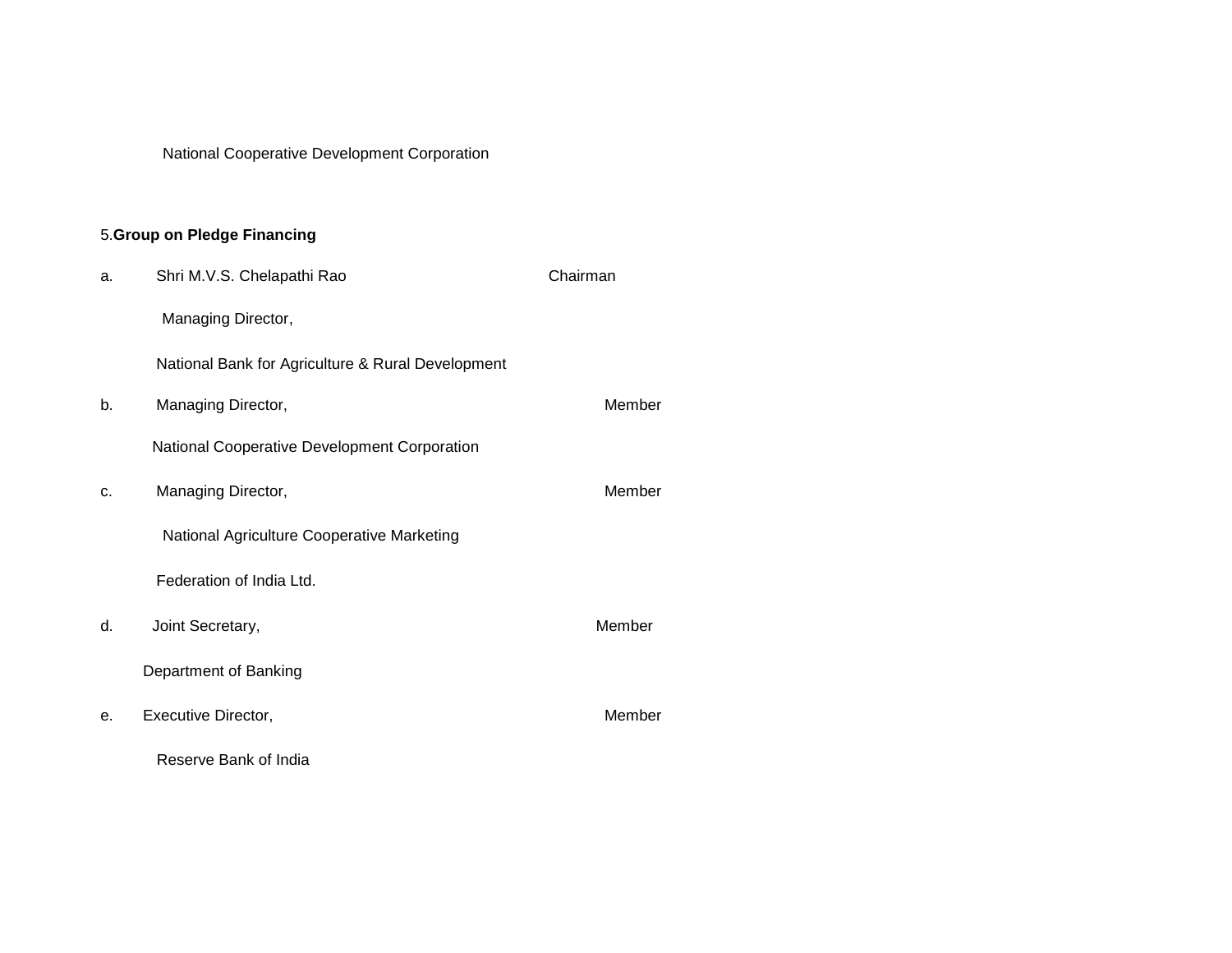## 6.**Group on Price Support Policy**

a. Shri D.K. Trehan Chairman Chairman Economics & Statistical Adviser, Department of Agriculture & Cooperation b. Managing Director, and the control of the Member National Agriculture Cooperative Marketing Federation of India Ltd. c. Executive Director, Member Reserve Bank of India d. Joint Secretary, and the secretary of the secretary of the secretary of the secretary of the secretary of the secretary of the secretary of the secretary of the secretary of the secretary of the secretary of the secreta Department of Food & Public Distribution e. Member, Member Commission for Agricultural Costs and Prices

## 7.**Group on Market Infrastructure**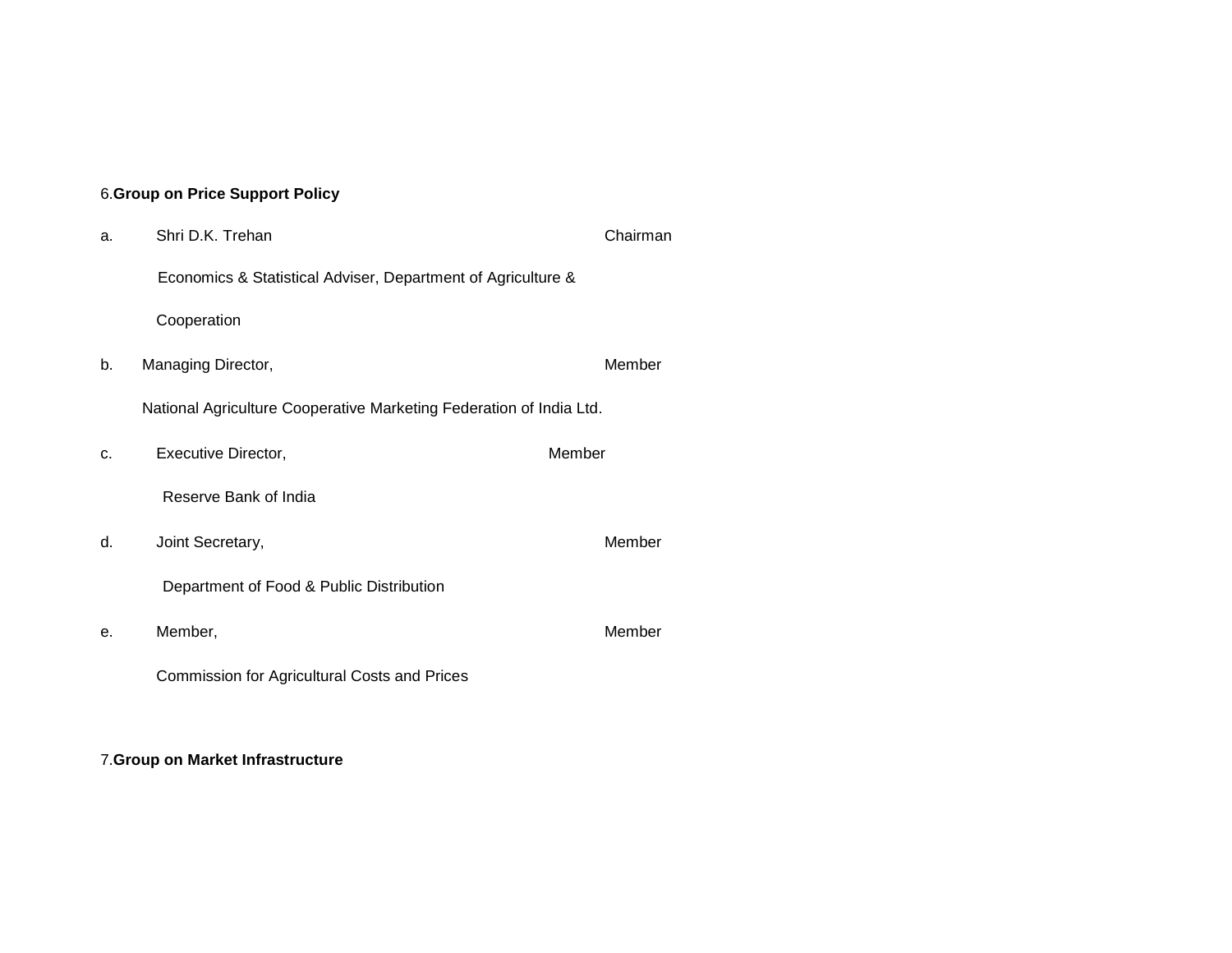| a. | Shri P.K. Mishra,                                 | Chairman |  |  |  |  |
|----|---------------------------------------------------|----------|--|--|--|--|
|    | Managing Director,                                |          |  |  |  |  |
|    | National Cooperative Development Corporation      |          |  |  |  |  |
| b. | Managing Director,                                | Member   |  |  |  |  |
|    | National Dairy Development Board                  |          |  |  |  |  |
| c. | Chairman,                                         | Member   |  |  |  |  |
|    | <b>Agricultural &amp; Processed Food Products</b> |          |  |  |  |  |
|    | <b>Exports Development Authority</b>              |          |  |  |  |  |
| d. | Managing Director,                                | Member   |  |  |  |  |
|    | National Horticulture Board                       |          |  |  |  |  |
| е. | Managing Director,                                | Member   |  |  |  |  |
|    | National Bank for Agriculture & Rural Development |          |  |  |  |  |
|    |                                                   |          |  |  |  |  |
|    | 8. Group on Market Extension Training & Research  |          |  |  |  |  |

a. Shri V. Ramnath Chairman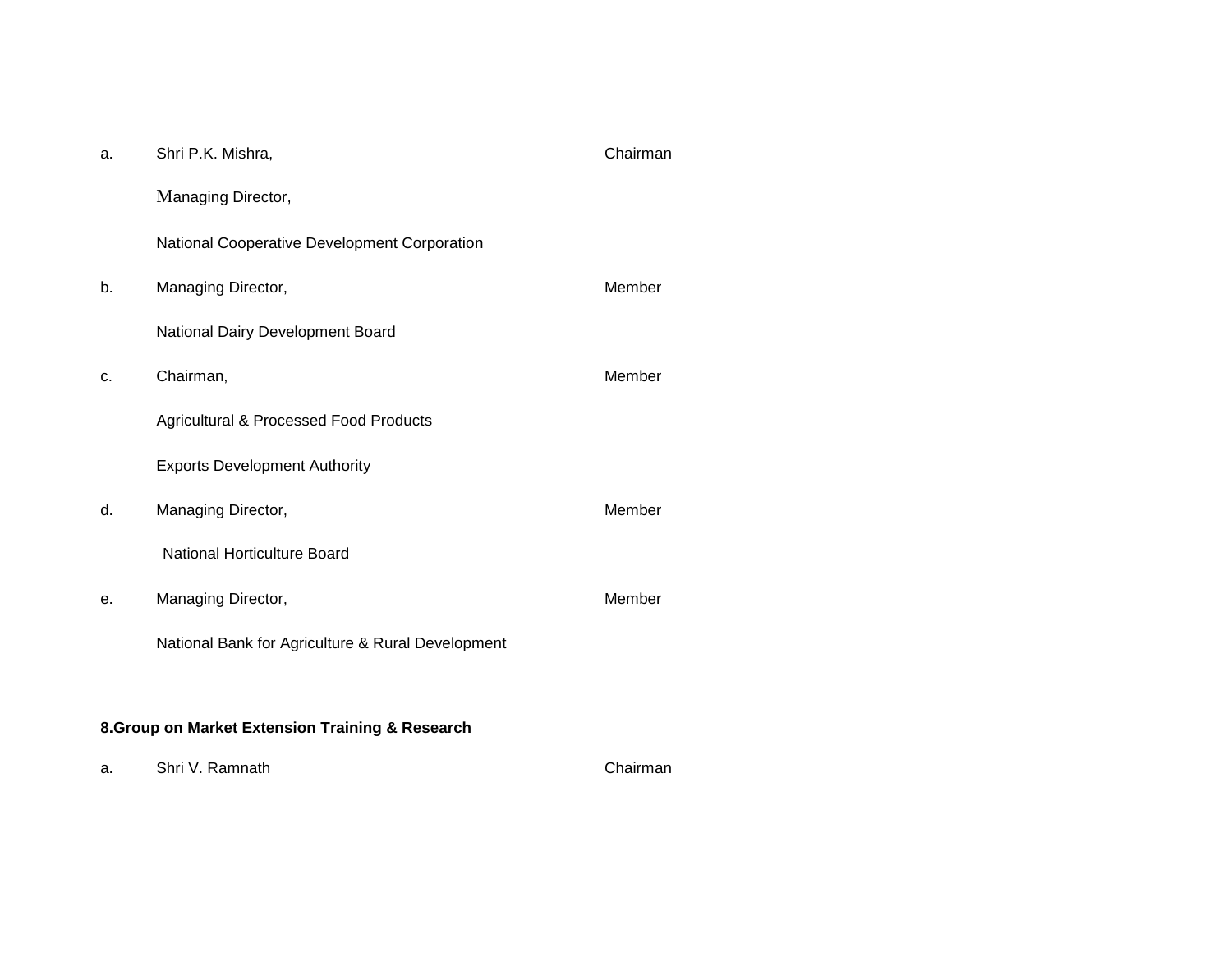Director General,

|  |  | National Institute of Agricultural Marketing |  |
|--|--|----------------------------------------------|--|
|--|--|----------------------------------------------|--|

b Director, Member Planning Commission c. Director General, Member National Institute of Agricultural Extension Management (MANAGE) d. Joint Secretary(Ext.), Member Department of Agriculture & Cooperation 9.Group on IT in Marketing a. Shri P.K. Agarwal Chairman Agricultural Marketing Adviser, Directorate of Marketing & Inspection b Chairman, Member Agricultural & Processed Food Products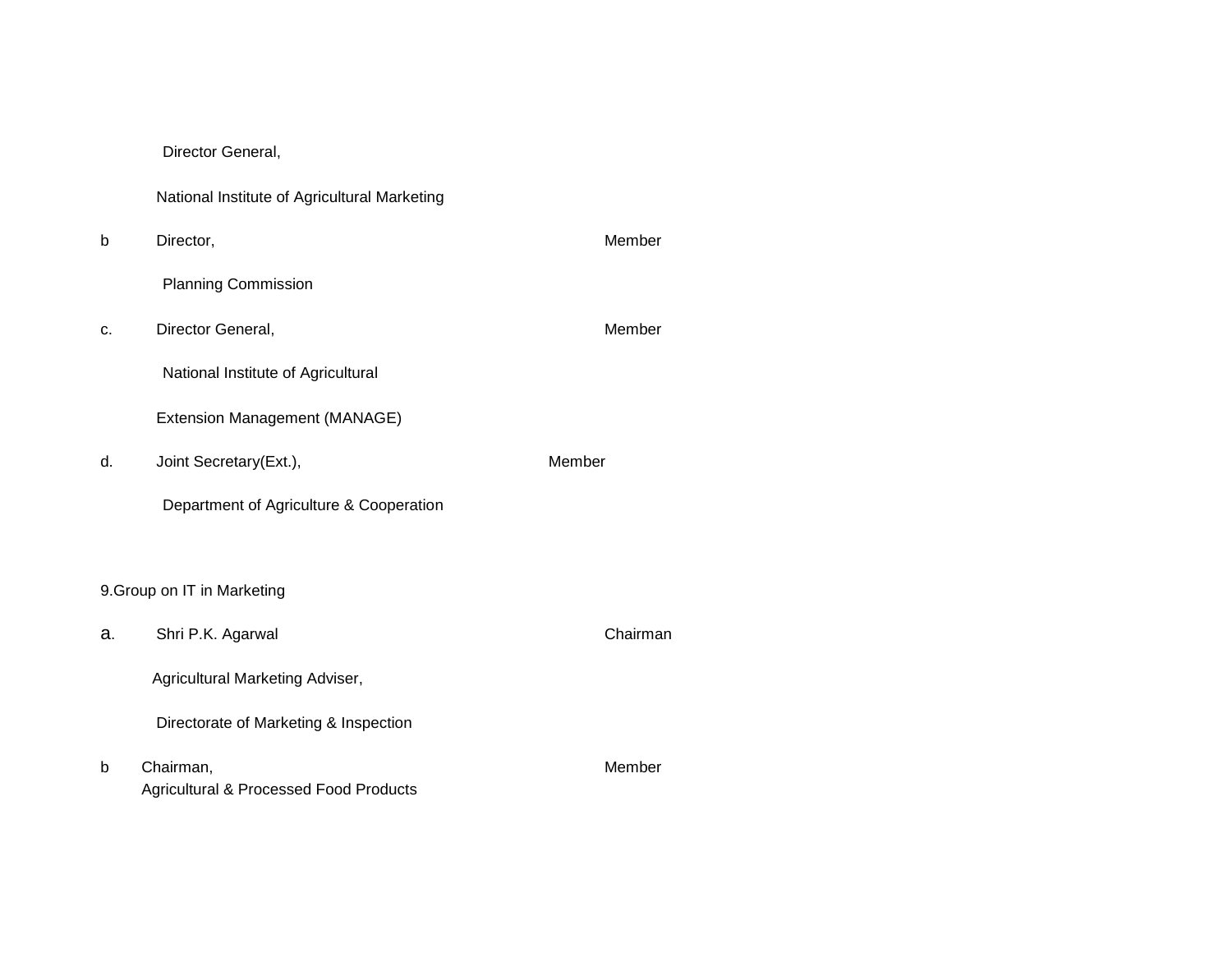Exports Development Authority

c. Managing Director, The Contractor of the Member

National Bank for Agriculture & Rural Development

d. Director General, Member

National Institute of Agricultural Marketing

**Annexure III**

# INCIDENCE OF MARKET CHARGES AND TAXATION IN DIFFERENT STATES

| SI. | Name of   | <b>Market fee</b> | License fee      | <b>Market</b>   | <b>Commission</b> | Octroi | <b>Sales Tax</b> | Remarks |
|-----|-----------|-------------------|------------------|-----------------|-------------------|--------|------------------|---------|
| No. | the State |                   |                  | -Rs.<br>charges | <b>Charges</b>    |        |                  |         |
|     |           |                   | Rs.<br>per annum | <b>Per unit</b> |                   |        |                  |         |

**...**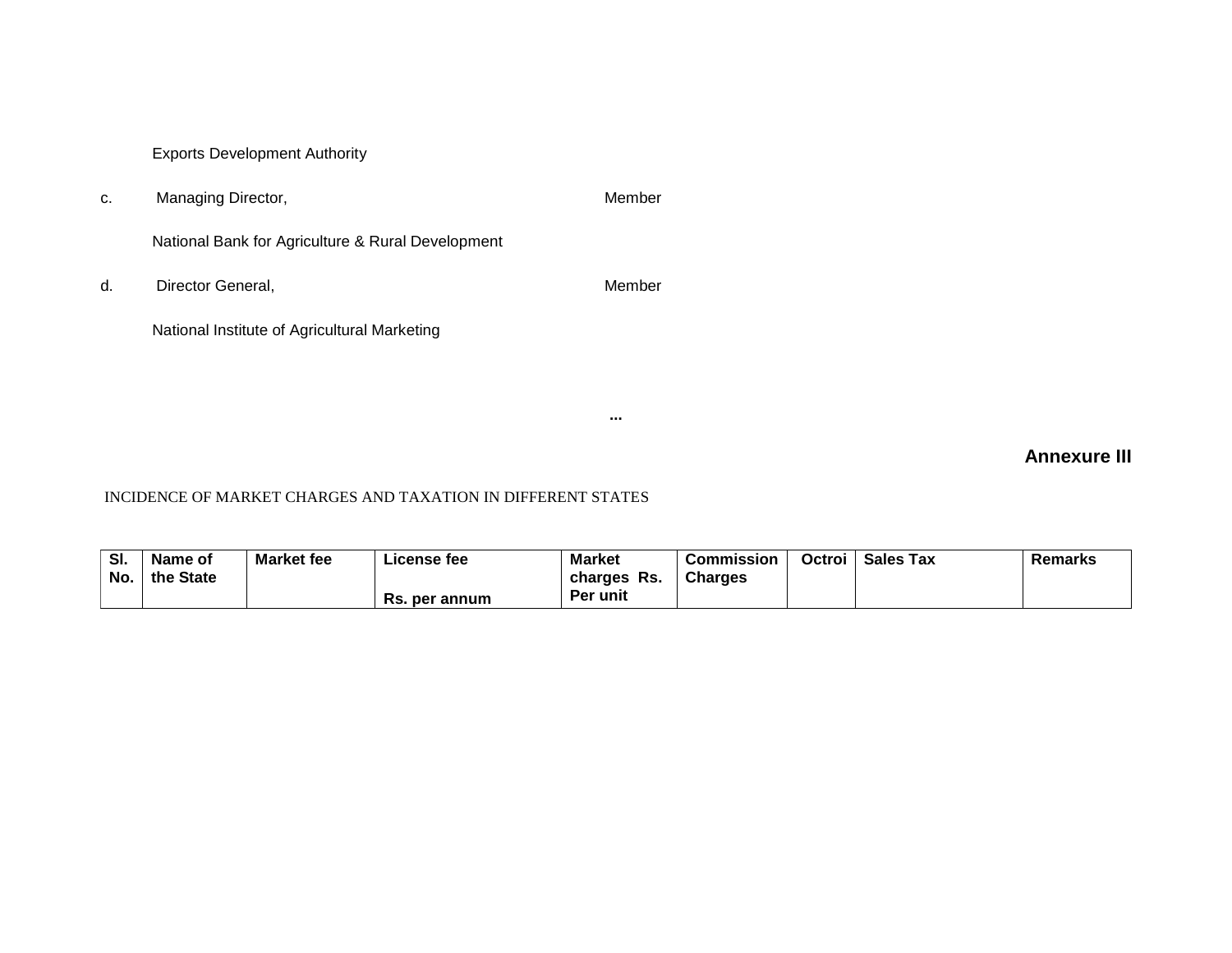| 1              | Andhra<br>Pradesh    | All<br>commodities-1             | $Traders -$   | 1.Weighing-<br>0.50 to 0.75 | F&V-4%     | nil | All Commodities     |
|----------------|----------------------|----------------------------------|---------------|-----------------------------|------------|-----|---------------------|
|                |                      | $\%$                             | $'A' - 125$   |                             | Others-1   |     | (except Maize,      |
|                |                      |                                  |               | 2.Unloading-                |            |     | Jowar, Ragi, Bajra, |
|                |                      | (Except fish<br>where it is 0.50 | $B - 75$      | 0.50 to 0.75                | to 2 %     |     | Coarse grains) 4 %  |
|                |                      | $%$ )                            | $°C - 50$     | 3. Brokers -<br>nil         |            |     |                     |
|                |                      |                                  | $D' - 25$     |                             |            |     |                     |
|                |                      |                                  |               | 4.Hamal --<br>0.50 to 0.75  |            |     |                     |
|                |                      |                                  |               | 5.Cleaning --               |            |     |                     |
|                |                      |                                  |               | 0.75 to 1.00                |            |     |                     |
|                |                      |                                  |               | $6$ . Loading $-$           |            |     |                     |
|                |                      |                                  |               | 0.50 to 0.75                |            |     |                     |
| $\overline{c}$ | Arunachal<br>Pradesh | All commodities<br>$-2%$         | Traders--1500 | 1.Weighing-<br>nil          | F&V-nil    | nil | nil                 |
|                |                      |                                  | Comm.Ag.-1000 |                             | Others-nil |     |                     |
|                |                      |                                  |               | 2.Unloading-                |            |     |                     |
|                |                      |                                  | Weighman-200  | nil                         |            |     |                     |
|                |                      |                                  | Hamal-100     | 3. Brokers - nil            |            |     |                     |
|                |                      |                                  |               | 4.Hamal --nil               |            |     |                     |
|                |                      |                                  |               | 5.Cleaning --<br>nil        |            |     |                     |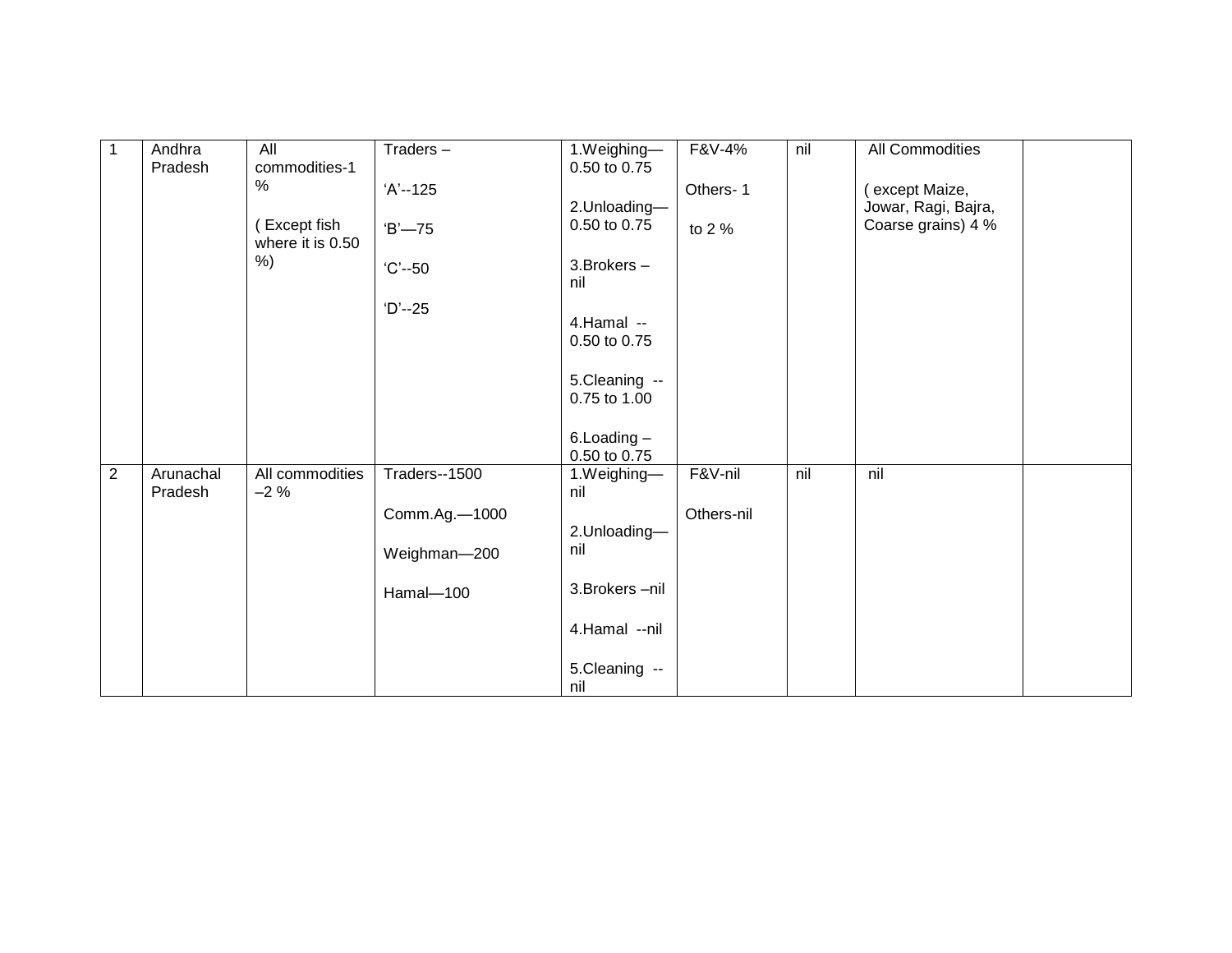| $\mathbf{3}$ | Assam | All           | Traders-    | 1.Weighing--              | nil          | nil | All commodities         | Not<br>$\star$  |
|--------------|-------|---------------|-------------|---------------------------|--------------|-----|-------------------------|-----------------|
|              |       | commodities-1 |             |                           |              |     |                         | collected<br>as |
|              |       | $\%$          | Rs. 10      | 2.Unloading-              |              |     | (except rice, wheat,    | markets<br>are  |
|              |       |               |             |                           |              |     | pulm,f&v,fish,gur,atta, | in<br>not       |
|              |       |               |             | 3. Brokers -              |              |     |                         | operation       |
|              |       |               |             |                           |              |     | maida etc.) $-4$ to 8 % |                 |
|              |       |               |             | 4.Hamal --                |              |     |                         |                 |
|              |       |               |             | 5.Cleaning --             |              |     |                         |                 |
|              |       |               |             | Markets are               |              |     |                         |                 |
|              |       |               |             | not in                    |              |     |                         |                 |
|              |       |               |             | operation *               |              |     |                         |                 |
| 4            | Delhi | F & V--1%     | Traders-    | 1.Weighing-<br>0.70/bag   | F&V-6 %      | nil | $F & V - nil$           |                 |
|              |       | Food grains-1 | 'A'--100    |                           | Food grains  |     | Oilseeds-3 %            |                 |
|              |       | $\%$          |             | 2.Unloading-              | & Pulses-2.% |     |                         |                 |
|              |       |               | $B' - 100$  | 0.70/bag                  |              |     | Methi-7 %               |                 |
|              |       |               |             |                           | Chillies-2.5 |     |                         |                 |
|              |       |               | $°C'$ – 100 | 3. Brokers - nil          | %            |     |                         |                 |
|              |       |               | $D'$ -100   | 4.Hamal --nil             |              |     |                         |                 |
|              |       |               | $E - 50$    | 5.Cleaning --<br>0.40/bag |              |     |                         |                 |
|              |       |               |             |                           |              |     |                         |                 |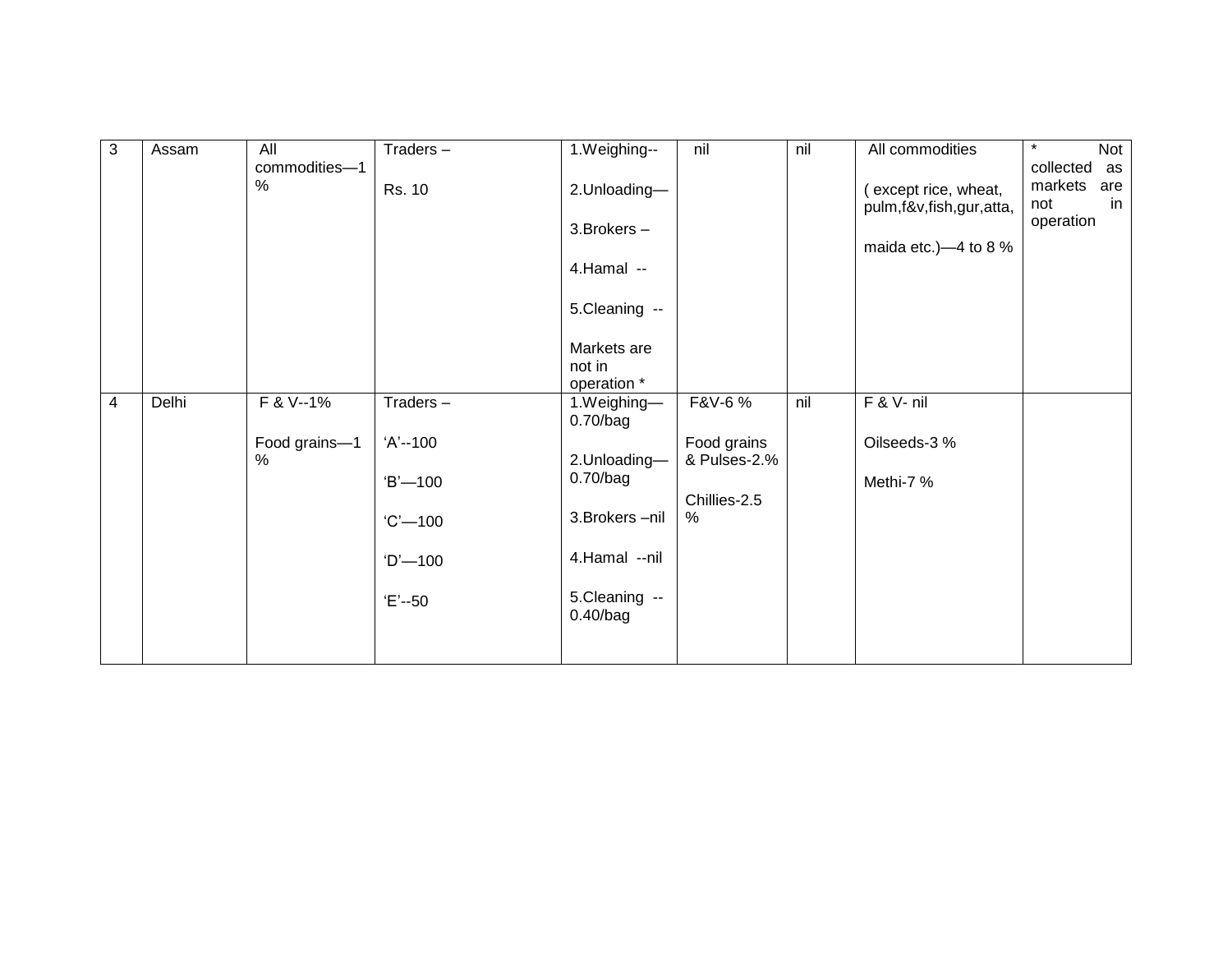| $\overline{5}$ | Gujarat | All           | 1.Comm.Agents-     | $1.$ Weighing $-$ | 1.F&V 6%  | $0.2$ to | 1.Spices --3%                                | Other            |
|----------------|---------|---------------|--------------------|-------------------|-----------|----------|----------------------------------------------|------------------|
|                |         | commodities-  | Rs.100/annum       | 1 to 2.5          |           | 4%       |                                              | agricultural     |
|                |         | $\%$<br>0.5   |                    | depending         | 2.Food    |          | 2.Aniseed--2%                                | commodities      |
|                |         |               | 2. Traders 'A' -75 | upon weight       | Grains 2% |          |                                              | exempted         |
|                |         |               |                    | of bag            |           |          |                                              | Sales<br>from    |
|                |         |               |                    |                   |           |          | 3. Cotton --4%                               | tax              |
|                |         |               | $'B - 50$          | 2.Unloading--     |           |          |                                              |                  |
|                |         |               |                    | 2.5               |           |          | 4. Isabgol-2 %                               |                  |
|                |         |               | 'C'- 5 to 30       |                   |           |          |                                              |                  |
|                |         |               |                    |                   |           |          | 5. Cummin-2%                                 |                  |
|                |         |               |                    | 3. Brokers-- 6    |           |          |                                              |                  |
|                |         |               |                    |                   |           |          | 6. Ajwain-2 %                                |                  |
|                |         |               |                    | 4.Hamal-          |           |          |                                              |                  |
|                |         |               |                    | 1/bag             |           |          |                                              |                  |
|                |         |               |                    |                   |           |          |                                              |                  |
|                |         |               |                    | 5.Cleaning --     |           |          |                                              |                  |
|                |         |               |                    | nil               |           |          |                                              |                  |
| 6              | Goa     | All           | Traders 'A' -150   | 1. Weighing --    | nil       | nil      | 1.Betelnut -- 2%                             | <b>Entry Fee</b> |
|                |         | commodities-1 |                    |                   |           |          |                                              |                  |
|                |         | $\%$          | 'B'-100            | 2.Unloading -     |           |          | 2.Cashewnut -- 2%                            | Cattle $-$       |
|                |         |               |                    |                   |           |          |                                              | Rs.10/head       |
|                |         |               | $°C - 50$          |                   |           |          |                                              |                  |
|                |         |               |                    | 3. Brokers --     |           |          | Coconut, F&V, Cattle<br>& Milk exempted from | Vehicle-         |
|                |         |               |                    |                   |           |          | Sales Tax                                    | Rs.10/truck      |
|                |         |               |                    |                   |           |          |                                              |                  |
|                |         |               |                    | 4.Hamal --        |           |          |                                              |                  |
|                |         |               |                    |                   |           |          |                                              |                  |
|                |         |               |                    | 5.Cleaning        |           |          |                                              |                  |
|                |         |               |                    | 100/Truck         |           |          |                                              |                  |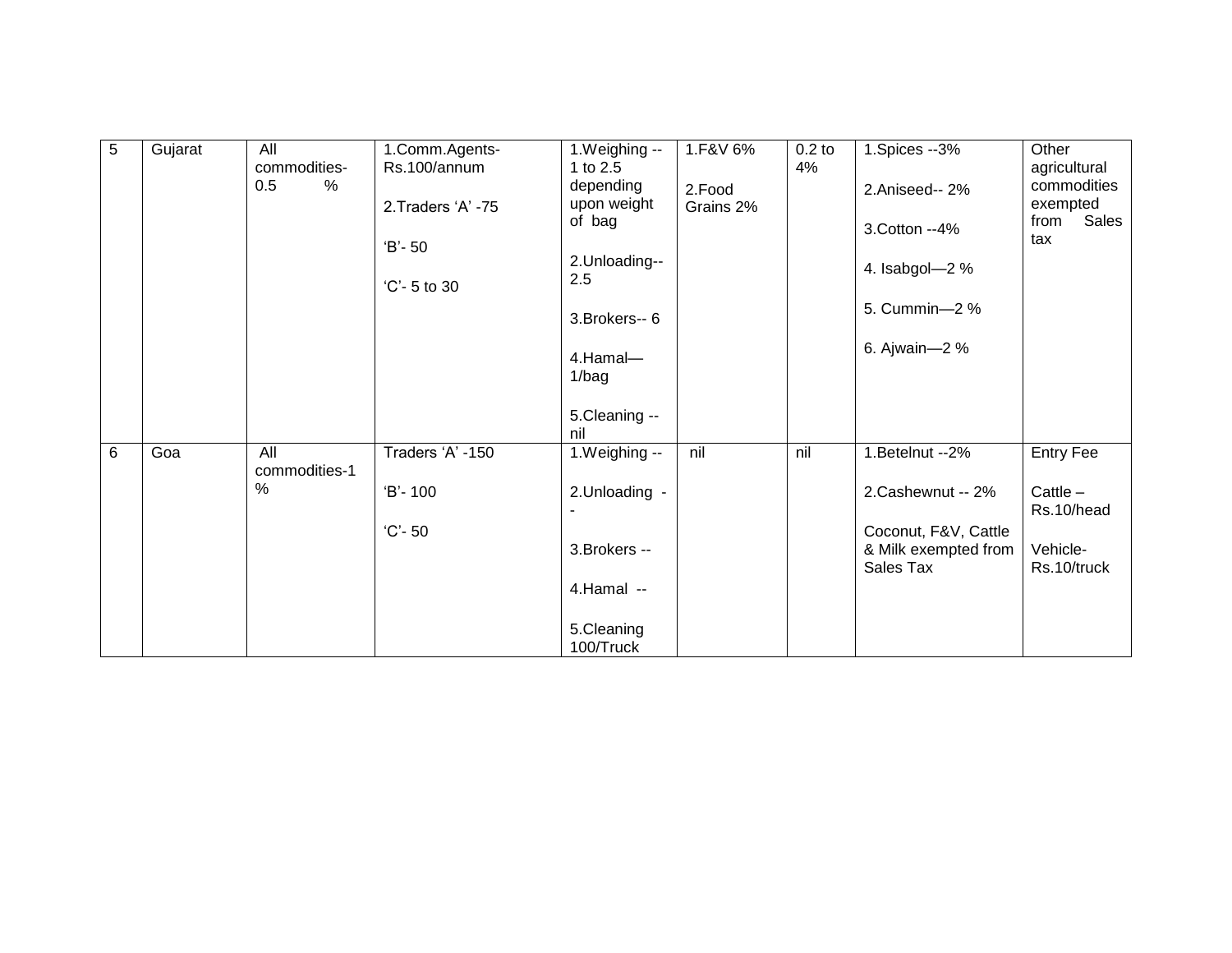| $\overline{7}$ | Haryana.  | All<br>commodities-2    | $Traders -$              | 1.Weighing-<br>0.55      | F&V-5%           | nil | $F&V - nil$                  |                              |
|----------------|-----------|-------------------------|--------------------------|--------------------------|------------------|-----|------------------------------|------------------------------|
|                |           | $\%$                    | 'A'--100<br>$B - 60$     | 2.Unloading-<br>0.40     | Others-<br>2.50% |     | Food grains-4 %<br>Pulses-4% |                              |
|                |           |                         | $°C - 20$                | $3.$ Brokers $-$<br>0.16 |                  |     | Oilseeds-4 %                 |                              |
|                |           |                         |                          | 4.Hamal --1.0            |                  |     |                              |                              |
|                |           |                         |                          | 5.Cleaning --<br>0.65    |                  |     |                              |                              |
| 8              | Karnataka | 1. Food Grains-         | 1. Traders/Comm. Agents  | 1.Weighing               | 1.F&V-5%         | nil | 1. Foodgrains-nil            | Market<br>fee                |
|                |           | 1%(advalorum)           | Rs.200                   | 0.50 to 3                | 2.Food           |     | 2.Pulses - 2%                | exempted for<br>Industrial & |
|                |           | 2.Livestock-<br>Cattle- | 2.Others Rs.100          | 2.Unloading 1<br>to 3    | Grains-2%        |     | 3.Oilseeds-4%                | Export<br>Purchases.         |
|                |           | Rs.5/head               | 3. Retail Traders Rs. 25 | 3. Brokers<br>0.50 to 10 |                  |     |                              |                              |
|                |           | Sheep/Goat-<br>Rs1/head |                          | 4.Hamal 1 to<br>3        |                  |     |                              |                              |
|                |           |                         |                          | 5.Cleaning 1<br>to $3$   |                  |     |                              |                              |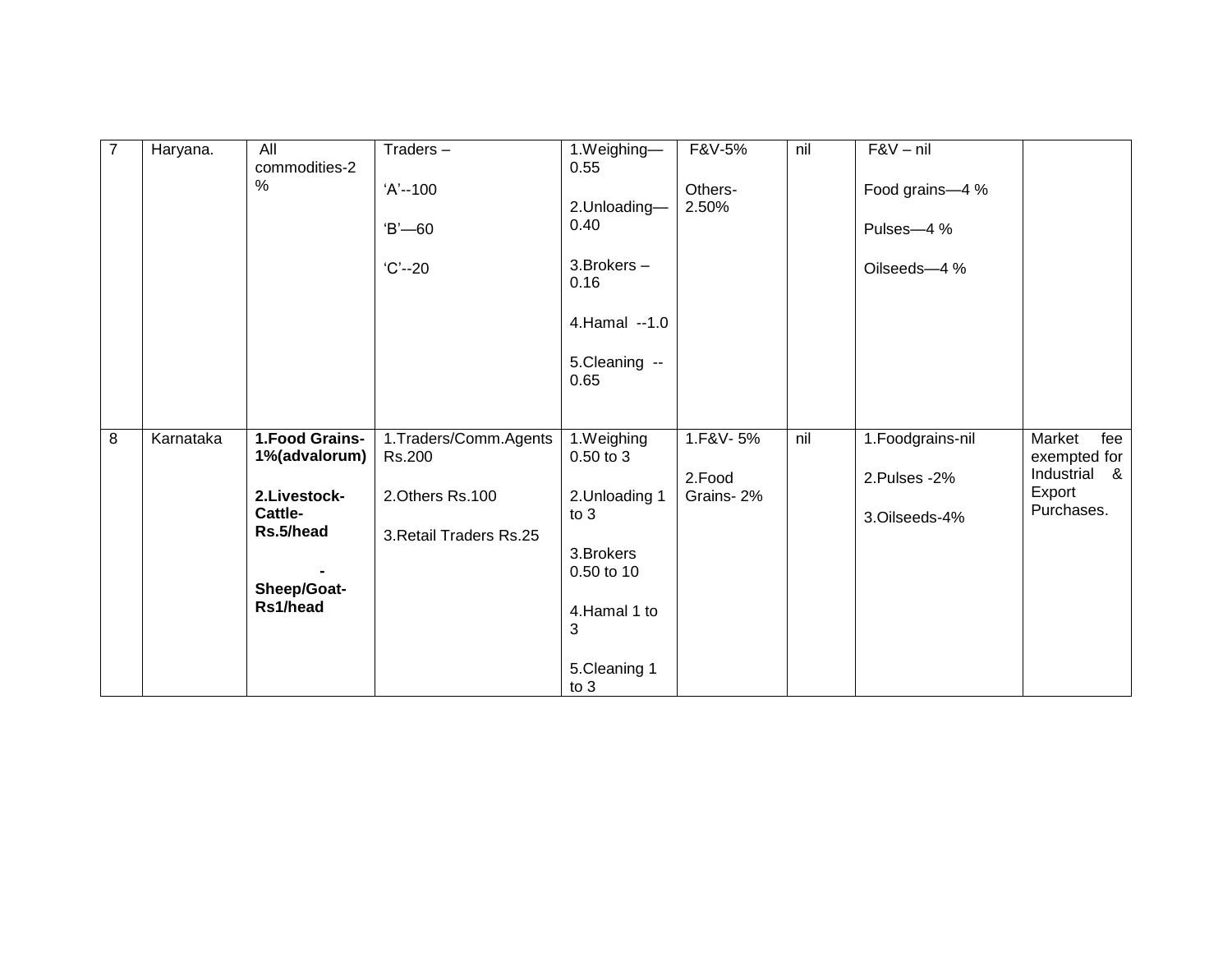| $9\,$ | Kerala | There is no fix<br>rate          | No APMC                                     | 1.Weighing--<br>2.Unloading-<br>3. Brokers -<br>4.Hamal --<br>5.Cleaning --<br>No APMC                   | nil | nil | Rs. 4 to 8 % | There is no<br>market<br>regulation<br>hence<br>and<br>no<br>prescribed<br>charges. |
|-------|--------|----------------------------------|---------------------------------------------|----------------------------------------------------------------------------------------------------------|-----|-----|--------------|-------------------------------------------------------------------------------------|
| 10    | M.P.   | <b>All</b><br>commodities-2<br>% | Traders-1000/-anum<br>Processor- 1000/-anum | 1.Weighing<br>2.Unloading<br>3. Brokers<br>4.Hamal<br>5.Cleaning<br>different rates<br>in each<br>market | nil | nil | <b>NA</b>    | Development<br>from<br>cess<br>traders only<br>$-1$ to 5%.                          |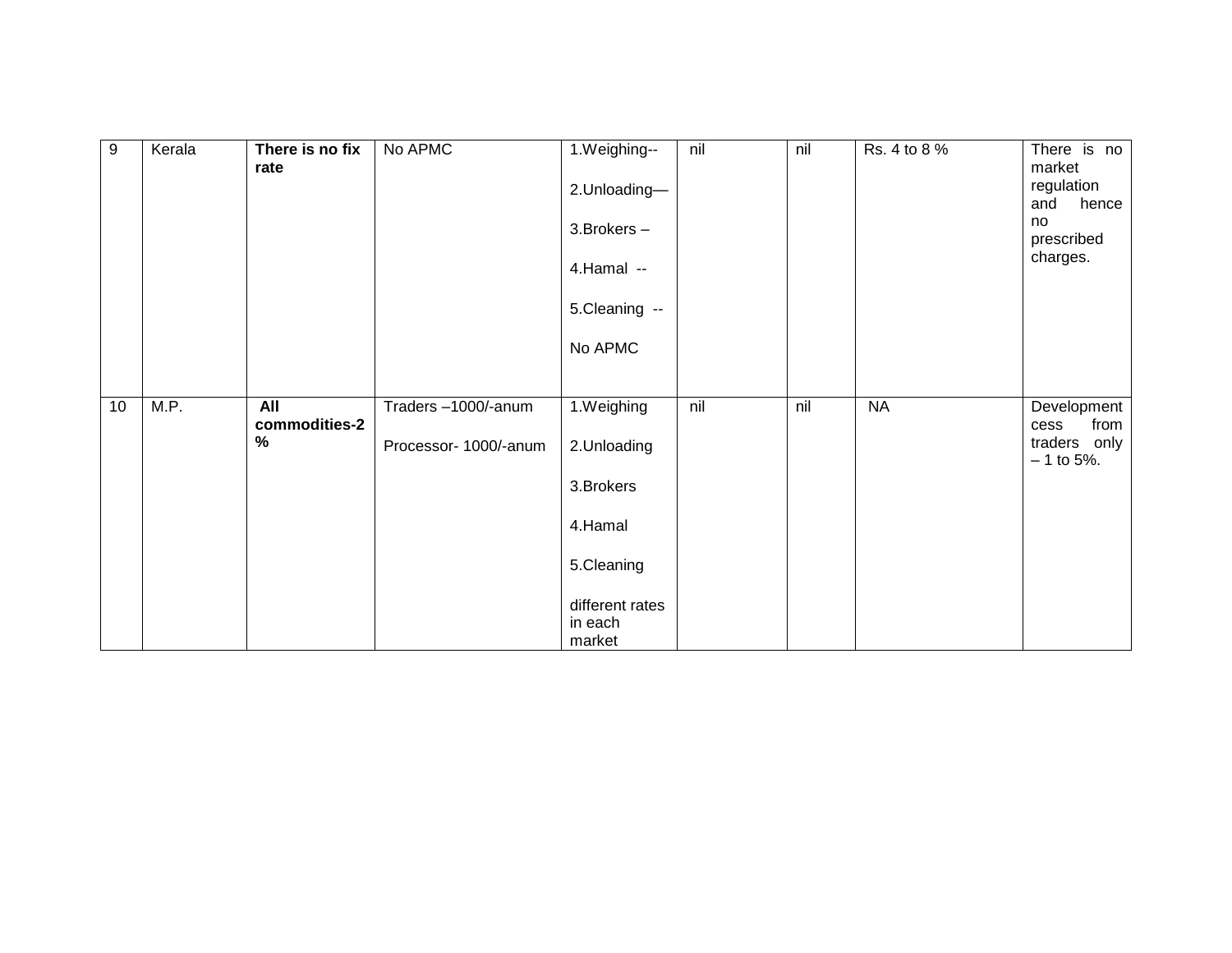| 11 | Maharashtra | All                            | $Traders -$                          | 1.Weighing-                          | $F&V-7$ to  | nil | All agricultural                              | Entry fee $-$ |
|----|-------------|--------------------------------|--------------------------------------|--------------------------------------|-------------|-----|-----------------------------------------------|---------------|
|    |             | commodities-<br>$0.75 - 1.0 %$ | Rs.3 to 200                          | 2.Unloading-                         | 8 %         |     | commodities are<br>exempted from Sales<br>Tax | Rs.10/truck.  |
|    |             |                                | Rate varies from market<br>to market | 3. Brokers -                         | Others-2 to |     |                                               |               |
|    |             |                                |                                      | $4.$ Hamal $-$                       | 4 %         |     |                                               |               |
|    |             |                                |                                      | 5.Cleaning -                         | Spices-7%   |     |                                               |               |
|    |             |                                |                                      | Various rates<br>in diff.<br>markets |             |     |                                               |               |
| 12 | Meghalaya   | All<br>commodities-1           | As per provision of the<br>Act       | 1.Weighing-<br>nil                   | F&V-nil     | nil | nil                                           |               |
|    |             | $\%$                           |                                      |                                      | Others-nil  |     |                                               |               |
|    |             |                                |                                      | 2.Unloading-<br>nil                  |             |     |                                               |               |
|    |             |                                |                                      | 3. Brokers - nil                     |             |     |                                               |               |
|    |             |                                |                                      | 4.Hamal --nil                        |             |     |                                               |               |
|    |             |                                |                                      | 5.Cleaning --<br>nil                 |             |     |                                               |               |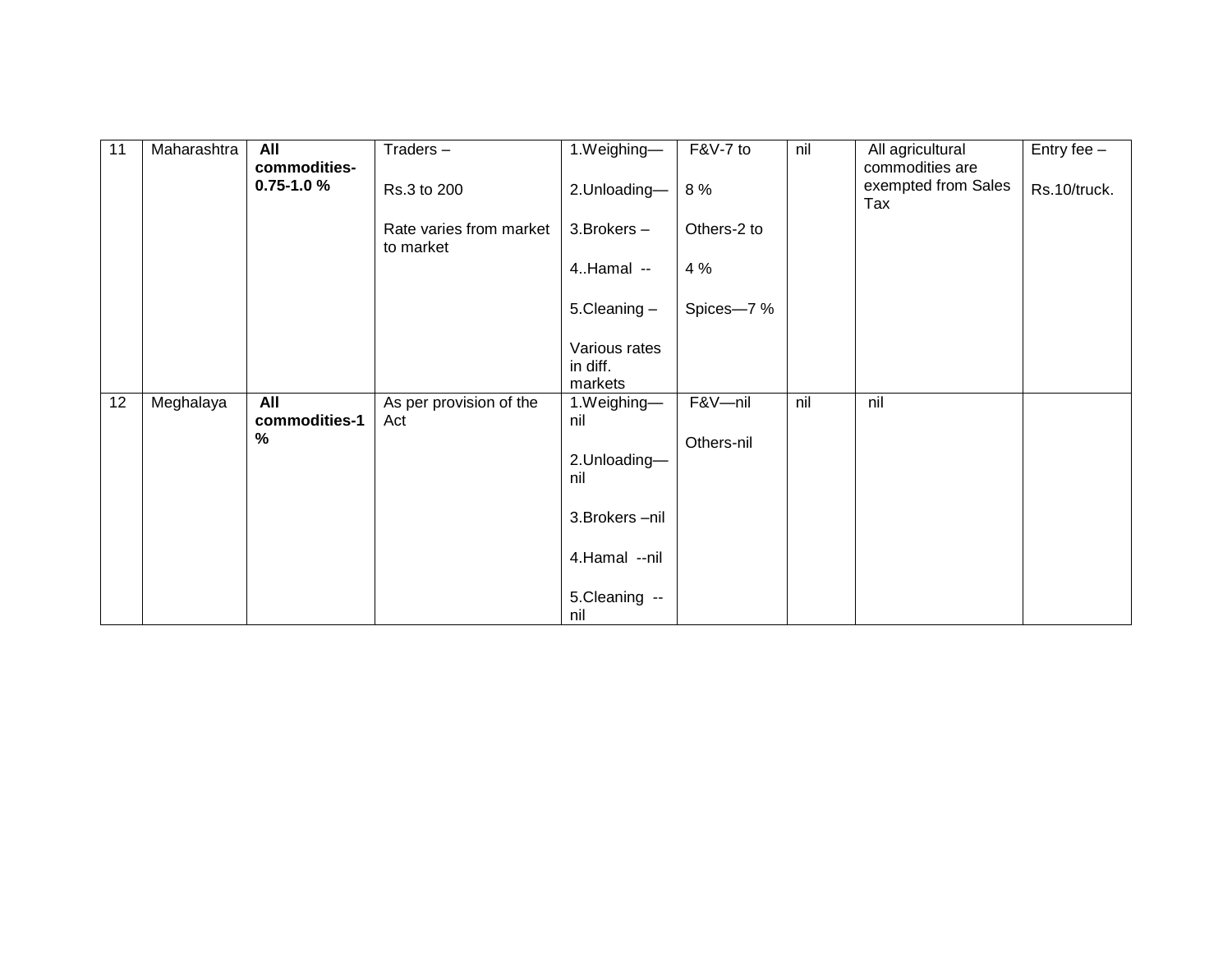| $\overline{13}$ | Nagaland  | <b>All</b><br>commodities-<br>2%<br>Live stock-Rs<br>5/head | Traders -- 100                               | 1.Weighing-<br>0.50/Qt<br>2.Unloading-<br>5.0/Truck<br>3. Brokers - nil<br>4.Hamal --nil<br>5.Cleaning --<br>1.0/Truckload<br>6. Service<br>charges-<br>0.50/Qt | F&V-2 %<br>Others-2 % | nil | nil                                                                              |                                     |
|-----------------|-----------|-------------------------------------------------------------|----------------------------------------------|-----------------------------------------------------------------------------------------------------------------------------------------------------------------|-----------------------|-----|----------------------------------------------------------------------------------|-------------------------------------|
| 14              | Rajasthan | All<br>commodities-<br>1.60 %                               | Traders-200<br>Comm.Ag-200<br>CA cum Tr--300 | 1.Weighing-<br>1 to $2$<br>2.Unloading-<br>0.50 to 1<br>3. Brokers -2<br>4. Hamal -- 1<br>to $4$<br>5.Cleaning --<br>$1$ to $2$                                 | F&V-6 %<br>Others-2 % | nil | $F & V$ -nil<br>Foodgrains-4 %<br>Pulses & Oilseeds-<br>2%<br>Coarse grains--nil | Surcharge<br>on Sales Tax<br>$-15%$ |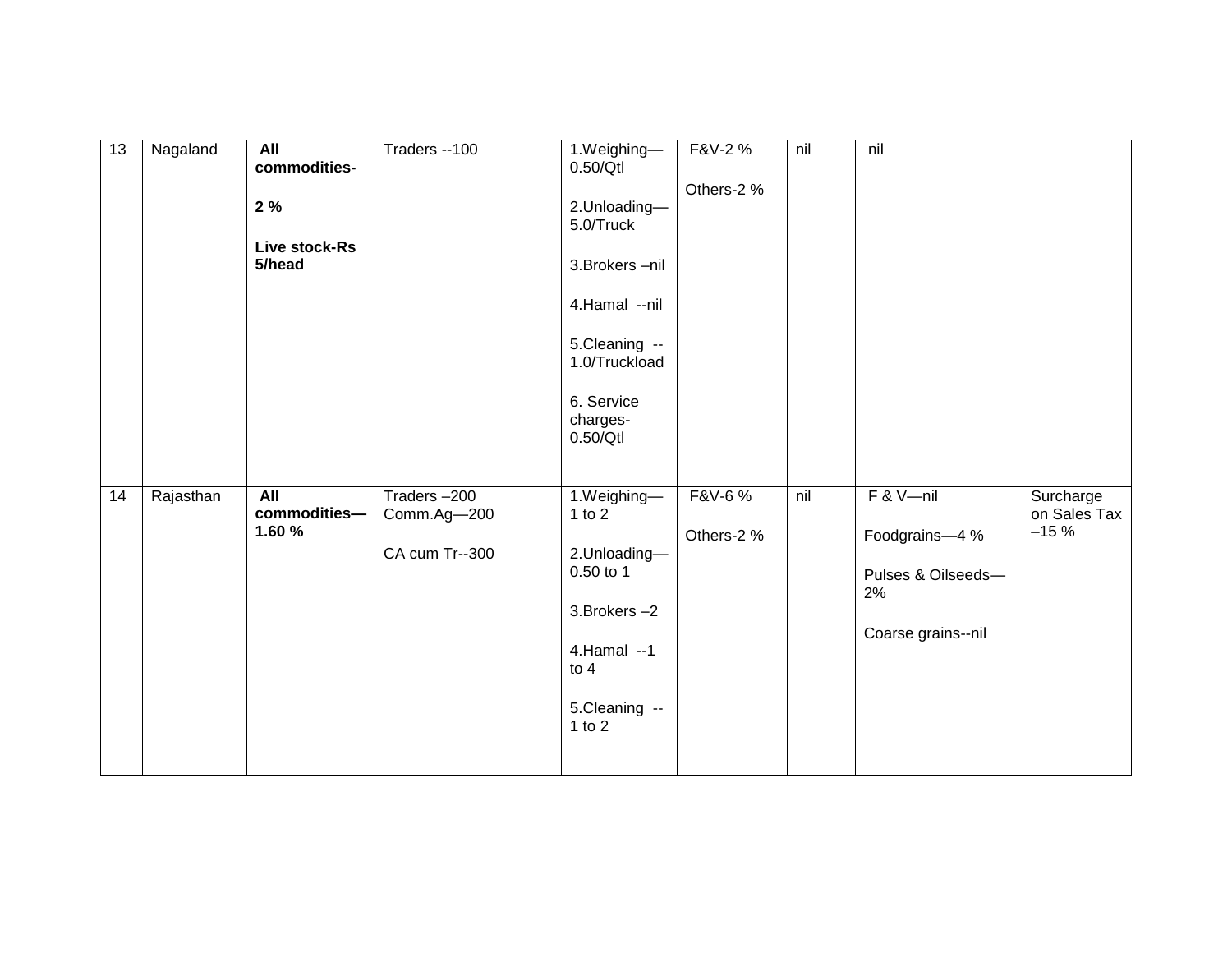| 15 | Tripura          | All<br>commodities-<br>2%                                | Traders-<br>Rs 20 to 50                 | 1.Weighing-<br>2.50<br>2.Unloading-<br>2.50<br>3. Brokers -<br>4.Hamal --<br>5.Cleaning --<br>5.00                              | nil                        | nil | Nil (for all agricultural<br>commodities)                    | Entry fee Rs<br>1/head |
|----|------------------|----------------------------------------------------------|-----------------------------------------|---------------------------------------------------------------------------------------------------------------------------------|----------------------------|-----|--------------------------------------------------------------|------------------------|
| 16 | Uttar<br>Pradesh | All<br>commodities-2<br>$%+0.50%$<br>Development<br>Cess | Traders-Rs. 250<br>Retailers-<br>Rs.100 | 1.Weighing-<br>0.50/Qt<br>2.Unloading-<br>0.50/Qt<br>3.Hamal --<br>1.0/Qt<br>4. Cleaning --<br>1.00/Qtl<br>5 Brokers -<br>0.50% | F&V-3%<br>Others-<br>1.50% | nil | Foodgrains-4 %<br>Pulses-2 %<br>Oilseeds & Others- 4<br>$\%$ |                        |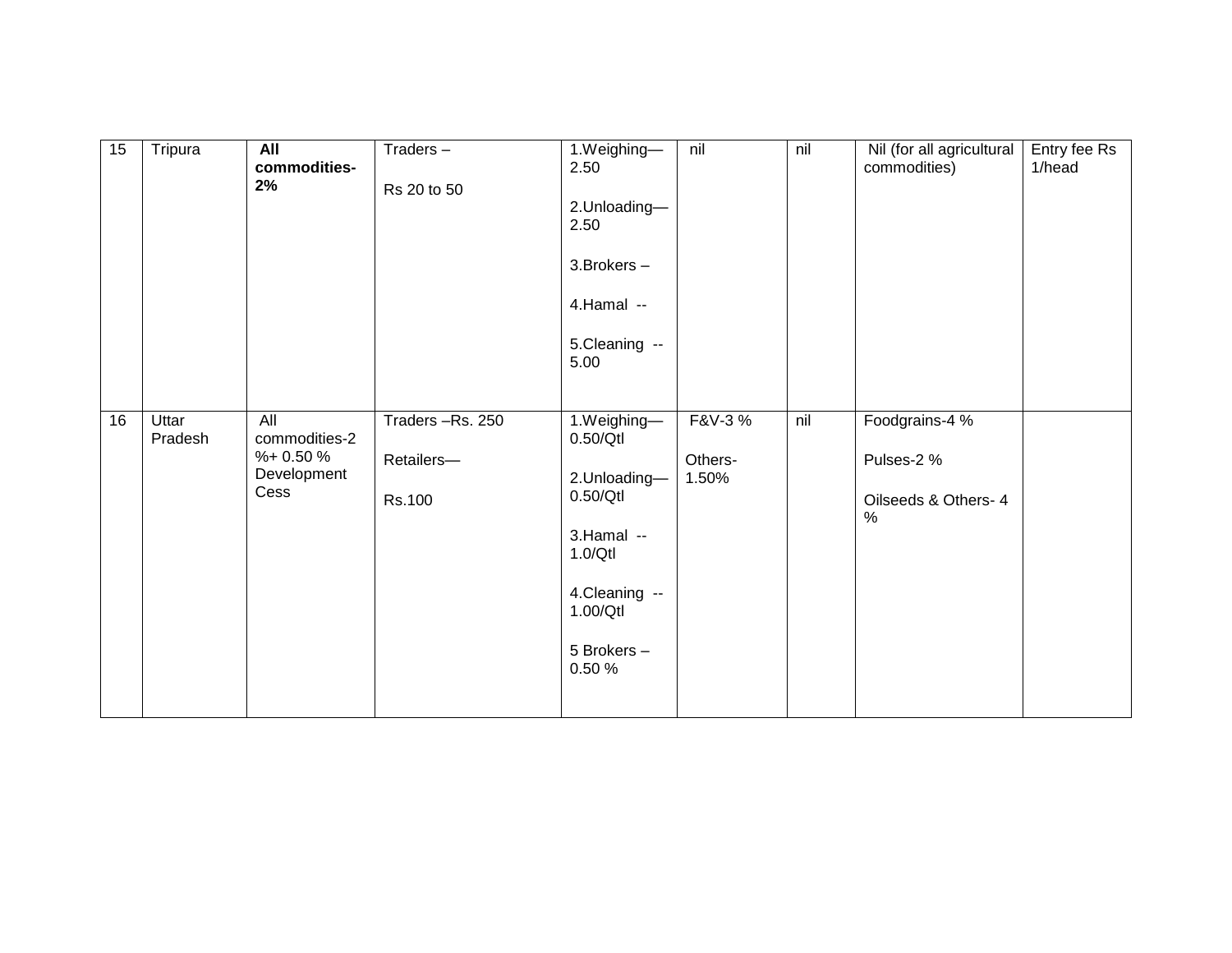| 17 | West   | Cereals-0.50 | Traders-150   | 1.Weighing-                 | No fixed | nil | <b>NA</b> | Purchase    |
|----|--------|--------------|---------------|-----------------------------|----------|-----|-----------|-------------|
|    | Bengal | $\%$         |               |                             | rates    |     |           | Tax on      |
|    |        |              | Comm.Ag.--200 | 2.Unloading                 |          |     |           | Jute $-4\%$ |
|    |        | Others-1 %   |               |                             |          |     |           |             |
|    |        |              |               | 3. Brokers -                |          |     |           |             |
|    |        |              |               |                             |          |     |           |             |
|    |        |              |               | 4.Hamal --                  |          |     |           |             |
|    |        |              |               | 5.Cleaning --               |          |     |           |             |
|    |        |              |               |                             |          |     |           |             |
|    |        |              |               | No fixed                    |          |     |           |             |
|    |        |              |               | rates, varies               |          |     |           |             |
|    |        |              |               | as per local<br>charges for |          |     |           |             |
|    |        |              |               | other                       |          |     |           |             |
|    |        |              |               | activities                  |          |     |           |             |
|    |        |              |               |                             |          |     |           |             |
|    |        |              |               |                             |          |     |           |             |

# **ANNEXURE-IV**

## **CONTROL ORDERS ISSUED BY VARIOUS STATE GOVERNMENTS**

| <b>Andhra Pradesh</b> |    | The Exhibition of Price Lists of Goods Order, 1966.          |
|-----------------------|----|--------------------------------------------------------------|
|                       |    | The AP. Prevention of Hoarding of Foodgrains Order, 1973.    |
|                       | 3. | The AP. Coarsegrains (Requisitioning of Stocks) Order, 1973. |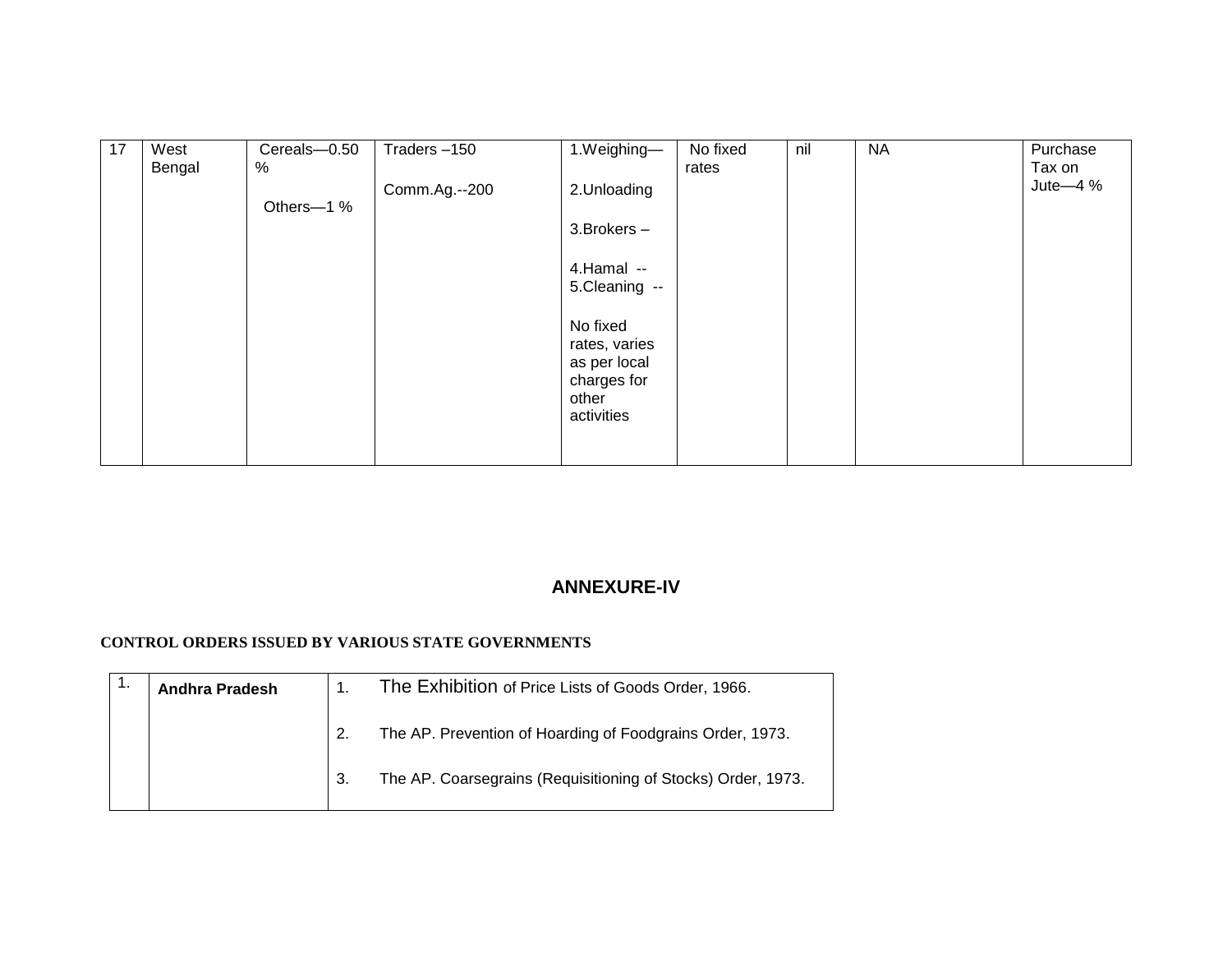| 4.  | The AP. Huller Rice Mills (Regulation of Working Hours) Order,<br>1973.                                                 |
|-----|-------------------------------------------------------------------------------------------------------------------------|
| 5.  | The AP. Sheller and Combined Sheller Huller Rice Mills (Non-<br>Trading) Regulation of Working Hours Order, 1973.       |
| 6.  | The A.P. Scheduled Commodities (Regulation of Distribution of<br>Card System) Order, 1973.                              |
| 7.  | The Scheduled Commodities Regulations, 1973.                                                                            |
| 8.  | The A.P. Catering Establishments (Fixation and Display of<br>Prices of Foodstups) Orders, 1978.                         |
| 9.  | The A.P. Livestock Feed (Levy & Restriction on Sale) Order,<br>1981.                                                    |
| 10. | The AP. Scheduled Commodities Dealers (Licensing &<br>Distribution) Order, 1982.                                        |
|     | 11. The AP. Essential Commodities Distribution & Movement<br>(Requisitioning of Vehicles at Fixed Freight) Order, 1983. |
|     | 12. The AP. Rice Procurement (Levy) Order, 1984.                                                                        |
| 13. | The AP. Petroleum Products (Licensing and regulation of<br>Supplies) Order, 1980.                                       |
| 14. | The AP. Storage of Essential Commodities (Requisitioning of                                                             |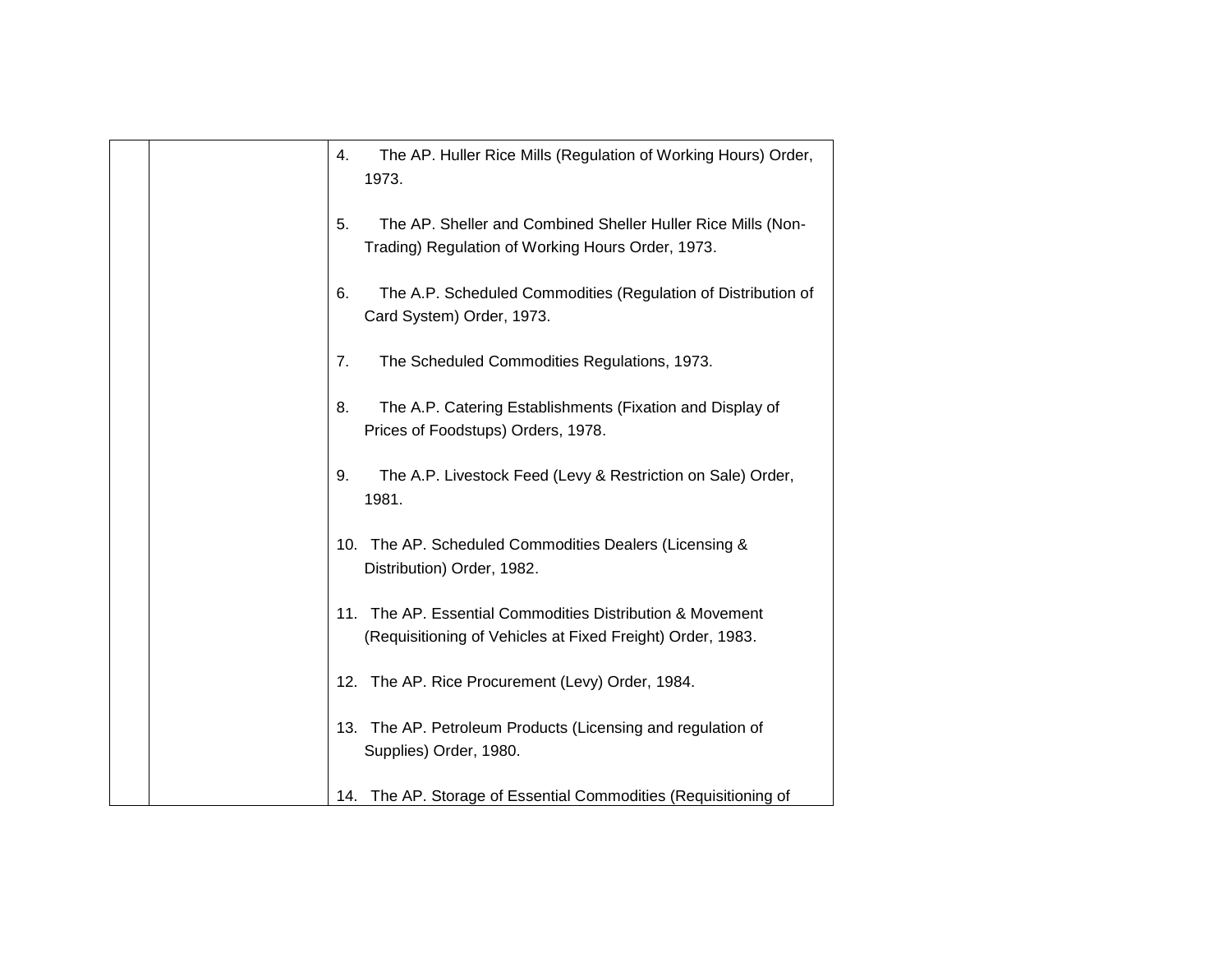|    |                          | Godowns) Order, 1986.                                                                                 |
|----|--------------------------|-------------------------------------------------------------------------------------------------------|
|    |                          |                                                                                                       |
| 2. | <b>Arunachal Pradesh</b> | 1.<br>The Arunachal Pradesh Motor Spirit/High Speed Diesel<br>(Licensing and Control) Order, 1992.    |
|    |                          | 2.<br>The Arunachal Pradesh Public Distribution of Article Order,<br>1992.                            |
|    |                          | 3.<br>The Arunachal Pradesh declaration of stock and prices of<br>Essential Commodities Order, 1992.  |
|    |                          | 4.<br>The Arunachal pradesh Kerosene (Licensing and Distribution)<br>Control Order, 1992. .           |
|    |                          | 5.<br>The Arunachal Pradesh Cooking Gas (Licensing and<br>Distribution) Control Order, 1992.          |
|    |                          | 6.<br>The Arunachal Pradesh Food Stuffs (Display of Prices by<br>Catering Establishment) Order, 1983. |
|    |                          | The Arunachal Pradesh Foodgrain (Licensing and Control)<br>7.<br>Order, 1984.                         |
|    |                          | 8.<br>Arunachal Pradesh Food Stuff (Hoarding) and (Profiteering)<br>Control Order, 1989.              |
|    |                          | 9.<br>Arunachal Pradesh Food Stuff (Distribution) Control Order,<br>1980.                             |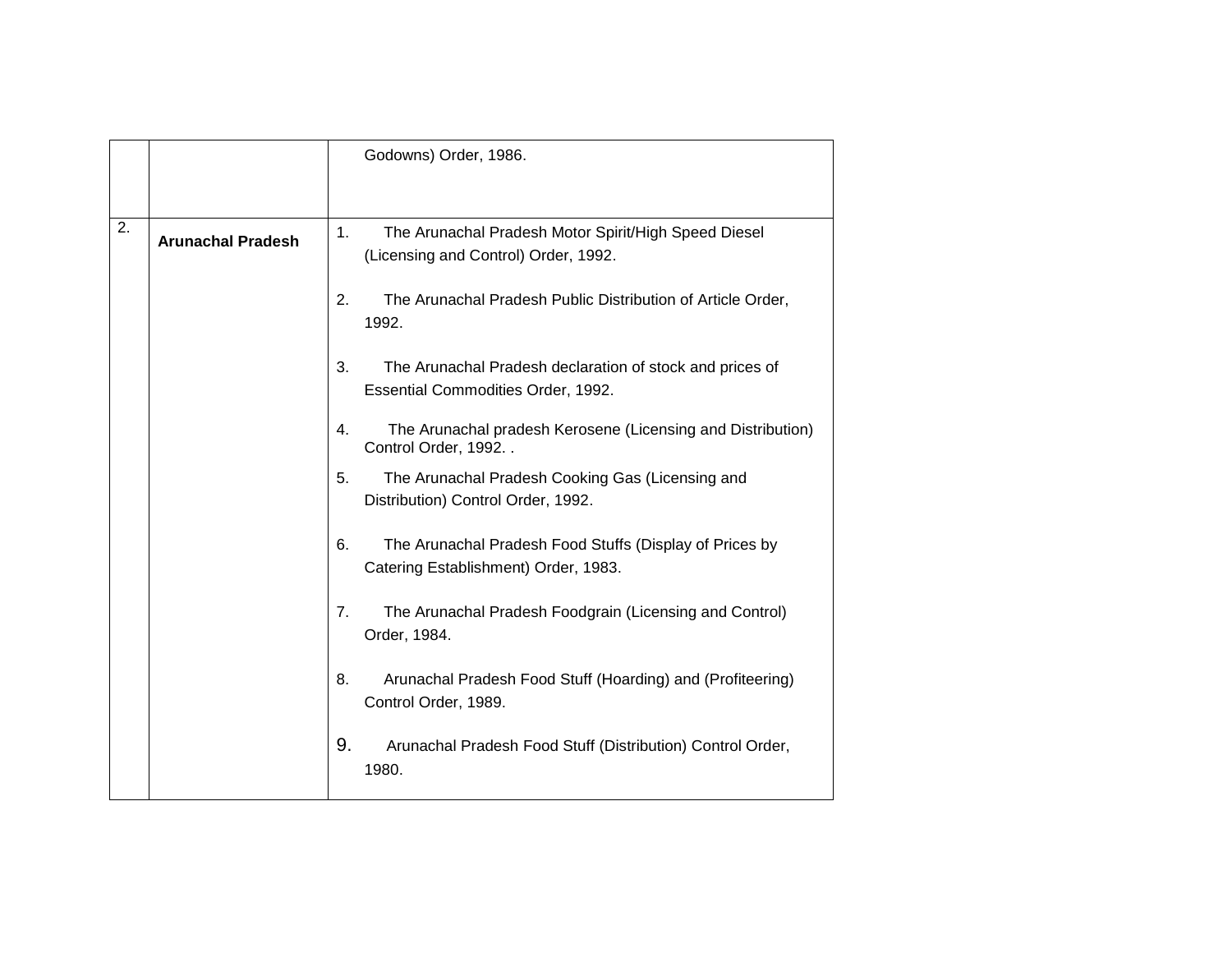| 3  | Assam        |     | 1. The Assam Public Distribution of Articles Order, 1982.                                      |
|----|--------------|-----|------------------------------------------------------------------------------------------------|
|    |              | 2.  | The Assam Paddy and Rice Procurement (Levy and Licensing)<br>Order, 1995.                      |
|    |              | 3.  | The Assam Trade Article (Licensing and Control) Order, 1982.                                   |
| 4. | <b>Bihar</b> | 1.  | The Bihar Trade Articles (Licenses Unification) Order, 1984.                                   |
| 5. | Chhattisgarh | 1.  | Rice Procurement Levy Policy.                                                                  |
|    |              | 2.  | Chhattisgarh (Food Stuffs), Public Civil Supply Distribution Scheme,<br>2001.                  |
|    |              |     | Rest of the Control Orders as in Madhya Pradesh have been enforced.                            |
| 6. | Delhi        | 1.  | The Delhi Foodgrains Dealers Licensing Order, 1988.                                            |
|    |              | 2.  | The Delhi Wheat (Licensing & Control) Order, 1996.                                             |
|    |              | 3.  | The Delhi Pulses (Licensing of Dealers) Order, 1974.                                           |
|    |              | 4.  | The Delhi Sugar Dealers Licensing Order, 1963.                                                 |
|    |              | 5.  | The Delhi Bread (Licensing of Dealers and Regulation of Distribution)<br>Order,<br>1975.       |
|    |              | 6.  | The Delhi specified Articles (Regulation of Distribution) Order, 1981.                         |
|    |              | 7.  | The Delhi salt (Manufacture, Movement & Price) Control Order, 1960.                            |
|    |              | 8.  | The Delhi (Display of Prices and Stocks of Scheduled Essential<br>Commodities)<br>Order, 1977. |
|    |              | 9.  | The Delhi Essential Articles (Price Control) Order, 1977.                                      |
|    |              | 10. | The Delhi Edible Oils (Procedure for Identification and Declaration of                         |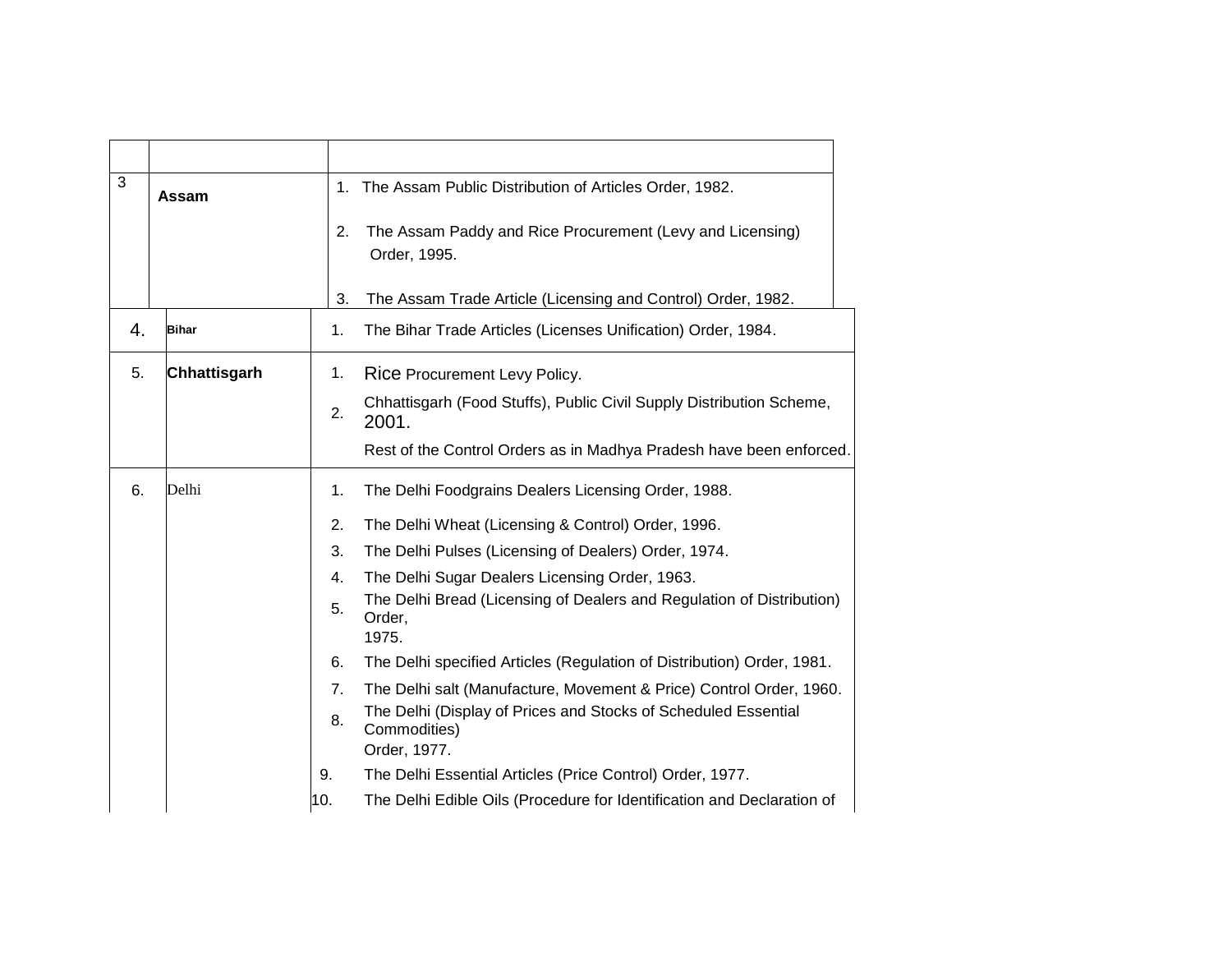|     |                 |                  | Unadulterated stocks) Order, 1998.                                                      |
|-----|-----------------|------------------|-----------------------------------------------------------------------------------------|
|     |                 | 11.              | The Delhi Rice (Levy) Order, 1981.                                                      |
|     |                 | 12.              | The Delhi Kerosene Oil (Export & price) Control Order, 1962.                            |
| 7.  | Goa             | 1.               | The Goa, Daman & Diu Controlled Commodities (Regulation of<br>Distribution)             |
|     |                 |                  | Order 1966.                                                                             |
|     |                 | 2.               | The Goa, Daman & Diu Foodstuff Dealers Licensing Order, 1979.                           |
|     |                 | 3.               | The Goa, Daman & Diu Kerosene Oil (Export and Price) Control Order,<br>1975.            |
| 8.  | Gujarat         | 1.               | Gujarat Essential Articles (Licensing, Control and Stock Declaration)<br>Order, 1981    |
|     |                 | 2.               | Gujarat Essential Articles Dealers (Regulation) Order, 1977.                            |
|     |                 | 3.               | Gujarat Catering Establishment (Display of price of meals,<br>Refreshment and           |
|     |                 |                  | Beverages) Order, 1975.                                                                 |
|     |                 | 4.               | Gujarat Foodstuffs (Regulation of use or Disposal in sacrifice) Order,<br>1969.         |
|     |                 | 5.               | Gujarat Rice Procurement (Levy) Order, 1984.                                            |
| 9.  | Haryana         | 1.               | The Haryana Commodities Price Marking and Display Order, 1975.                          |
|     |                 | 2.               | Liquefied Petroleum Gas (Regulation of Supply and Distribution)<br>Order, 1993.         |
|     |                 | 3.               | The Motor Spirit and High Speed Diesel (Regulation of Supply and<br><b>Distribution</b> |
|     |                 |                  | and Prevention of Malpractices) Order, 1998.                                            |
| 10. | <b>Himachal</b> | $\overline{1}$ . | H.P. Coal Licensing and Price Control Order, 1989.                                      |
|     | <b>Pradesh</b>  | 2.               | H.P. Trade Articles (Licensing and Control) Order, 1981.                                |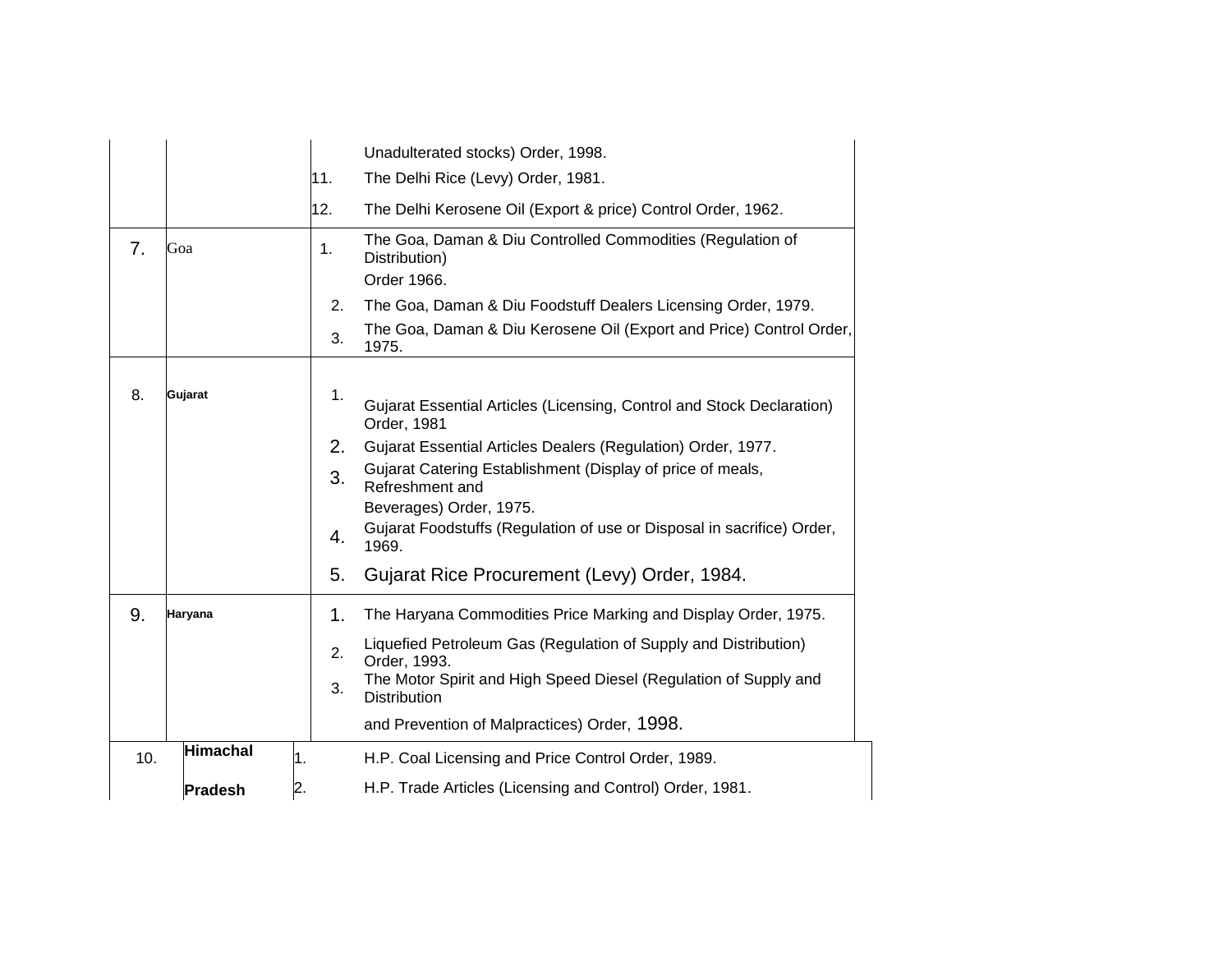|     |                  | З. | H.P. Specified Essential Commodities (Regulation and Distribution)<br>Order, 1979.     |
|-----|------------------|----|----------------------------------------------------------------------------------------|
|     |                  | 4. | H.P. Hoarding and profiteering Prevention Order, 1977.                                 |
|     |                  | 5. | H.P. Commodities Price Marketing and Display Order, 1977.                              |
| 11. | Jammu            |    | Not reed.                                                                              |
|     | & Kashmir        |    |                                                                                        |
| 12. | <b>Jharkhand</b> |    | Not reed.                                                                              |
| 13. | Karnataka        | 1. | Karnataka Foodstuffs (Display of Prices by Catering Establishments)<br>Order,<br>1983. |
|     |                  | 2. | Karnataka Essential Commodities Licensing Order, 1986.                                 |
|     |                  |    | Motor Spirit and High Speed Diesel (Prevention of malpractices in Supply               |
|     |                  | 3. | and                                                                                    |
|     |                  |    | Distribution) Order, 1993.                                                             |
|     |                  | 4. | Karnataka Essential Commodities (Public Distribution System) Control<br>Order,         |
|     |                  |    | 1992.                                                                                  |
| 14. | Kerala           | 1. | The Kerala Essential Articles Control (Temporary Powers) Act, 1961.                    |
|     |                  | 2. | The Kerala Khandasri/Gur Dealers' Licensing Order, 1963.                               |
|     |                  | 3. | The Kerala Foodgrains Dealers' Licensing Order, 1967.                                  |
|     |                  | 4. | The Kerala Sugar Dealers' Licensing Order, 1967.                                       |
|     |                  | 5. | The Kerala Kerosene Control Order, 1968.                                               |
|     |                  | 6. | The Kerala Pulses Dealers' Licensing Second Order, 1972.                               |
|     |                  | 7. | The Kerala Cotton Textiles (Controlled Cloth) Dealers' Licensing Order,<br>1975.       |
|     |                  | 8. | The Kerala Edible Oilseeds, Edible Oils and Babyfood Dealers' Licensing                |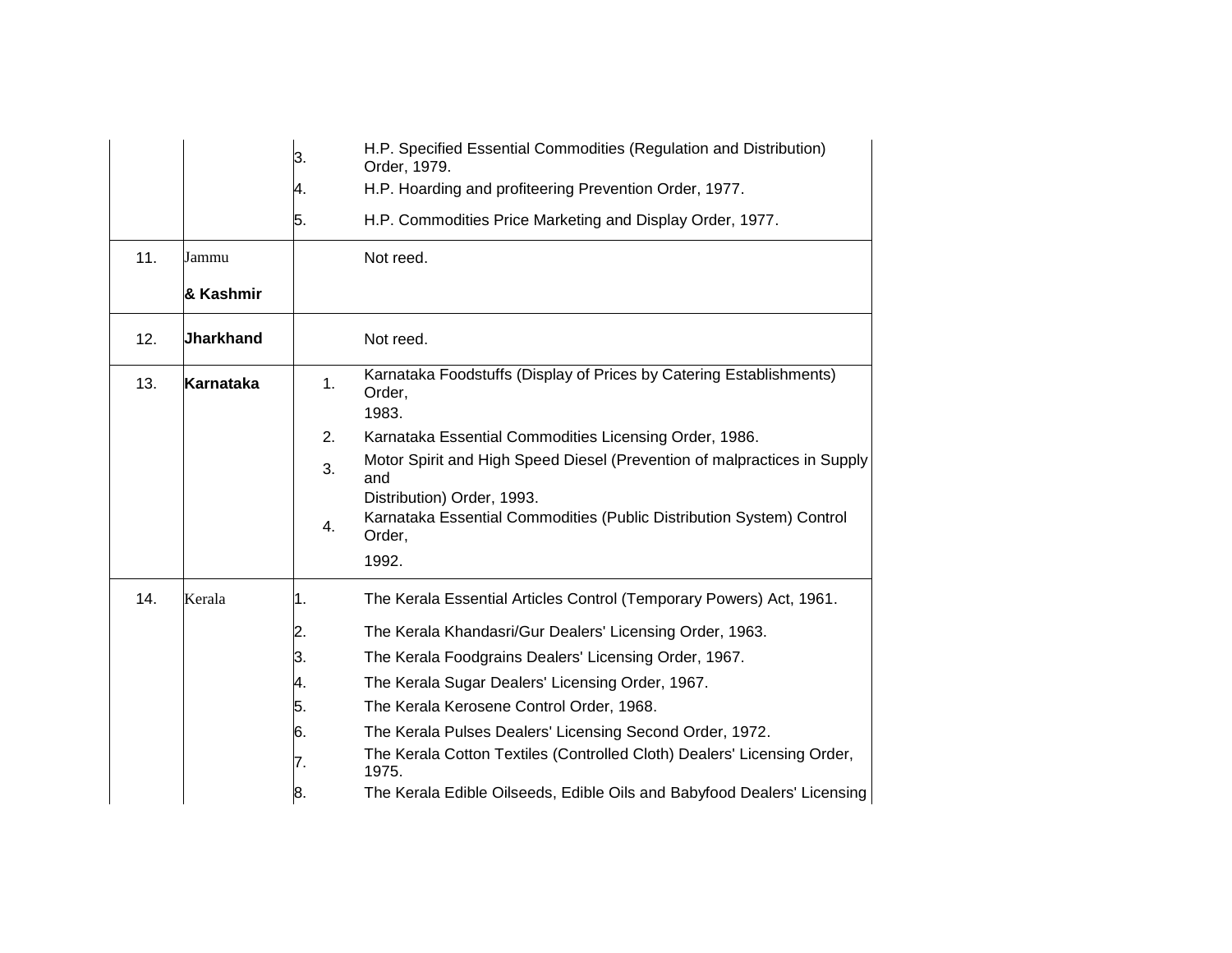|     |                    |     |    | Order,                                                                                               |
|-----|--------------------|-----|----|------------------------------------------------------------------------------------------------------|
|     |                    |     |    | 1975.                                                                                                |
|     |                    | 9.  |    | The Ke ral a Tea (Registration of dealers and Declaration of Stocks)<br>Order, 1983.                 |
|     |                    | 10. |    | The Kerala Rationing Order, 1966.                                                                    |
| 15. | <b>Madhya</b>      | 1.  |    | Madhya Pradesh Essential Commodities (Display and Regulation of<br>Prices)                           |
|     | <b>Pradesh</b>     |     |    | Order 1977.                                                                                          |
|     |                    |     | 2. | Madhya Pradesh (Food Stuffs) Pulses Supply Restriction Scheme, 1991.                                 |
|     |                    |     | 3. | Madhya Pradesh Scheduled Commodities Dealers (Licensing and<br>Restriction                           |
|     |                    |     |    | on Hoarding) Order, 1991.                                                                            |
|     |                    |     | 4. | Madhya Pradesh Motor Speed and High Speed Diesel Oil (Licensing and                                  |
|     |                    |     |    | Control) Order, 1980.                                                                                |
|     |                    |     | 5. | Madhya Pradesh Kerosene (Restriction on Use and Maximum Price<br>Control)                            |
|     |                    |     |    | Order, 1993.                                                                                         |
|     |                    |     | 6. | Madhya Pradesh Rice Procurement (Levy) Order, 1970.                                                  |
| 16. | <b>Maharashtra</b> |     | 1. | The Maharashtra Scheduled Articles (Display and Marking of Prices),<br>Order,<br>1966.               |
|     |                    | 2.  |    | The Maharashtra Kerosene Dealers Licensing Order, 1966.                                              |
|     |                    |     |    |                                                                                                      |
|     |                    | З.  |    | The Maharashtra Foodgrains Rationing (Second) order, 1966.                                           |
|     |                    | 4.  |    | The Maharashtra Scheduled Articles (Display of Stocks and Prices by                                  |
|     |                    |     |    | Wholesale Dealers) Order, 1969.<br>The Maharashtra Scheduled Commodities (Regulation & Distribution) |
|     |                    |     | 5. | Order,                                                                                               |
|     |                    |     |    | 1975.<br>The Maharashtra Catering Establishments (Display and Marking of                             |
|     |                    |     | 6. | Prices),<br>Order, 1977.                                                                             |
|     |                    |     |    |                                                                                                      |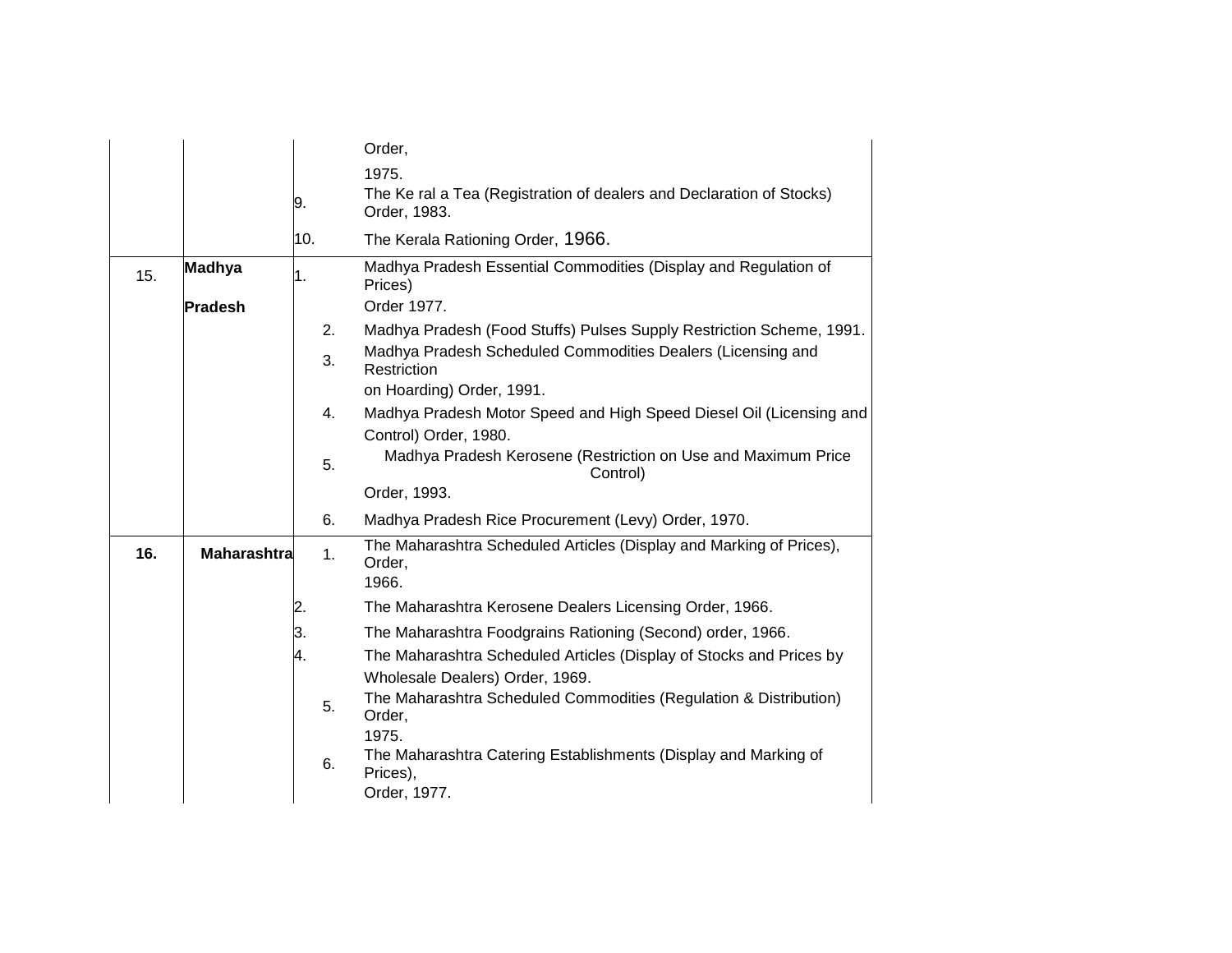|     |                | 7.  | The Maharashtra Scheduled Commodities Retail Dealer's Licensing<br>Order,            |
|-----|----------------|-----|--------------------------------------------------------------------------------------|
|     |                |     | 1979.                                                                                |
|     |                | 8.  | The Maharashtra Levy Sugar (Regulation & Distribution) Order, 1981.                  |
|     |                | 9.  | The Maharashtra Cattle Fodder (Transport Control) Order, 1985.                       |
|     |                | 10. | The Maharashtra Scheduled Commodities Wholesale Dealers Licensing<br>Order,<br>1998. |
|     |                | 11. | The Maharashtra Sugar & Khandasari Retail Dealers (Storage Control)<br>Order,        |
|     |                |     | 1992.                                                                                |
| 17. | <b>Manipur</b> |     | Nil                                                                                  |
| 18. | Meghalaya      | 1.  | The Meghalaya Cotton Cloth and Yarn Dealers Licensing Order, 1973.                   |
|     |                | 2.  | The Meghalaya Food (Restriction on Service of Meals by Catering                      |
|     |                |     | Establishments) Order, 1975.                                                         |
|     |                | 3.  | The Meghalaya Foodgrains (Licensing and Control) Order, 1985.                        |
|     |                | 4.  | The Meghalaya Food stuff (Distribution) Control Order, 1976.                         |
|     |                | 5.  | The Meghalaya Food stuff (Prohibition of withholding from sale) Order,<br>1976.      |
|     |                | 6.  | The Meghalaya Food stuff (Display of prices by catering establishment)<br>Order,     |
|     |                |     | 1982.                                                                                |
|     |                | 7.  | The Meghalaya Guest Control Order, 1973.                                             |
|     |                | 8.  | The Meghalaya Kerosene (Licensing and Distribution) Control Order,<br>1988.          |
|     |                | 9.  | The Meghalaya Liquified Petroleum Gas (Regulation for sale and<br>Distribution)      |
|     |                |     | Order, 1988.                                                                         |
|     |                | 10. | The Meghalaya Pulses, Edible Oilseeds and Edible Oils (Licensing and<br>Control)     |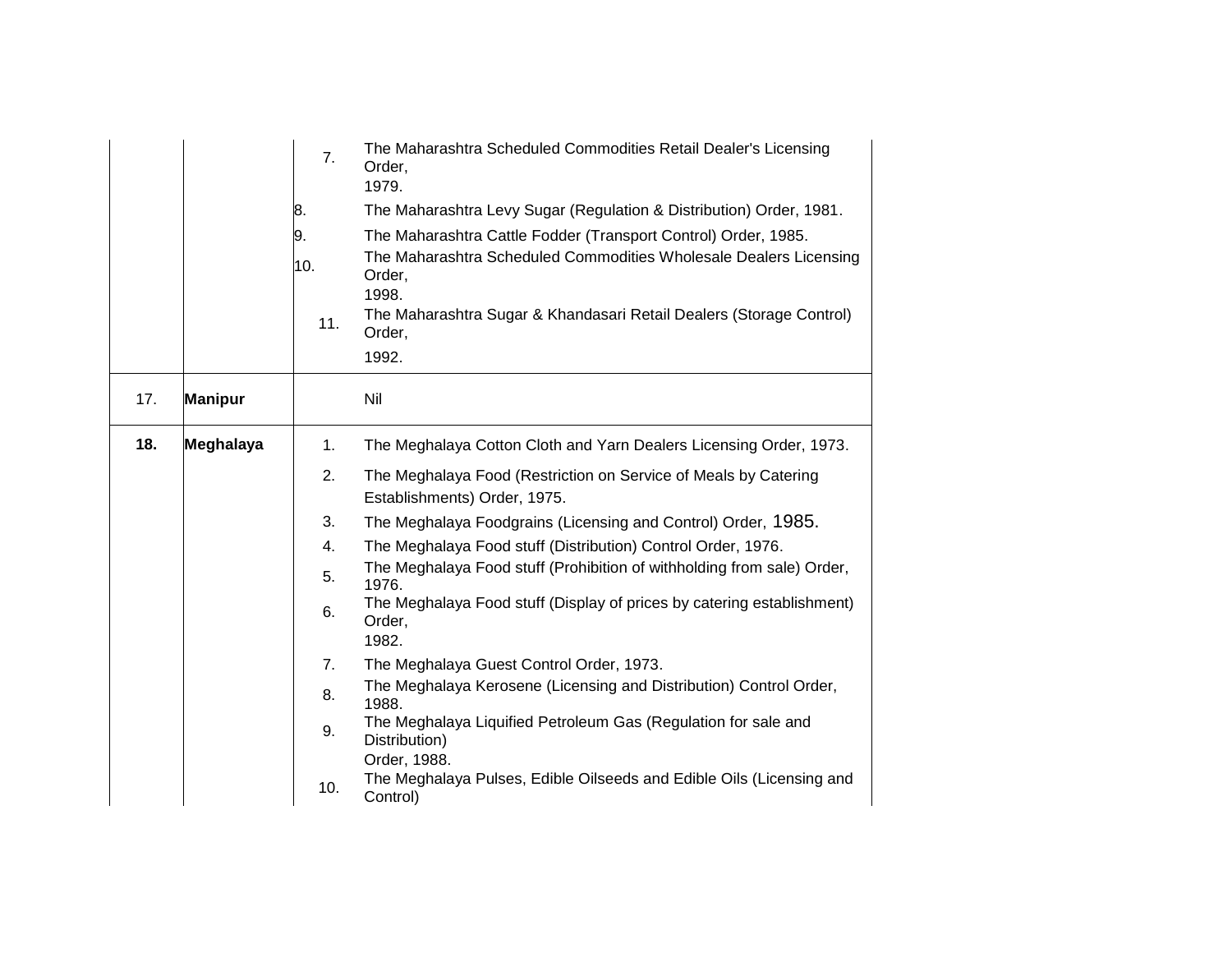|  | 11. | Order, 1979.<br>The Meghalaya Rice (Prohibition of use of Rice for distillation of liquor)<br>Order,<br>1974.     |
|--|-----|-------------------------------------------------------------------------------------------------------------------|
|  | 12. | The Meghalaya Roller Flour Mills and Chakki Mills Wheat-products (ex-<br>mill)                                    |
|  | 13. | Price Control Order, 1980.<br>The Meghalaya Scheduled Article (Display and Marketing of Prices<br>Order)<br>1975. |
|  | 14. | The Meghalaya Sugar Dealers Licensing Order, 1973.                                                                |
|  | 15. | The Meghalaya Vanaspati Dealers Licensing Order, 1974.                                                            |

# **ANNEXURE-V**

## **List of Essential Commodities Presently existing in the Essential Commodities Act, 1995. Declared under Clause (a) of Section 2 of the Act**

- 1. Cattle fodder, including oilcakes and other concentrates.
- 2. Coal, including coke and other derivatives.
- 3. Component parts and accessories of automobiles.
- 4. Cotton and woollen textiles.
- 5. Drugs.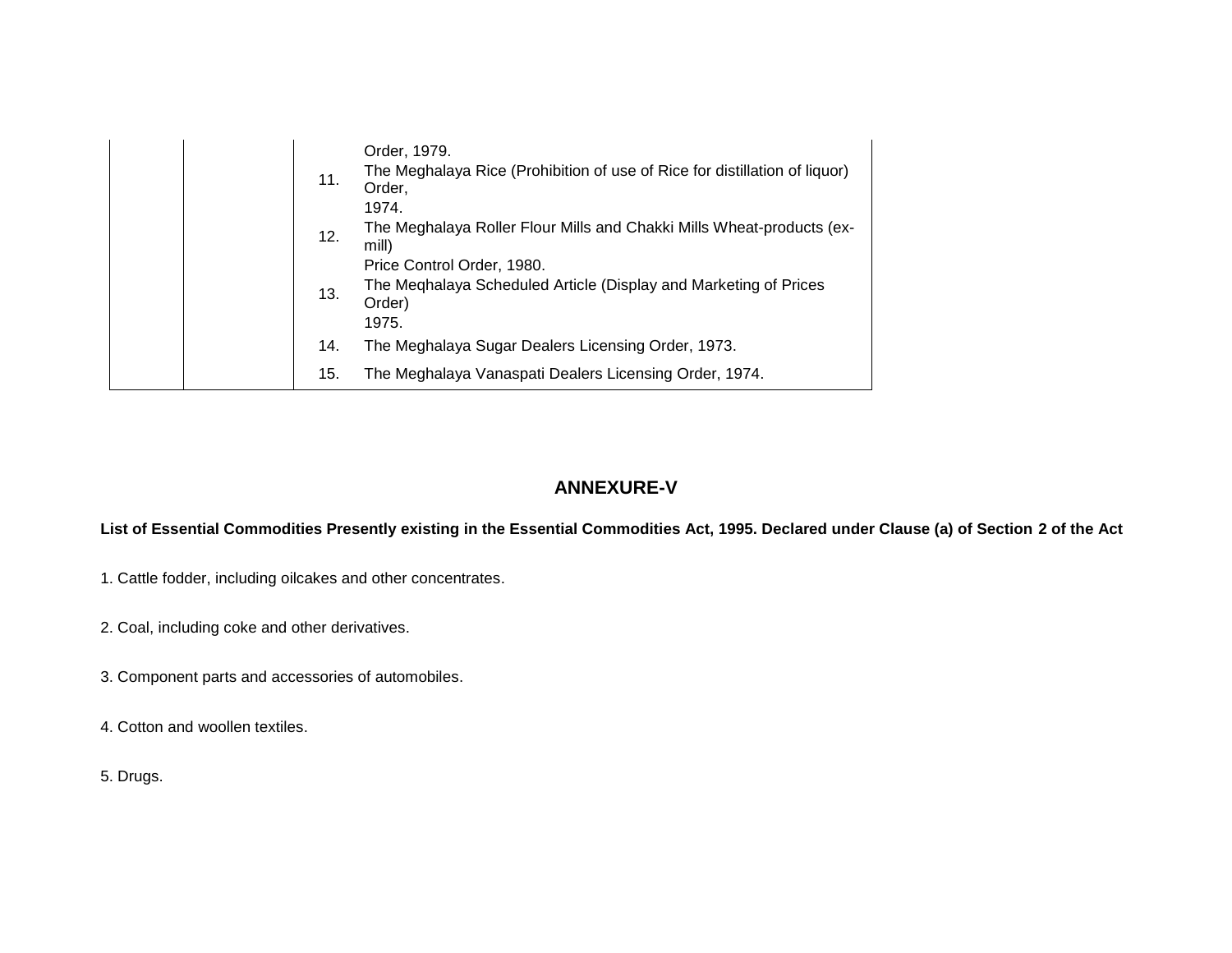6. Foodstuffs, including edible oilseeds and oils.

7. Iron and Steel, including manufactured products of Iron & Steel.

8. Paper, including newspirnt, paperboard and strawboard.

9. Petroleum and Petroleum products.

10. Raw Cotton, either ginned or unginned and cotton seed.

11. Raw Jute.

**Declared as essential through notification under sub-clause (xi) of clause (a) of Section 2 of the Act.**

12. Jute textiles.

13. Fertilizer, whether inorganic, organic or mixed.

14. Yarn made wholly from cotton.

15. Exercise Books.

16. Insecticides, Fungicides, Weedicides and the like.

17. (i) Seeds of food crops and seeds of fruits and vegetables, (ii) Seeds of cattle fodder and